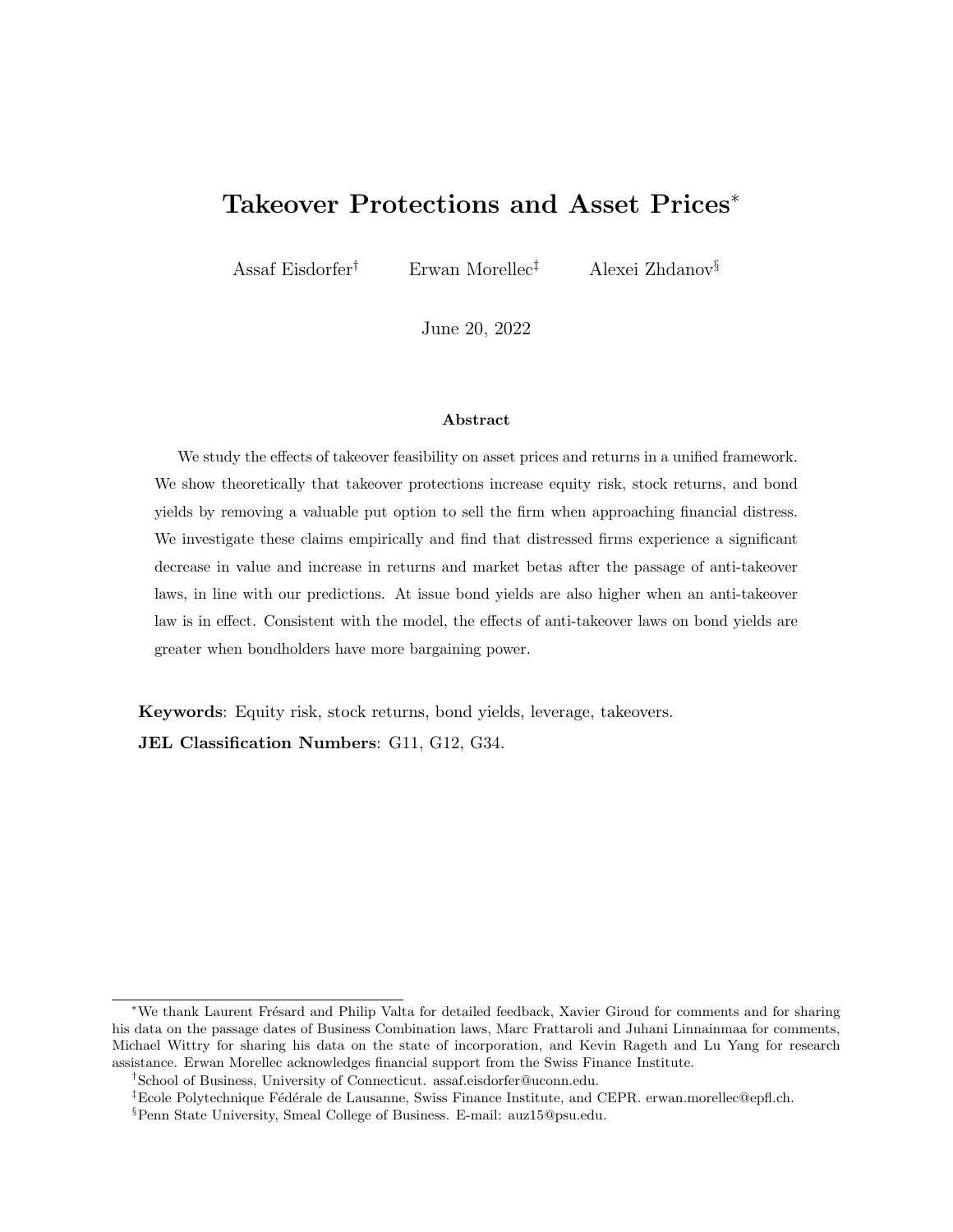Decisions that affect the scope of firms are among the most important faced by management and among the most studied by academics. Takeovers are classic examples of such decisions. While empirical research on takeovers has investigated a wide range of topics, we still know very little about the asset pricing implications of these major corporate events for potential targets. In this paper, we study the effect of takeovers on stock returns and bond yields in a unified framework. We argue that takeovers provide a valuable put option for firms that are close to financial distress.<sup>[1](#page-1-0)</sup> Takeover protections reduce the likelihood of a successful takeover and, therefore, lead to a decrease in shareholder wealth and to an increase in equity risk and expected stock returns. Similarly, as long as bondholders have non-zero bargaining power vis- $\lambda$ -vis shareholders, they are able to extract a share of the takeover surplus so that takeover protections make corporate bonds more risky and lead to higher credit spreads. Using several regulatory changes that have direct effects on acquisition markets, we present new evidence on the dynamics of equity prices, equity risk, and stock returns that that is strongly supportive of the model predictions. We also show that changes in takeover statutes affect bond yields in accordance with the model predictions.

To demonstrate the effects of a shock to takeover feasibility on asset prices, we develop a dynamic model of a firm that faces a possibility of being taken over. The firm is financed with debt and equity. Equity holders optimally choose the firm's leverage ratio, which is driven by the trade-off between tax benefits of debt and bankruptcy costs. In the model, takeovers increase target shareholder value by providing a valuable exit option. Bondholders of the target firm may be able to capture part of the takeover surplus, leading to a positive effect of takeovers on bond values and to a negative effect on credit spreads. Anti-takeover laws reduce the feasibility of takeovers. As a result, they reduce shareholder value and increase equity risk and expected stock returns. The model predicts that this is particularly true among distressed firms, for which the exit option is more valuable. Anti-takeover laws also have a negative effect on bond values and a positive effect on bond yields and credit spreads. The model predicts that this is particularly true when the bargaining power of bondholders is high.

We test the model predictions using regulatory changes that have a direct effect on acquisition markets. Our primary set of tests focuses on the effects of U.S. state Business Combination (BC) laws on shareholder value, equity risk, stock returns, and bond yields.<sup>[2](#page-1-1)</sup> In the Internet Appendix, we

<span id="page-1-0"></span><sup>1</sup>Examples of a positive effect of takeovers on the values of distressed stocks abound. For instance, on June 21, 2011 Forbes reported that "Research In Motion shares staged an impressive rebound last week, aided in no small measure by reports that the company after its recent sharp slide could now be a takeover target."

<span id="page-1-1"></span><sup>2</sup>BC laws impose a moratorium on certain transactions (e.g., asset sales, mergers) between a large shareholder and the firm for a period ranging between three and five years after the shareholder's stake passes a pre-specified threshold, making hostile takeovers more difficult and often impossible (see e.g. Giroud and Mueller (2010)). Recent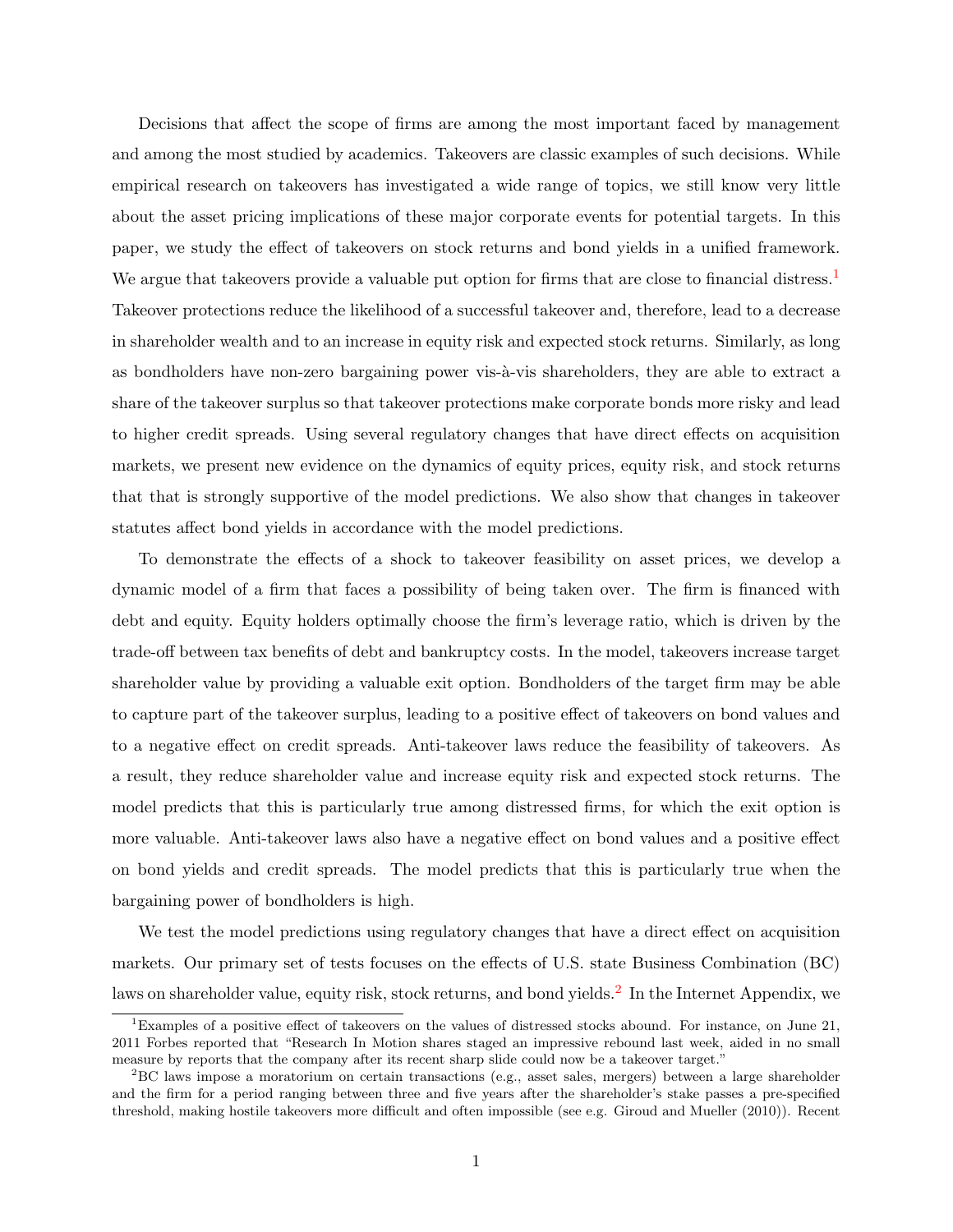examine the effects of country-specific pro-takeover laws as well as the stringency of anti-competitive laws on the dynamics of equity risk and stock returns in an international sample of 43 countries.

We begin our empirical investigation by examining the effects of state anti-takeover laws in the U.S. on equity risk and stock returns. Our model predicts that takeover protections should affect equity betas. If one could measure betas perfectly, then looking solely at betas would suffice to test the model. There are, however, at least two potential issues with this approach. First, betas are time-varying and their estimates are subject to measurement error. Second, in the model, betas represent exposure to the priced risk in the firm's industry, and therefore might be different from market betas. Therefore, in our empirical tests, we follow the literature and examine the effect of anti-takeover laws on both returns (as well as factor model alphas) and betas.

We start by analyzing the returns and alphas from factor models in portfolios that contain stocks of companies incorporated in the U.S., in states either with or without a BC law. The portfolios are constructed on the full sample of stocks, and separately on the quintile of the most financially distressed stocks. Our tests demonstrate a large and statistically significant difference in returns for stocks of distressed companies incorporated in states that have passed a BC law versus distressed stocks in states that have not passed such a law, in line with the model predictions. We find no such effects on the full sample of firms.

Portfolio sorts provide a simple view of the relation between returns and factor loadings and the presence of anti-takeover laws in the state of incorporation. Another approach commonly used in the literature is Fama and MacBeth (1973) regressions. Using the passage of BC laws as a source of identifying variation, we examine if these laws have an effect on the returns of distressed firms. In these tests, the dependent variable is the excess stock return. The main independent variable is a dummy variable that equals one if the firm is incorporated in a state with a BC law and zero otherwise. We find that the passage of BC laws has a significant positive effect on the returns of distressed stocks, in line with our hypothesis. In addition, and also in line with our model prediction, the relation between stock returns and the passage of BC laws in the state of incorporation is weaker for the full sample of firms.

Our model additionally predicts that anti-takeover laws should have a positive effect on equity betas, particularly among financially distressed firms. We test this prediction in two ways. First,

research by Karpoff and Wittry (2018) raises concerns about the use of anti-takeover laws for identification in the finance literature. We perform a large set of robustness checks to address these potential concerns. Furthermore, we note that we merely argue that any regulatory change that impedes the feasibility of takeovers affects stock returns and betas, particularly in distressed firms, as long as this change has not been fully anticipated by investors. Our approach is therefore less of a subject to endogeneity concerns.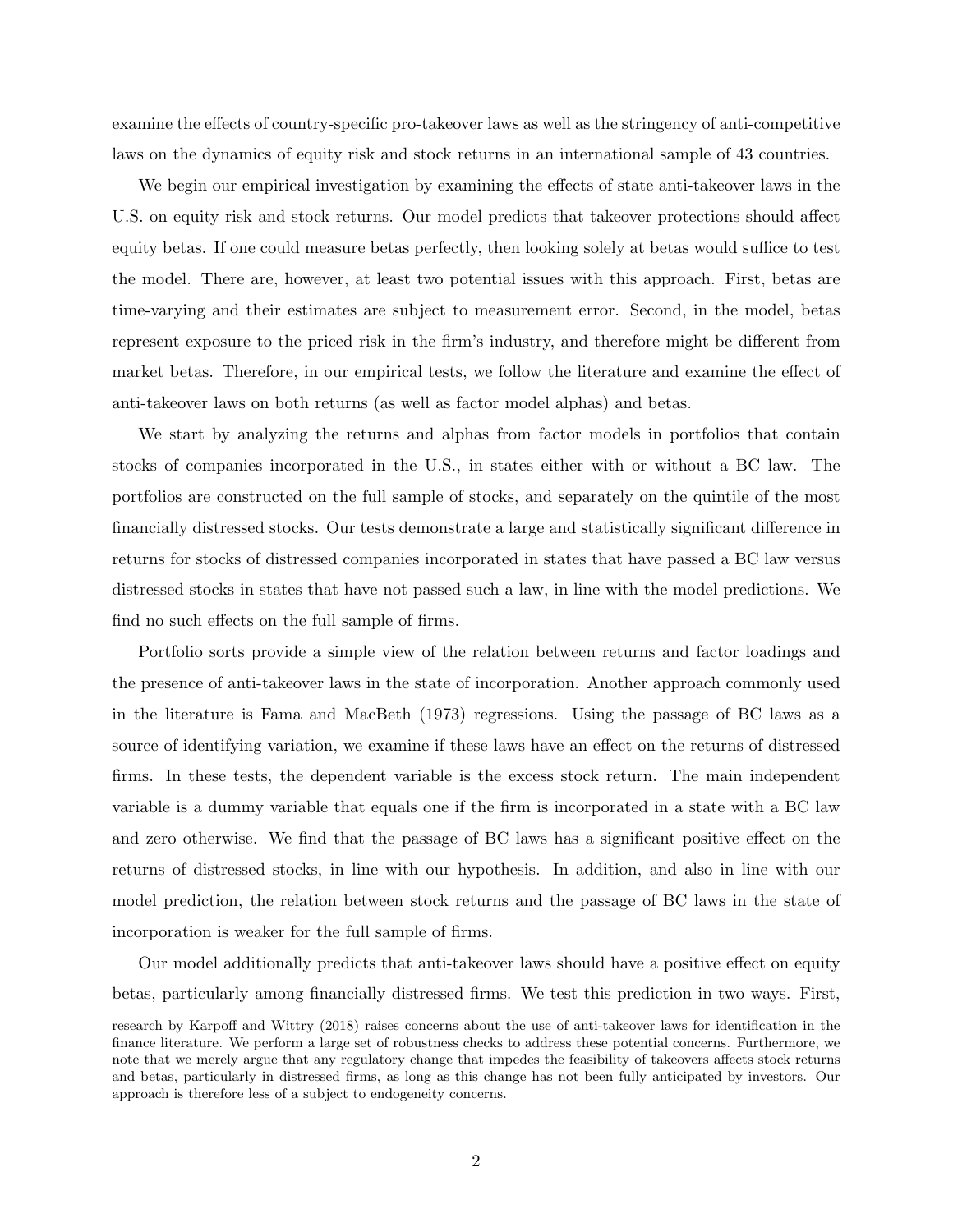we go back to portfolios of stocks incorporated in states with and without a BC law and examine the portfolio loadings from the CAPM and a six-factor model (the Fama-French (2015) five factors augmented with a momentum factor). Second, we estimate the effect of the enactment of a BC law in a state on market betas using a difference-in-differences regression. Both sets of tests provide strong support for our predictions. The first set of tests shows that the beta of the distress portfolio is larger in states with BC laws and the difference between betas in states with and without BC laws is highly statistically significant. The second set of tests reinforces our portfolio-based results and points towards a causal effect of anti-takeover laws on the betas of distressed firms.

To confirm the validity of our results, we perform various robustness checks, including leaving out lobbying firms, using an alternative proxy for financial distress, investigating the effects of alternative second-generation anti-takeover laws (Fair Price and Control Share Acquisition laws), as well as excluding firms incorporated in Delaware. All these robustness tests show that the inferences do not change substantially when we include controls for these considerations.

Financially distressed stocks earn lower average returns than healthy stocks (see, e.g., Dichev (1998), Griffin and Lemmon (2002), or Campbell, Hilscher, and Szilagyi (2008)). This result, known as the "financial distress puzzle," proves to be a challenge to rational asset pricing. While explaining the distress risk puzzle is outside of the scope of this paper, our tests offer a novel and interesting perspective on this issue. The six-factor alpha in the quintile of the most distressed stocks in states with a BC law is only negative 29 basis points per month and statistically indistinguishable from zero. By contrast, distressed stocks in the states that have not passed a BC law have a negative six-factor alpha of 112 basis points per month that is highly statistically significant at any conventional level. Thus, the under-performance of distressed stocks almost disappears in the states with a BC law, after controlling for well-accepted risk factors. This result suggests that the anti-takeover legislation plays a role in the formation of the distress risk puzzle. This evidence is consistent with the conjecture that investors overestimate the effects of potential takeovers on the riskiness and expected returns of distressed stocks.

To examine whether anti-takeover laws have an effect on stock prices (as predicted by our model), we conduct an event study around the dates of the first newspaper reports on the BC laws as in Giroud and Mueller (2010). We find that the abnormal return over the two-day window surrounding the event for financially distressed stocks is -1.55% and highly statistically significant. While the corresponding abnormal return in the sample of all firms is also negative, it is much smaller in magnitude and lacks statistical significance, in line with our model prediction.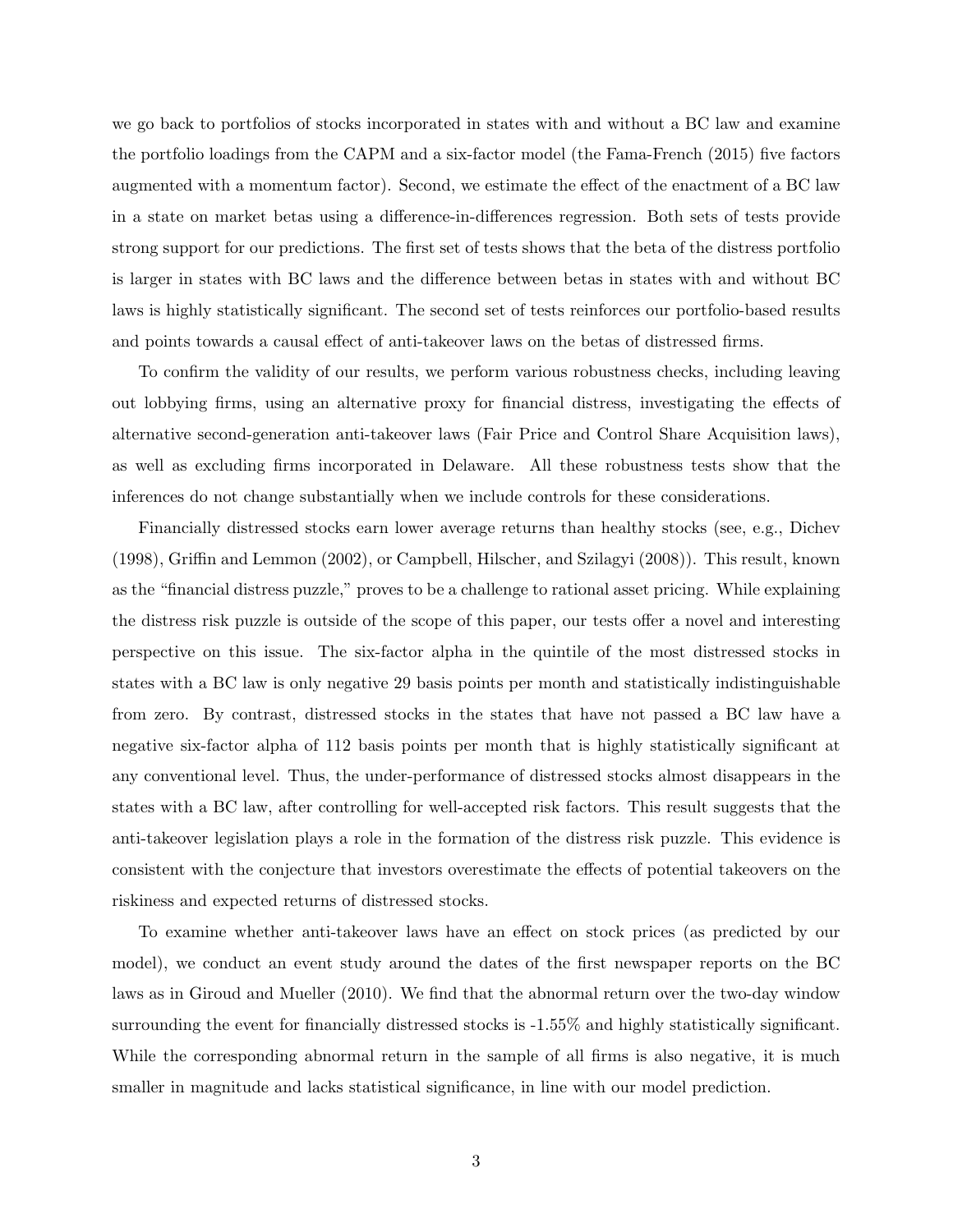Having documented strong stock-based evidence consistent with the mechanism in the model, we next turn to investigating the effect of takeover legislation on bond yields. The evidence in the literature is so far is inconclusive: Francis et al. (2010) find a negative effect of those laws on credit spreads, while Qiu and Yu (2009) document a positive effect. Our model predicts that at-issue bond yields should be positively affected by the presence of an anti-takeover law in the state of incorporation. Furthermore, this effect is expected to be stronger when bondholders' bargaining power is greater. To test these predictions, we collect a sample of bond issues from the Securities Data Corporation (SDC) New Issues database. To examine the effects of Business Combination laws on bond yields, we follow Francis et al. (2010) and run panel regressions of at-issue bond spread-to-treasury (defined as is the issue's yield to maturity in excess of the Treasury note with a similar maturity) on the dummy indicating the presence of a BC law in the state of incorporation and a set of bond-specific and firm-specific control variables. The results strongly corroborate the model prediction: Spreads-to-treasury on bonds issued by firm in states with a BC law in place are about 22 to [3](#page-4-0)6 basis points higher than those on bonds issued by firms in states without a BC law.<sup>3</sup> This evidence is generally consistent with the results in Qiu and Yu (2009), whose analysis relies on the University of Houston Fixed Income Database for the sample period from 1976 to 1996. However, our results do not rely on managerial inefficiencies but are obtained in a fully rational theoretical model that produces predictions for both bond and stock values and returns.

In additional analysis, we test our second prediction about the effect of bondholders' bargaining power on the strength of the relation between shocks to takeover feasibility and bond yields. To this end, we augment our bond yield regressions with proxies for the bargaining power of bondholders and their interactions with the anti-takeover dummy. We use the four different proxies of Davydenko and Strebulaev (2007) for bonhdolders' bargaining power: The negative of the percentage of the firm's shares held by the CEO, the negative of CEO tenure, the presence of bond covenants, and institutional stock ownership. The results from these tests are generally consistent with the model: With the exception of institutional ownership, all proxies for bondholders' bargaining power amplify the magnitude of the effect of BC laws on bond yields.

In addition to our U.S.-based tests, in the Internet Appendix we investigate the effect of takeover legislation on the riskiness of distress stocks internationally. We perform several types of tests. First, we examine the effects of the passage of country-specific pro-takeover laws on the returns to distressed stocks by running cross-sectional firm-level Fama-MacBeth (1973) regressions. Second,

<span id="page-4-0"></span><sup>&</sup>lt;sup>3</sup>This difference is likely due to different samples. Indeed, our sample period spans 28 years of data and ends in 2017, covering a total of 3,127 bond issues, while their sample ends in 2000, covering 938 bond issues.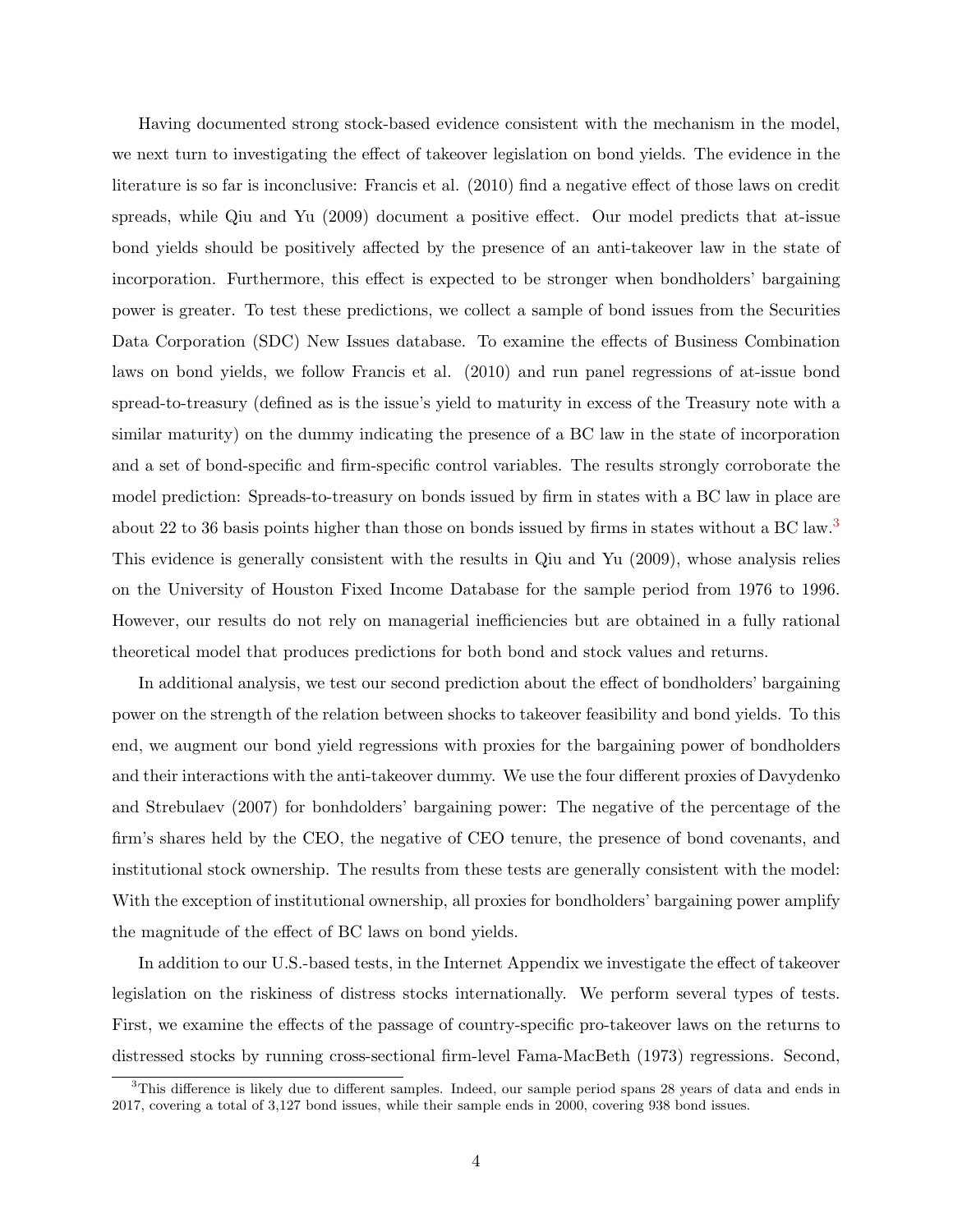we run difference-in-differences regressions of firm-level monthly market betas on a dummy variable that indicates the presence of a pro-takeover law in the firm's country of incorporation. Third, we take advantage of the merger control index, recently developed by Bradford and Chilton (2018) for over 100 countries, with high values of the index indicating additional difficulties and regulatory hurdles that reduce the feasibility of a takeover. The results from these tests provide additional support for our model predictions: The passage of pro-takeover laws has a negative effect on marketadjusted returns of distressed stocks and their betas, while distressed stock returns tend to increase with the merger control index.

Our theory is based on the premise that takeovers create value and reduce risk for target shareholders. The most reliable evidence on whether control transactions create value for shareholders draws on short-term event studies. Most event studies examine abnormal returns around merger announcement dates as an indicator of value creation (see Jensen and Ruback (1983), Jarrell, Brickley and Netter (1988), or Schwert (1996)). The evidence points to substantial gains for target shareholders in control transactions (see e.g. Andrade, Mitchell, and Stafford (2001)). There is a substantial literature connecting legislation deterring takeovers to shareholder value. Examining the second-generation of U.S. anti-takeover laws, Karpoff and Malatesta (1989) find abnormal returns of -0.29% in a two-day window starting on the day before the first announcement, or - 0.47% for the subset of BC laws, although the abnormal returns are concentrated in firms with no pre-existing firm-level defenses. More recently, Giroud and Mueller (2010) conduct an event study around the dates of the first newspaper reports about the BC laws and find a significant cumulative abnormal return of -0.32%, the effect being stronger in less competitive industries.

Our contribution with respect to this literature is to argue theoretically and show empirically that exogenous variation in takeover legislation has important effects on equity risk and stock returns, particularly among distressed firms, as well as on bond yields.

An important paper for our analysis is Cremers, Nair, and John (2009), which documents a positive relation between takeover likelihood and stock returns. The paper first estimates a logistic model to predict the probability that a firm becomes target in a takeover transaction and then examines returns to portfolios sorted on this probability. In this paper, we take an alternative approach and try to identify exogenous shocks to takeover markets. Because the focus of our paper is on distressed stocks, it would be troublesome for us to use a similar approach as many of the covariates in Cremers, Nair, and John (2009) that are used to estimate the takeover probability also have a direct effect on financial distress (e.g. market-to-book, size, leverage, and return on assets)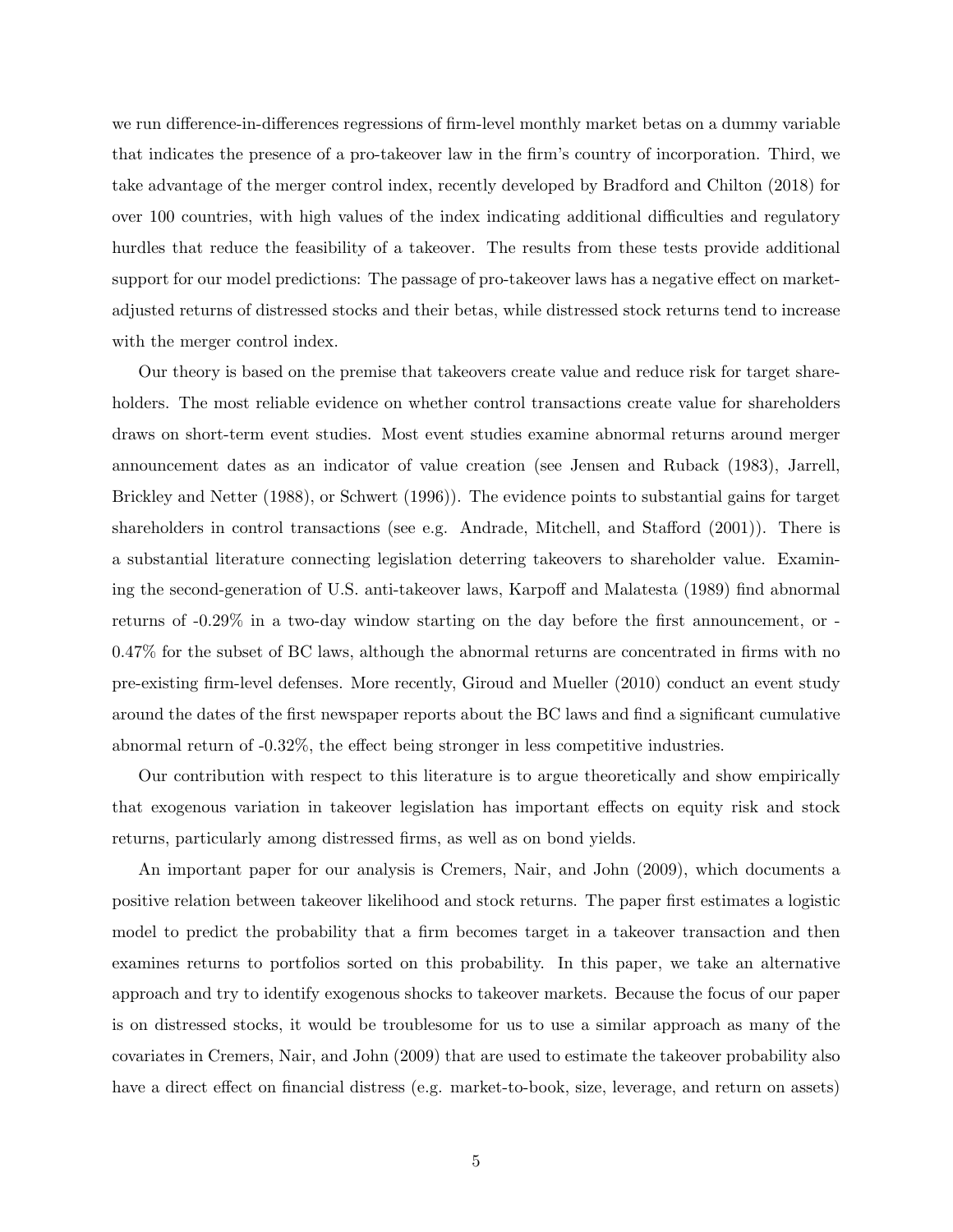making it impossible to meaningfully interpret the results. Furthermore, many of these covariates directly predict stock returns, further complicating identification.<sup>[4](#page-6-0)</sup>

Lastly, this paper continues a line of research using real options models to analyze mergers and acquisitions (M&As); see for example Lambrecht (2004), Morellec and Zhdanov (2005, 2008), Hackbarth and Morellec (2008), Margsiri, Mello, and Ruckes (2008), or Gorbenko and Malenko  $(2018).$ <sup>[5](#page-6-1)</sup> Much of this literature focuses on the analysis of the effects of M&As for bidding firms. In this paper, we instead look at target firms with a specific focus on the relation between takeover protections and stock returns. We argue theoretically that takeover protections increase equity risk and stock returns in distressed firms and provide strong empirical support for these claims.

Section [1](#page-6-2) presents a model that illustrates the effects of takeovers on optimal leverage, equity prices, equity risk, stock returns, and bond yields. Section [2](#page-11-0) examines the evolution of the riskiness of distressed stocks around the enactment of second-generation state anti-takeover laws. Section [3](#page-23-0) examines the effects of anti-takeover laws on equity prices. In Section [4](#page-25-0) we test the prediction of the model about bond yields. Section [5](#page-30-0) concludes. In the Internet Appendix, we examine the effects of takeover statutes on equity risk and stock returns in an international setting.

# <span id="page-6-2"></span>1 Model

We start our analysis with a model that illustrates the effects of takeovers on equity risk, expected stock returns, firm leverage, and credit spreads in the simplest possible setting. We follow Morellec and Zhdanov (2005, 2008) and consider an economy with two firms: a potential acquirer and a potential target. These roles are exogenously assigned and determined by firms' specific characteristics, not modelled in the paper. Each firm has rational expectations about the underlying uncertainty and the decision rules of the other firm. The target firm is levered and has assets that generate a continuous stream of cash flows  $X_t dt$ , where  $(X_t)_{t\geq 0}$  is governed by:

$$
dX_t = \mu X_t dt + \sigma X_t dW_t, \qquad X_0 = x,\tag{1}
$$

<span id="page-6-0"></span><sup>&</sup>lt;sup>4</sup>In unreported results, we replicate the tests in Cremers, Nair, and John (2009) on our US sample. We find no effect of the fitted values from their predictive regressions in value-weighted portfolio returns, both in the whole sample as well as in the subsample of most distressed firms. When using equally-weighted returns we find a positive effect, similarly to Cremers, Nair, and John (2009). However, as we argue above, this approach does not allow for meaningful identification when focusing on distressed stocks and therefore we resort to natural shocks to takeover markets as our main identification strategy.

<span id="page-6-1"></span><sup>&</sup>lt;sup>5</sup>From a modeling perspective, our paper also relates to the literature that analyzes asset pricing implications of corporate investment decisions using real options models. See for example Carlson, Fisher, and Giammarino (2005, 2006), Garlappi, Shu, and Yan (2008), Favara, Schroth, and Valta (2012), or Lambrecht, Pawlina, and Teixeira (2016).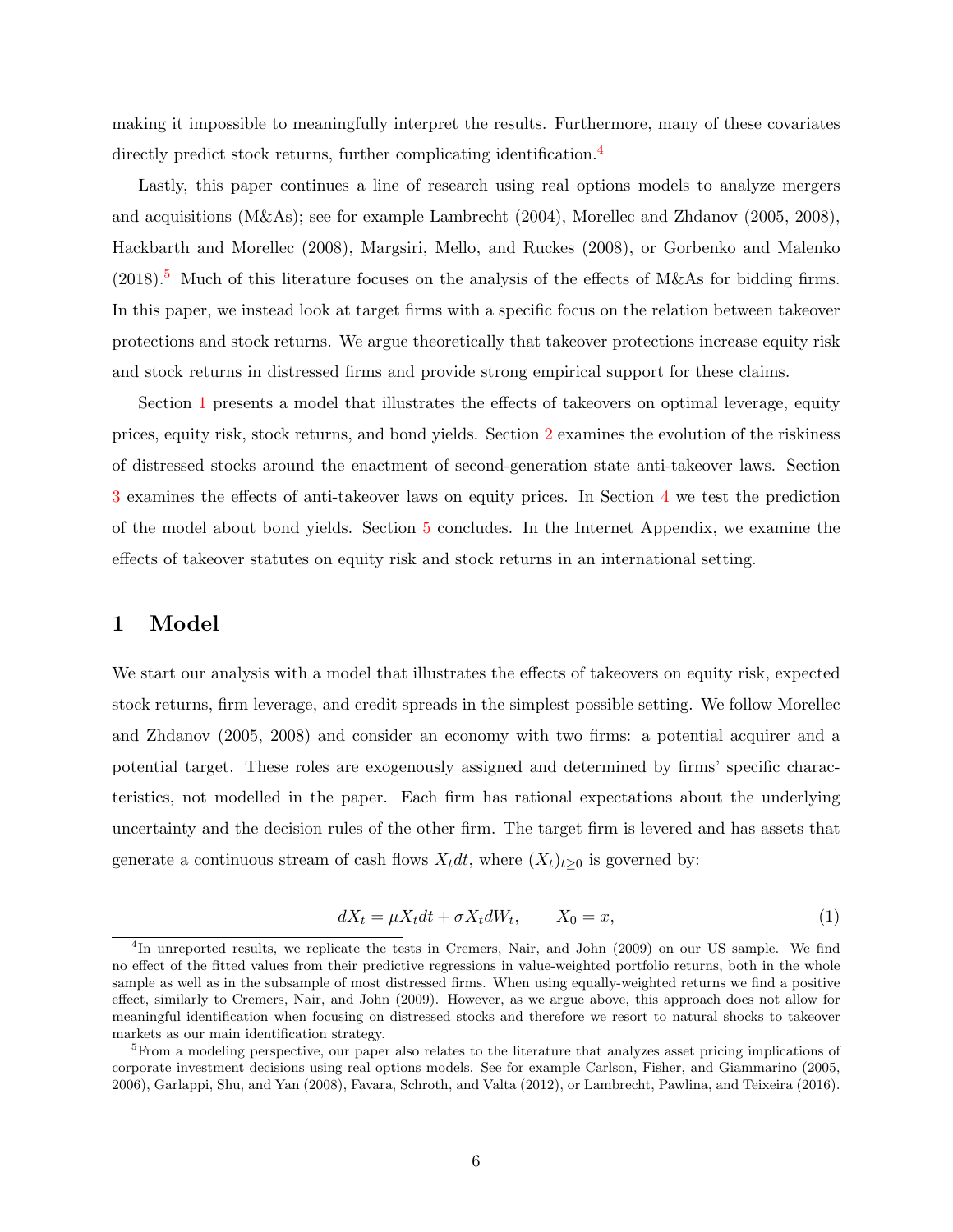where  $\mu$  and  $\sigma > 0$  are constant parameters and  $(W_s)_{s \geq 0}$  is a standard Brownian motion. Because we want to derive predictions relating asset prices and returns to takeover protections, we consider in the following that there exists a traded asset with market beta  $\beta_X$  that is perfectly correlated with X, and a riskless bond with dynamics  $dB_t = rB_t dt$ . This allows us to construct a risk-neutral probability measure Q under which the drift rate of X is given by  $r - \delta$  with  $\delta > 0$ .

Profits in the target firm are taxed at the constant rate  $\tau > 0$ . As a result, the target has an incentive to issue debt to reduce corporate taxes. As in, e.g., Leland (1994), Duffie and Lando (2001), or Morellec and Zhdanov (2008), we consider debt contracts that are characterized by a perpetual flow of coupon payments c. After debt has been issued, it may be optimal for target shareholders to default on the firm's debt obligations if conditions deteriorate sufficiently. As in, e.g., Leland (1994), a fraction  $\alpha$  of asset value is lost as a frictional cost in default.

The bidder has a valuation  $V \geq \frac{c}{r}$  $\frac{c}{r}$  for the target firm's unlevered assets, i.e. its valuation of the target's assets exceeds the risk-free value of the promised payments to debtholders in the target firm. In addition, conditional on the bidder making an offer to the target, there is a probability  $\lambda \geq 0$  that a takeover is successful. As we argue below, this probability depends on takeover laws so that the passage of an anti-takeover laws should reduce  $\lambda$ . In case of a successful takeover, target shareholders and bondholders respectively extract a fraction  $\eta \geq 0$  and  $\varphi \geq 0$  of the takeover surplus where  $\eta + \varphi \leq 1$ . Denoting by  $\mathcal{S}(X; c, \lambda)$  the surplus generated by the takeover, the timing of the takeover solves:

$$
\max_{\theta_T} \mathbb{E}^{\mathcal{Q}} \left[ e^{-r\theta_T} \mathcal{S}(X_{\theta_T}; \lambda) \right],\tag{2}
$$

where  $\theta_T$  is the endogenous time of the takeover. Because the value of the target firm is strictly increasing in the value of the cash flow shock  $X$ , the optimal policy for bidding shareholders is to initiate the takeover the first time that the target cash flows reach an endogenous lower threshold  $X_T$ , so that the time of the takeover is defined by  $\theta_T \equiv \inf\{t \geq 0: X_t = X_T\}$  and

$$
\mathbb{E}^{\mathcal{Q}}\left[e^{-r\theta_T}\mathcal{S}(X_{\theta_T};c,\lambda)\right] = (1-\tau)\lambda\left[V - \frac{X_T}{\delta}\right]\left(\frac{X}{X_T}\right)^{\xi},\tag{3}
$$

where  $\xi < 0$  is the negative root of the quadratic equation  $\frac{1}{2}\sigma^2 y(y-1) + (r - \delta)y - r = 0$ . Solving for the value-maximizing takeover threshold yields that

$$
X_T = \frac{\xi}{\xi - 1} \delta V. \tag{4}
$$

To determine the value of equity in the target firm, we conjecture (and later verify) that  $X_T \geq$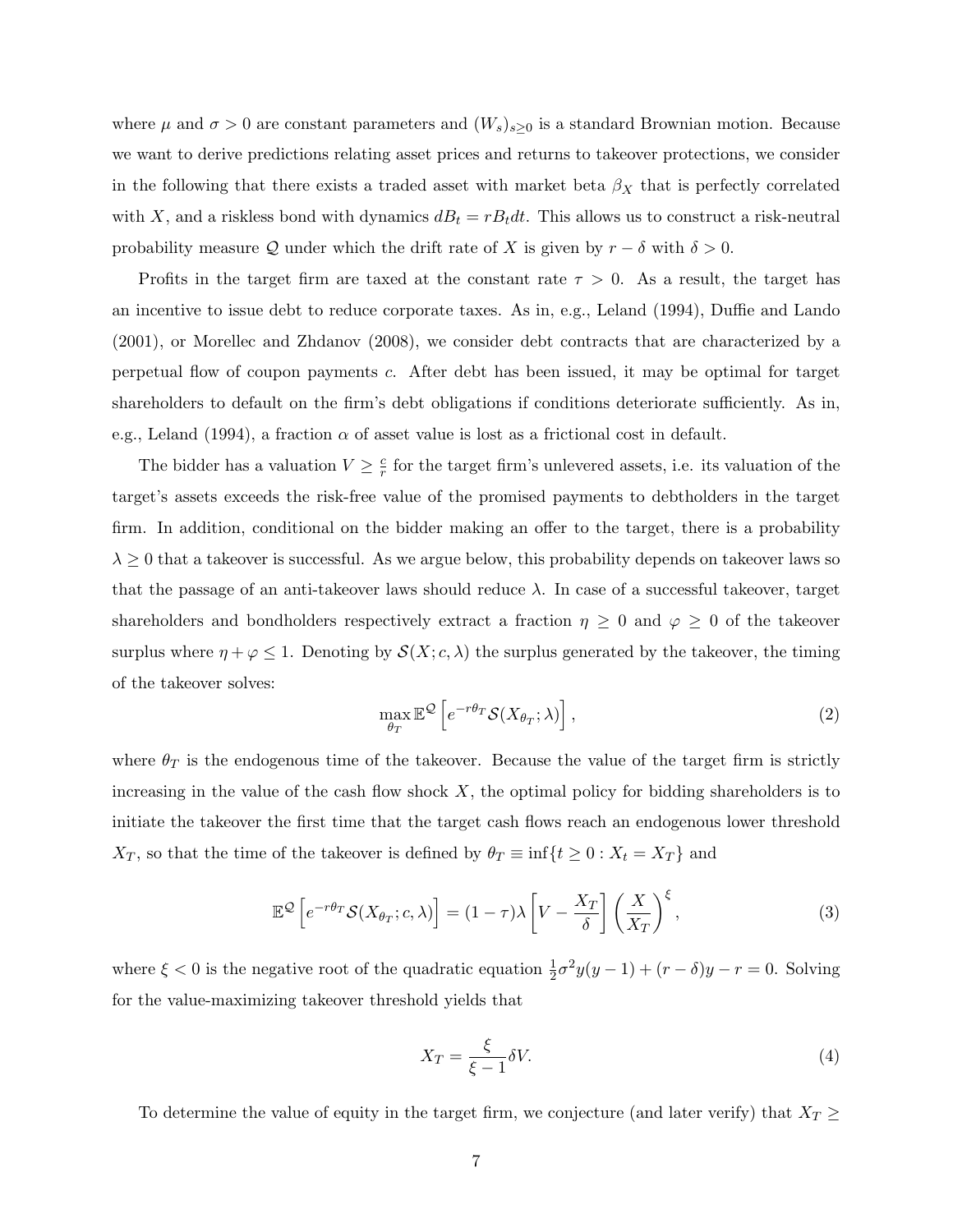$X_D$ , where  $X_D$  is the default threshold selected by target shareholders. In addition, we assume that if the takeover attempt is unsuccessful at  $X = X_T$ , which occurs with probability  $1 - \lambda$ , the option of being taken over disappears. Target shareholders therefore get the cash flow stream  $X - c$ until the firm is taken over at  $X = X_T$  with probability  $\lambda$  or defaults at  $X = X_D$ . We can therefore write the value of equity in the target firm as

$$
E^{T}(X;c,\lambda,\eta) = \max_{\theta_{D}} \left\{ \mathbb{E}^{\mathcal{Q}} \left[ \int_{0}^{\theta_{D}} e^{-rt} (1-\tau)(X_{t}-c)dt + 1_{\{\theta_{T}\leq\theta_{D}\}} e^{-r\theta_{T}} \eta \mathcal{S}(X_{\theta_{T}};c,\lambda) \right] \right\},
$$
(5)

where  $\theta_D \equiv \inf\{t \geq 0 : X_t = X_D\}$ . Standard derivations show that:

$$
E^{T}(X; c, \lambda, \eta) = (1 - \tau) \left\{ \frac{X}{\delta} - \frac{c}{r} + \left[ \frac{c}{r} - \frac{X_{D}}{\delta} \right] \left( \frac{X}{X_{D}} \right)^{\xi} + \lambda \eta \left[ V - \frac{X_{T}}{\delta} \right] \left( \frac{X}{X_{T}} \right)^{\xi} \right\},
$$

for  $X > X_T \ge X_D$ . The first two terms on the right hand side of this equation correspond to the unlimited liability value of equity. The third term captures the value of the option to default. The last term captures the value of being taken over, which is the product of the probability of a successful takeover and the discounted gain from a takeover. When  $\lambda = 0$  (takeovers are not feasible) or  $\eta = 0$  (target shareholders cannot extract any surplus), this expression collapses to the standard valuation formula for equity in a levered firm (see e.g. Leland (1994)).

The value of debt in the target firm can be written as

$$
D^{T}(X; c, \lambda, \varphi)
$$
\n
$$
= \mathbb{E}^{\mathcal{Q}} \left[ \int_{0}^{\theta_{D}} e^{-rt} c dt + 1_{\{\theta_{T} \leq \theta_{D}\}} e^{-r\theta_{T}} \varphi \mathcal{S}(X_{T}; c, \lambda) + 1_{\{\theta_{D} \leq \theta_{T}\}} e^{-r\theta_{D}} (1 - \alpha)(1 - \tau) \frac{X_{D}}{\delta} \right],
$$
\n(6)

the solution to which is given by

<span id="page-8-1"></span>
$$
D^{T}(X;c) = \frac{c}{r} + \left[ (1-\tau)(1-\alpha)\frac{X_D}{\delta} - \frac{c}{r} \right] \left( \frac{X}{X_D} \right)^{\xi} + (1-\tau)\lambda \varphi \left[ V - \frac{X_T}{\delta} \right] \left( \frac{X}{X_T} \right)^{\xi}.
$$
 (7)

This expression shows that debt value increases with  $\lambda$  and  $\varphi$  so that, holding leverage constant, the passage of anti-takeover laws should reduce the value of corporate debt and increase yield spreads.

If shareholders cannot commit to a default policy (as in e.g. Leland (1994), Duffie and Lando (2001), or Morellec and Zhdanov (2008)) and the option of being taken over is lost for  $X < X_T$ , the default threshold satisfies:

<span id="page-8-0"></span>
$$
X_D = \frac{\xi}{\xi - 1} \frac{c}{r} \delta \le X_T. \tag{8}
$$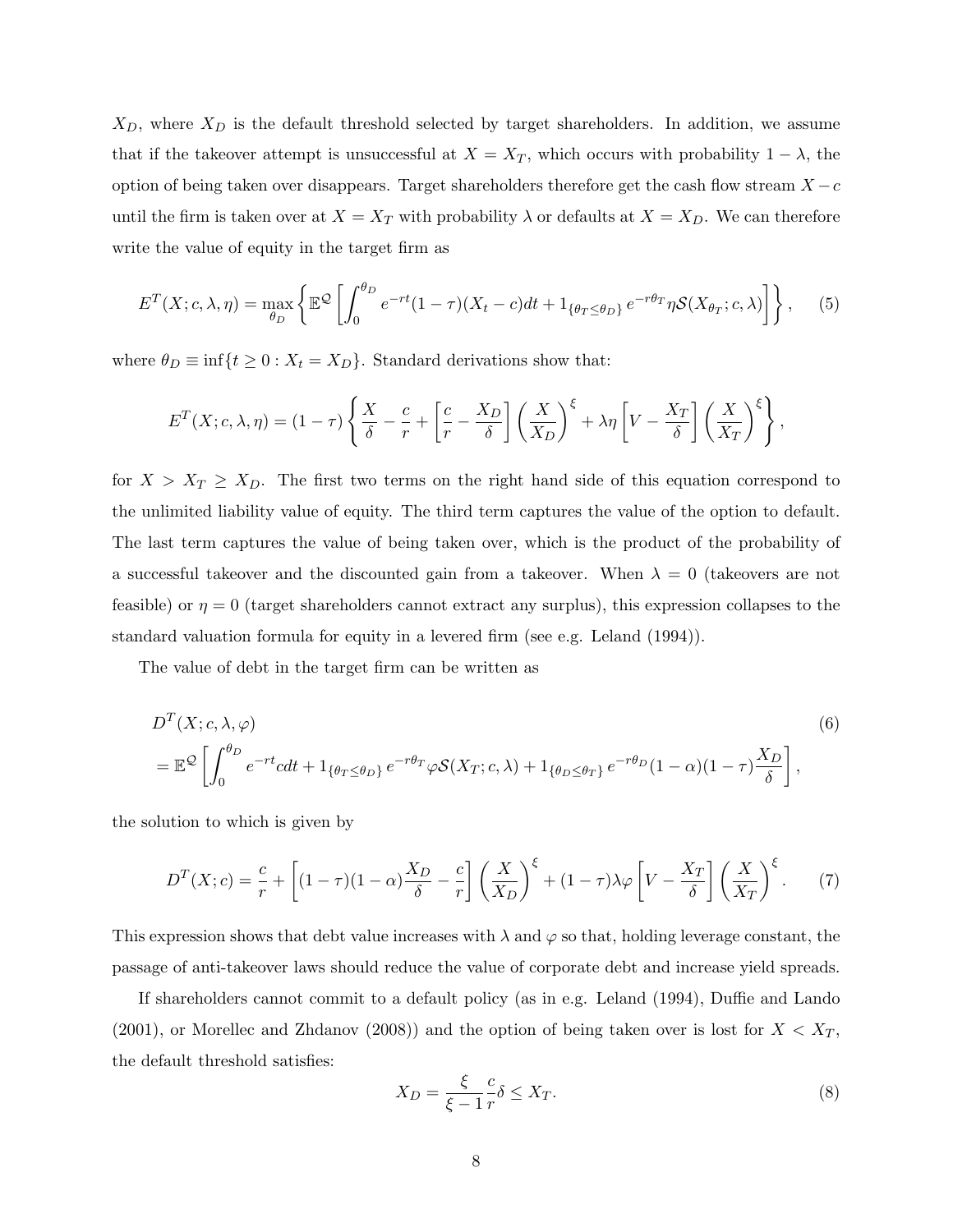Plugging the expressions for the default and takeover thresholds in equations [\(6\)](#page-8-0) and [\(7\)](#page-8-1) leads to the following result:

<span id="page-9-1"></span>**Proposition 1** (Equity value and beta). Define  $\xi = \frac{1}{2} - \frac{r-\delta}{\sigma^2} - \left[\frac{1}{2} - \frac{r-\delta}{\sigma^2} + \frac{2r}{\sigma^2}\right]^{\frac{1}{2}} < 0$ . When  $X > X_T$ , the values of the target's equity and debt for any given coupon payment c are given by

$$
E^{T}(X; c, \lambda, \eta) = (1 - \tau) \left(\frac{X}{\delta} - \frac{c}{r}\right) + \frac{1 - \tau}{1 - \xi} \left(\frac{X(\xi - 1)}{\xi \delta}\right)^{\xi} \left[\left(\frac{c}{r}\right)^{1 - \xi} + \lambda \eta V^{1 - \xi}\right],
$$
(9)

and

$$
D^{T}(X; c, \lambda, \varphi) = \frac{c}{r} + \frac{1-\tau}{1-\xi} \left(\frac{X(\xi-1)}{\xi\delta}\right)^{\xi} \left[ \left(\frac{\xi-1}{1-\tau} - \xi(1-\alpha)\right) \left(\frac{c}{r}\right)^{1-\xi} + \lambda \varphi V^{1-\xi} \right].
$$
 (10)

The coupon payment selected by shareholders solves  $\max_c \{E^T(X; c, \lambda, \eta) + D^T(X; c, \lambda, \varphi)\}\$ and satisfies:[6](#page-9-0)

$$
c^* = X\frac{r\xi - 1}{\delta \xi} \left( 1 - \xi - \frac{r\xi\alpha(1 - \tau)}{\tau} \right)^{\frac{1}{\xi}}.
$$
\n(11)

For any given coupon payment c, the expected return on the target's equity satisfies  $ER^T = r + \beta^T \theta$ , where  $\theta$  denotes the market risk premium and the beta of the target's equity is given by

$$
\beta^T(X; c, \lambda, \eta) = \beta_X \frac{\frac{(1-\tau)X}{\delta} + \frac{(1-\tau)\xi}{1-\xi} \left(\frac{X(\xi-1)}{\xi\delta}\right)^{\xi} \left[ \left(\frac{c}{r}\right)^{1-\xi} + \lambda\eta V^{1-\xi} \right]}{E^T(X; c, \lambda, \eta)}.
$$
\n(12)

In our model, firms move away from financial distress as the level of cash flow increases and get closer to financial distress as the level of cash flow decreases towards the takeover threshold  $X_T$ . (In effect, the takeover threshold and the default threshold coincide in the special case where  $V = \frac{c}{r}$  $\frac{c}{r}$ .) We can thus investigate the effects of takeover laws on the values and expected returns of healthy and distressed firms, respectively, by looking at the change in equity value and in beta due to a change in  $\lambda$  when X tends to infinity or when it tends to  $X_T$ , respectively. Using Proposition [1,](#page-9-1) we immediately get the following result (see Appendix A for details):

<span id="page-9-2"></span>Corollary 1 (Takeover protections, equity value, and equity beta). The following holds:

1. Equity beta and the expected return on the target's equity decrease with the likelihood of a successful takeover  $\lambda$  in that  $\frac{\partial \beta(X_T;c,\lambda,\eta)}{\partial \lambda} < 0$ . The change in equity beta due to anti-takeover

<span id="page-9-0"></span> ${}^{6}$ The optimal coupon does not depend on the likelihood of a takeover in our setup. Consistent with this prediction, we find no effect of takeover laws on leverage ratios in the data; see Tables [1](#page-38-0) and [IA.3.](#page-61-0) In contrast, Francis et al. (2010) find that "firms in takeover friendly states have significantly higher leverage than their counterparts in restrictive law states". However they use an unusual definition of leverage, defined as the ratio of long-term debt to total assets. We instead rely on the standard definition of leverage, defined as the ratio of total debt to total assets.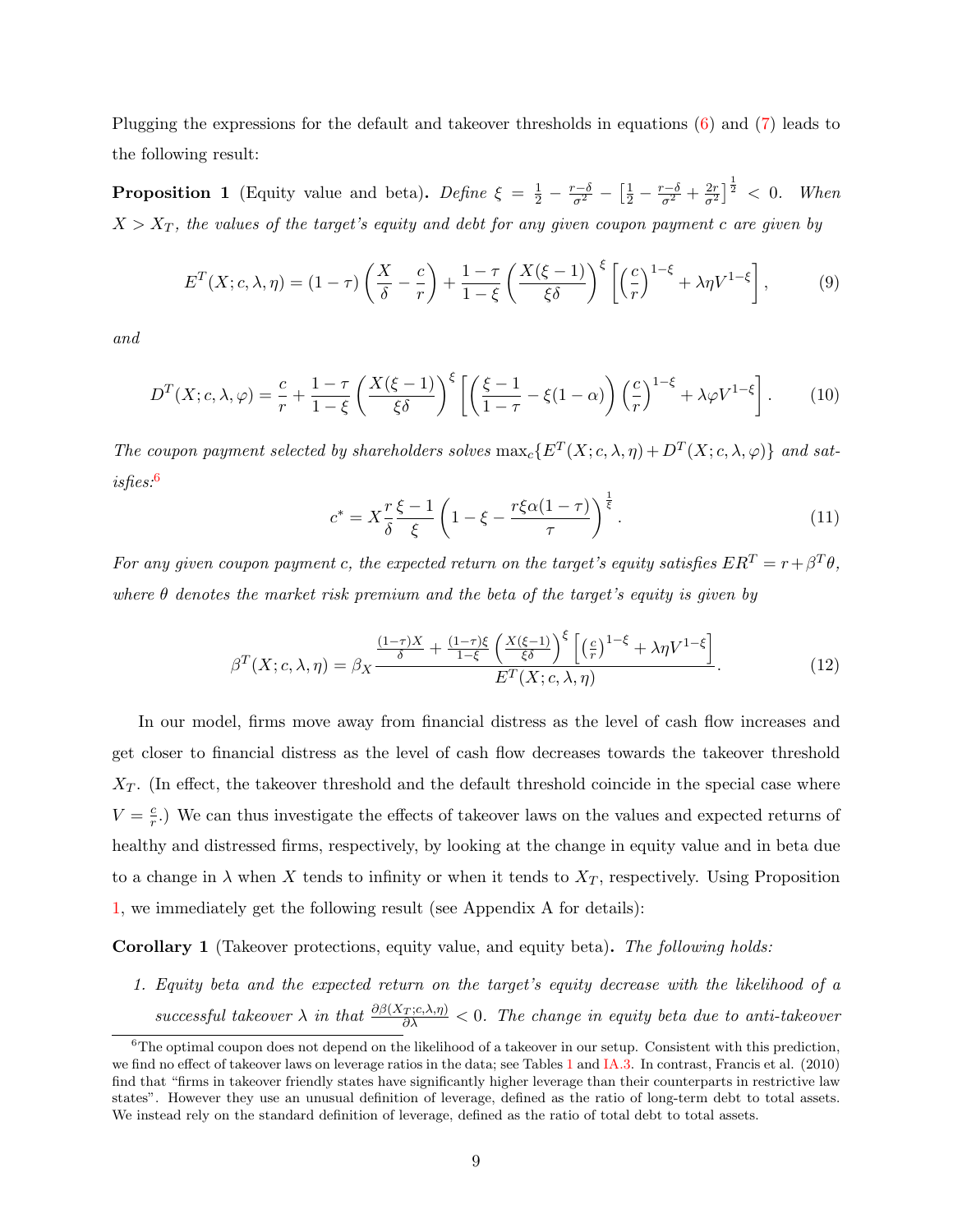laws, defined by  $\Delta\beta^T(X; c, \lambda, \eta) \equiv \beta^T(X; c, 0, 0) - \beta^T(X; c, \lambda, \eta)$ , is positive and satisfies  $\lim_{X \to +\infty} \Delta \beta^T(X; c, \lambda, \eta) = 0$  for healthy firms and

$$
lim_{X \to X_T} \Delta \beta^T(X; c, \lambda, \eta) = \beta_X \frac{\xi (1-\tau)^2}{\xi - 1} \frac{\lambda \eta V(V - \frac{c}{r})}{E^T(X_T; c, \lambda, \eta) E^T(X_T; c, 0, 0)} > 0,
$$

for distressed firms.

2. Equity value increases with the likelihood of a successful takeover  $\lambda$  in that  $\frac{\partial E^T(X_T;c,\lambda,\eta)}{\partial \lambda}$ 0. The change in equity value due to anti-takeover laws, defined by  $\Delta E^{T}(X; c, \lambda, \eta) \equiv$  $E^T(X; c, 0, 0) - E^T(X; c, \lambda, \eta)$ , is negative and satisfies  $\lim_{X \to +\infty} \Delta E^T(X; c, \lambda, \eta) = 0$  for healthy firms and

$$
lim_{X \to X_T} \Delta E^T(X; c, \lambda, \eta) = \frac{1 - \tau}{\xi - 1} \lambda \eta V < 0,
$$

for distressed firms.

3. The value of corporate debt increases with the likelihood of a successful takeover  $\lambda$ 

$$
\frac{\partial D^T(X; c, \lambda, \varphi)}{\partial \lambda} = \frac{1 - \tau}{1 - \xi} \left( \frac{X(\xi - 1)}{\xi \delta} \right)^{\xi} \varphi V^{1 - \xi} > 0.
$$
\n(13)

The effect of takeovers on debt value is stronger when bondholders have more bargaining power

$$
\frac{\partial^2 D^T(X; c, \lambda, \varphi)}{\partial \lambda \partial \varphi} = \frac{1 - \tau}{1 - \xi} \left( \frac{X(\xi - 1)}{\xi \delta} \right)^{\xi} V^{1 - \xi} > 0,
$$
\n(14)

Credit spreads at issue, defined as  $\frac{c^*}{D^T(X; c)}$  $\frac{c^*}{D^T(X;c^*,\lambda,\varphi)}-r$ , increase with takeover protections. In addition, the effects of takeover protections on credit spreads at issue are larger when bondholders bargaining power  $\varphi$  is greater.

Corollary [1](#page-9-2) shows that for any given debt policy, anti-takeover laws increase the risk of target firms. In effect, takeovers are akin to a put option on the firm's equity for target shareholders. Because put options have negative betas, they reduce a firm's equity beta and equity returns. The magnitude of the effects of takeovers on valuations and returns increases with the likelihood of the takeover. It also increases as the firm approaches financial distress and the weight of the put option associated with the takeover in the value of equity increases. Corollary [1](#page-9-2) also shows that for a given leverage ratio the value of corporate debt should decrease and therefore credit spreads on corporate debt should increase after the passage of anti-takeover laws.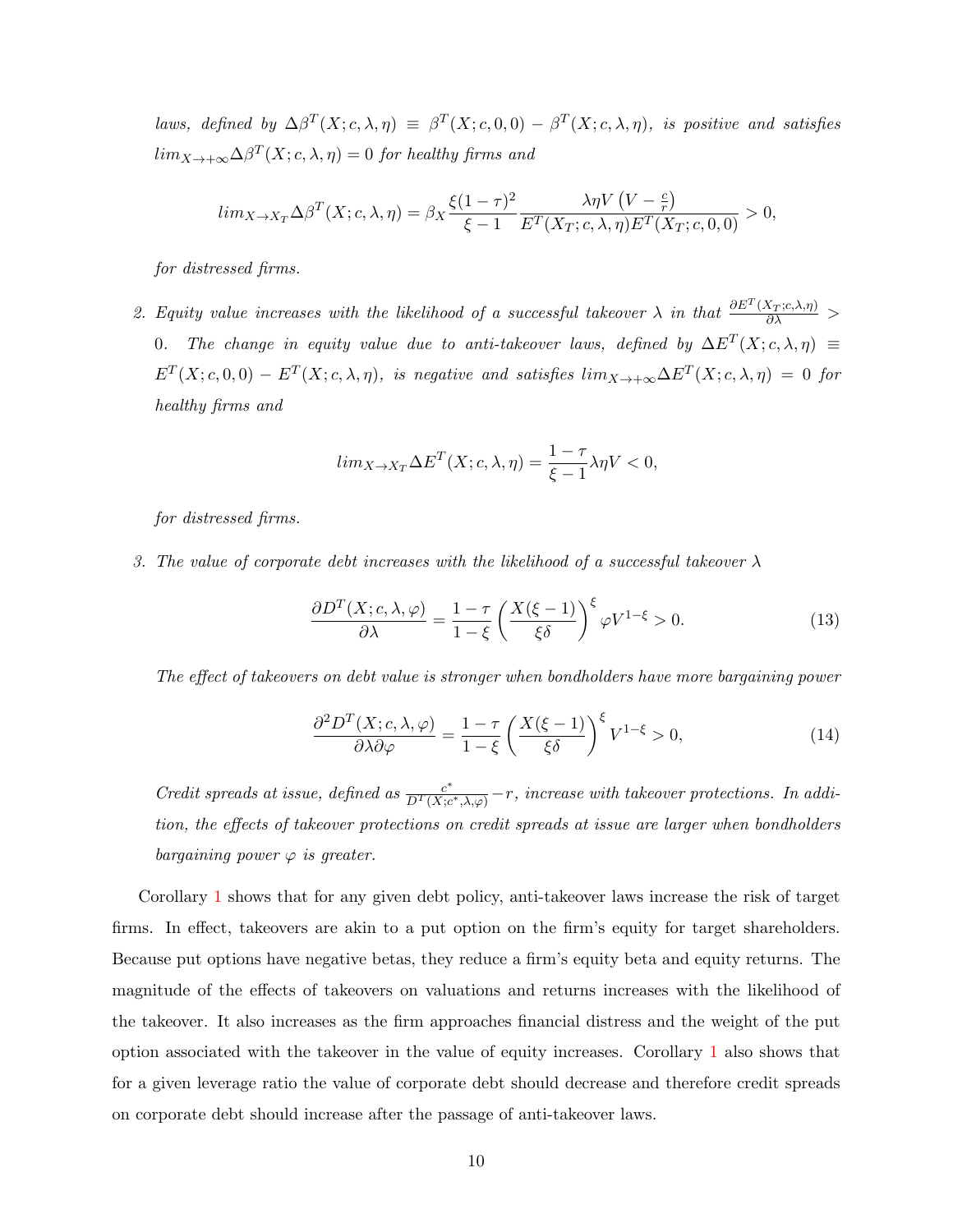This leads to the following novel empirical predictions.

Prediction 1 Takeover protections increase equity risk and returns, especially in distressed firms.

This first testable implication follows directly from Corollary [1](#page-9-2) and relates to the effects of takeovers on equity risk and expected stock returns. Because this empirical prediction is entirely novel, much of the empirical analysis is dedicated to its testing.

**Prediction 2:** Takeover protections decrease shareholder value, especially in distressed firms.

This second prediction also directly follows from Corollary [1](#page-9-2) and provides a novel view on the relation between takeover protections and shareholder value. According to our model, the relation should be negative, but most of the effect should come from distressed firms.

**Prediction 3** Takeover protections increase credit spreads on corporate debt. The effect of takeover protections on bond credit spreads is stronger when bondholders have more bargaining power.

This third testable implication follows directly from Corollary [1](#page-9-2) and relates to the effects of takeovers on credit spreads. This empirical prediction is consistent with the empirical findings in Qiu and Yu (2009), but goes against those in Francis et al. (2010). We show however in section 4 below that their findings are not robust to changing the sample period and in particular to increasing the sample size.

# <span id="page-11-0"></span>2 Anti-takeover laws, risk, and returns: Evidence from U.S. stocks

Our first empirical prediction relates the riskiness and returns of distressed firms' stocks to the market for mergers and acquisitions, and in particular, to the feasibility of takeovers. To test this prediction, we examine the risk and returns dynamics to distressed stocks around the enactment of second-generation state anti-takeover laws in the U.S.. These laws have been implemented to reduce the threat of hostile takeovers and, therefore, present a natural setting to study how betas and stock returns react to a change in the likelihood of a takeover.

Our tests focus on state Business Combination (BC) laws and use other types of laws (Fair Price and Control Share Acquisition laws) in robustness tests. We focus on BC laws because they have been extensively studied. BC laws impose a moratorium on certain kinds of business combination transactions (e.g., asset sales, mergers, share exchanges) between a large shareholder and the firm for a period usually ranging between three and five years after the shareholder's stake passes a prespecified (minority) threshold. Our main hypothesis is that financially distressed firms can benefit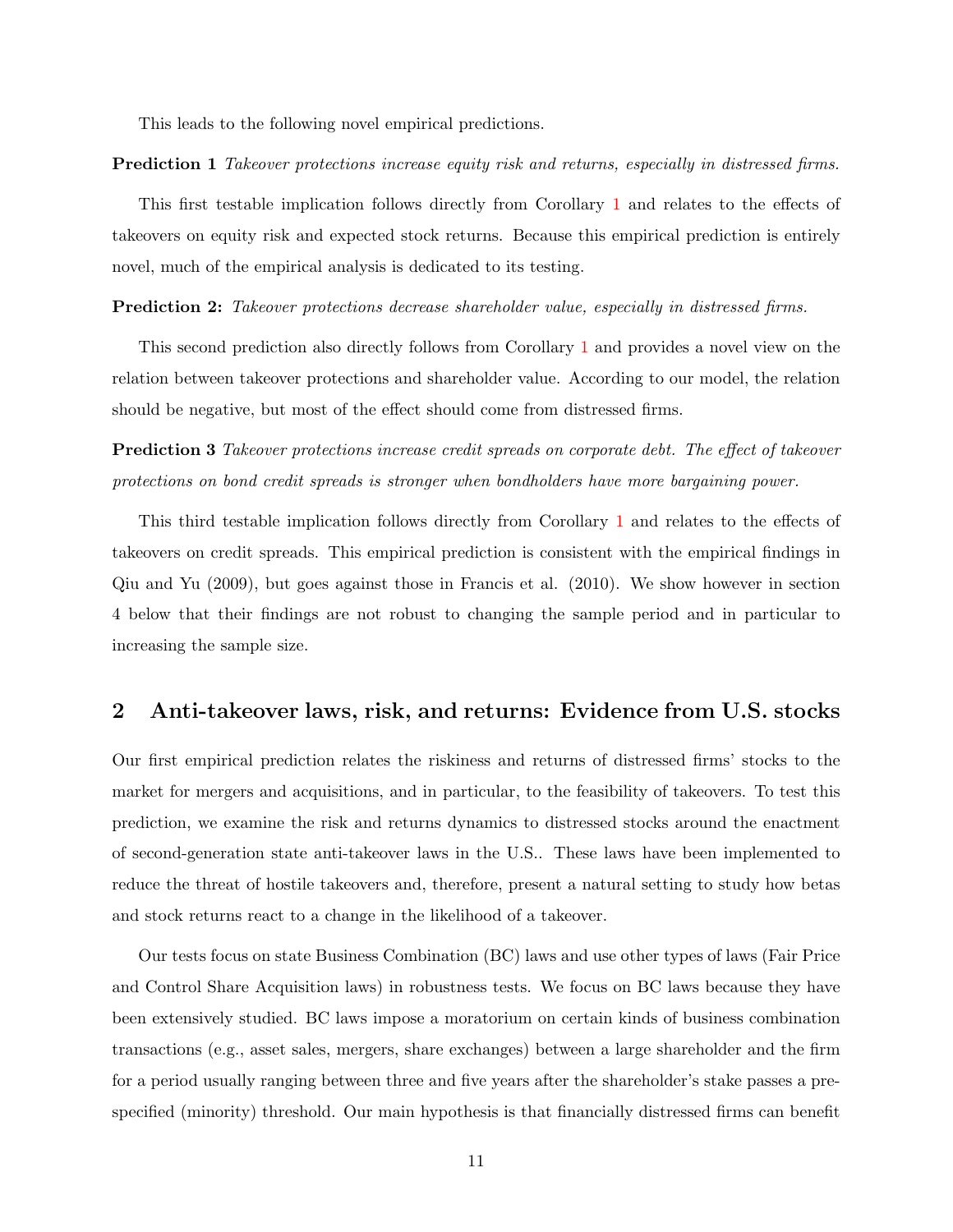from a takeover as the acquiring firm can provide additional resources and potentially rescue the target from distress or alleviate its severity. BC laws pose significant challenges to conducting hostile takeovers and, hence, make this channel less feasible (see e.g. Giroud and Mueller (2010) or Gormley and Matsa (2016)). Table [IA.4](#page-62-0) indeed shows that there is a strong negative effect of the enactment of BC laws on the probability that a distressed firm becomes a target in a takeover, thereby validating our use of BC laws to proxy for the likelihood of such acquisitions.<sup>[7](#page-12-0)</sup>

Recent research by Karpoff and Wittry (2018) raises concerns about the use of anti-takeover laws for identification. As they argue, the inference can be muddled by other anti-takeover laws, firm-level takeover defenses, and important court decisions. In addition, some firms lobbied for state anti-takeover laws and therefore those laws are not exogenous to those firms. We perform a multitude of robustness checks to address these potential concerns in Section [2.7.](#page-21-0) Furthermore, we note that our goal is to study the asset pricing implications of takeover markets, not their effect on firms' decisions. Our approach is therefore less subject to endogeneity concerns. We merely argue that regulatory changes that impede the feasibility of hostile takeovers have a certain effect on equity prices and stock returns and betas, particularly those of distressed firms, as long as those changes have not been fully anticipated by investors long in advance.

Our model predicts that takeover protections affect equity betas. Removing the option to be taken over (akin to a put option) leads to an increase in equity betas and, therefore, in stock returns. If one could measure true betas without error, examining their dynamics around enactments of state anti-takeover laws would constitute a direct test of our model. However, as we discuss in the introduction, there are two potential issues with tests that rely exclusively on betas: Betas are subject to measurement errors; and the nature of risk that drive return dynamics can be industry specific and different from market betas. The empirical literature that examines the implications of real option models on equity risk and returns has focused on both returns and factor model alphas (e.g. Carlson, Fisher, and Giammarino (2005), Garlappi, Shu, and Yan (2008), Gomes and Schmid (2010), and Chaderina, Weiss, and Zechner (2022)) as well as betas (Hackbarth and Morellec (2008), Garlappi and Yan (2011), Favara, Schroth, and Valta (2012), and Choi (2013)). In our empirical tests, we follow the literature and examine the effect of anti-takeover laws on both returns and betas.

<span id="page-12-0"></span><sup>&</sup>lt;sup>7</sup>In the extant literature, it is generally considered that ATLs further insulate the entrenched managers of potentially inefficiently run firms. Whether this mechanism is at play for financially distressed firms is ultimately an empirical question that we address in Table [IA.4.](#page-62-0)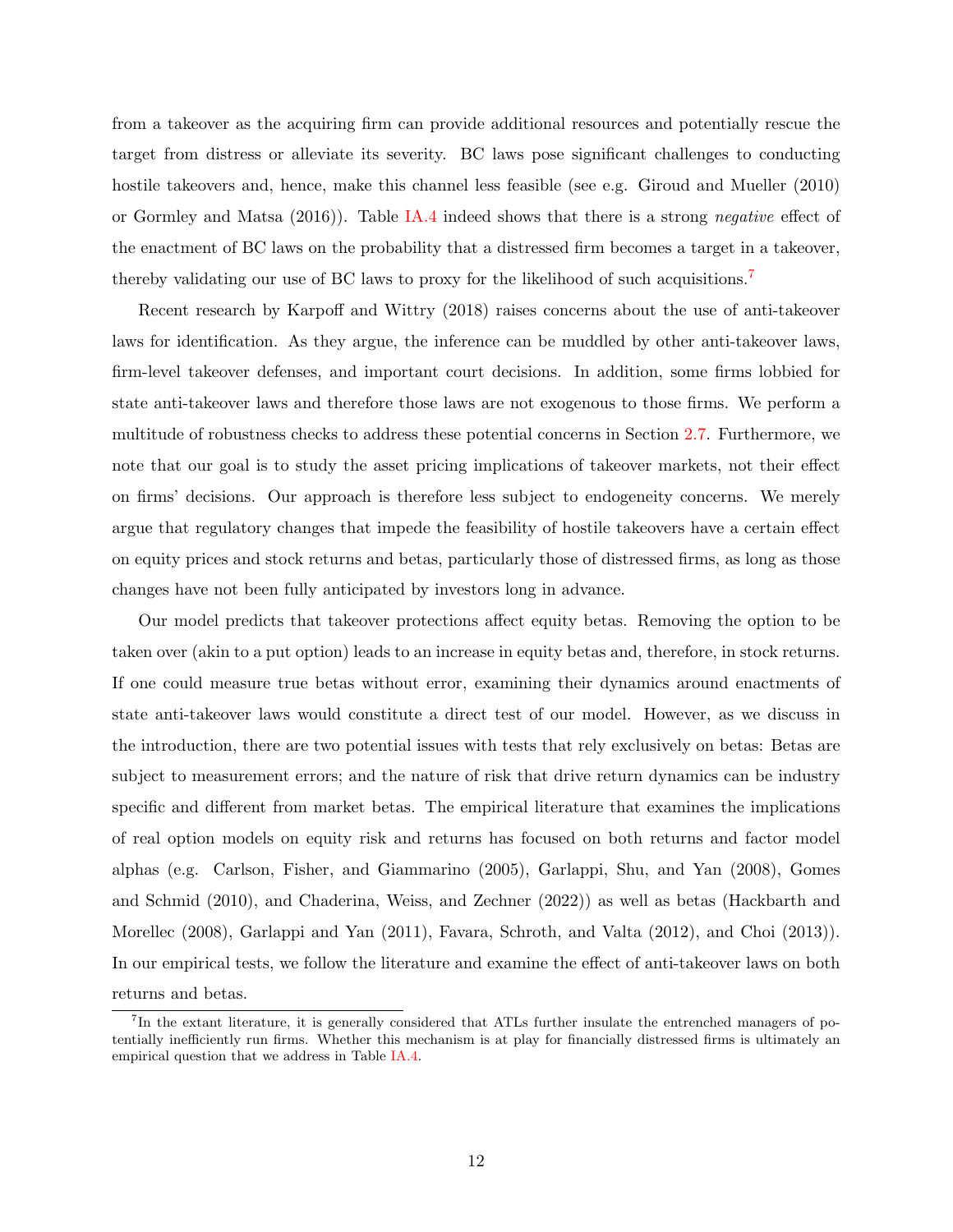### <span id="page-13-1"></span>2.1 Data

Our main data source for U.S. companies is Compustat for accounting data and CRSP for stock prices and returns. Our tests in this section are targeted at the effects of state anti-takeover laws on equity prices, stock returns, and betas. We start our sample in 1988 to make sure that we have enough states with an anti-takeover law at any given point in time. This ensures that we have at least 15% of states that have an anti-takeover law in place in any given year.

Our main tests rely on the staggered enactments of BC laws in various states (we also examine the effect of alternative anti-takeover laws in robustness tests). Our sample is comprised of about 1.9 million firm-months, of which about 350 thousand firm-months belong to states with no BC law in effect, and the remaining firm-years are in states that passed a BC law. The dynamics of the introductions of BC laws by various states is presented in Figure [1.](#page-50-0)

### Insert Figure [1](#page-50-0) Here

Figure [1](#page-50-0) shows both the number of states that have a BC law enforced and the percentage of firms incorporated in those states. We follow Bertrand and Mullainathan (2003), Atanassov (2013), and Karpoff and Wittry (201[8](#page-13-0)) in constructing a sample of state anti-takeover laws.<sup>8</sup> The dates of these laws are reported in Table [IA.1.](#page-58-0) Out of the 50 states and the District of Columbia, 31 states passed a BC law. Most states passed BC laws in the late 1980s, with New York being the first state that passed a law (in 1985), and Iowa and Texas being the last, with both states passing anti-takeover laws in 1997. In 1988, when we start our sample, seven states have a BC law in place—Arizona, Indiana, Kentucky, Minnesota, Missouri, New Jersey, and New York. The large increase in the percentage of firms in states with a law in 1989 is due to the adoption of a BC law by Delaware, the state that hosts the majority of the firms in our sample (about 53%). In Section [2.7,](#page-21-0) we verify that our results are robust to the exclusion of Delaware.

### Insert Table [1](#page-38-0) Here

Our objective in this section is to examine the effects of the passage of BC laws on equity prices and the risk and returns of distressed firms' stocks, as classified by the financial distress measure from Campbell, Hilscher, and Szilagyi (2008), hereafter 'CHS'. We use the Merton/KMV measure

<span id="page-13-0"></span><sup>&</sup>lt;sup>8</sup>As Karpoff and Wittry (2018) argue, three of passage dates in Atanassov (2013) and Bertrand and Mullainathan (2003) are subject to errors, and three states with laws are not included (Oregon, Iowa, and Texas). In our analysis we update our set of laws accordingly.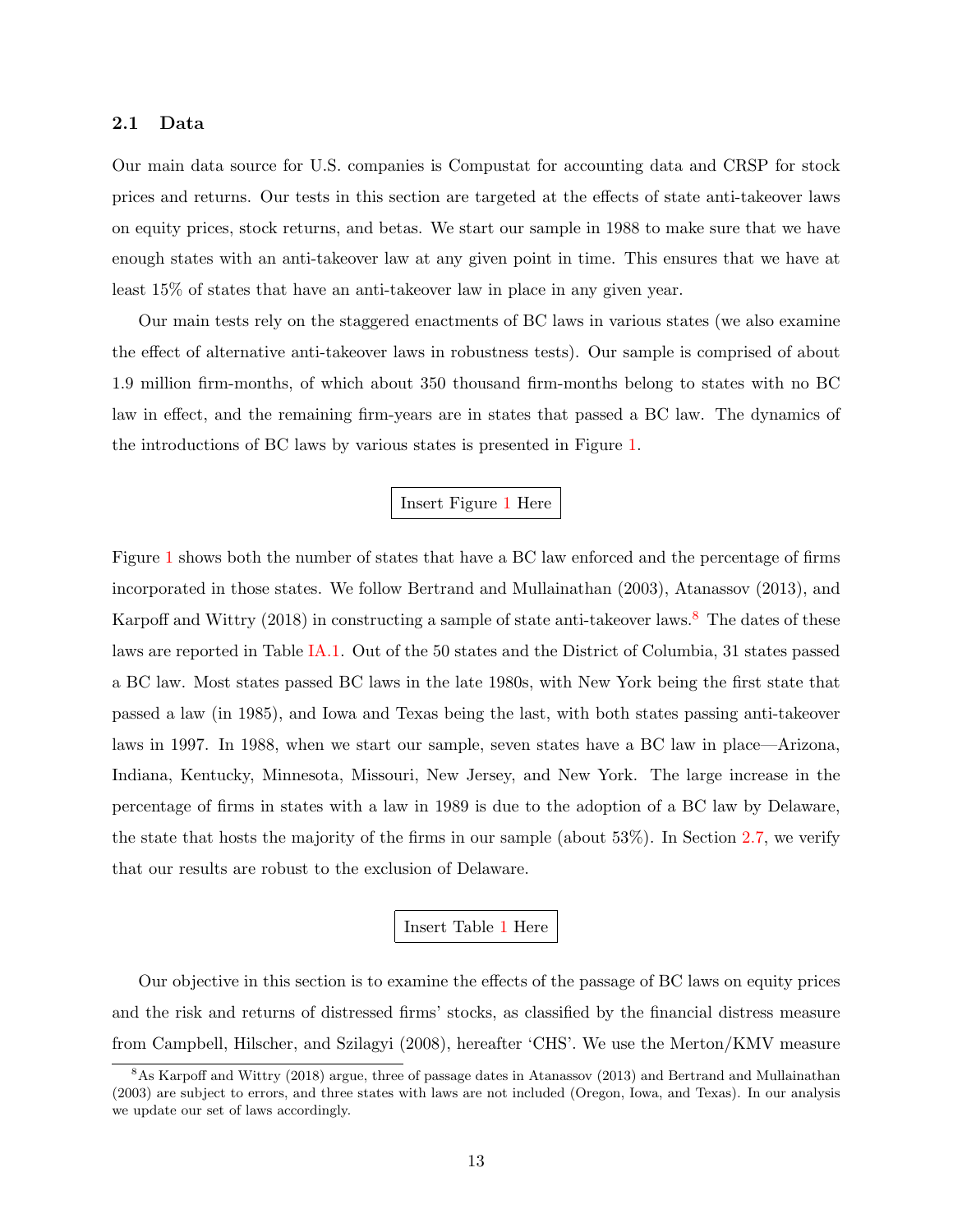in robustness tests in section [2.7](#page-21-0) (Appendix B provides details on the construction of these measures of distress). In addition to our distress measure, Table [1](#page-38-0) also reports the various control variables that are used in our regressions. We winsorize all variables at the 1st and 99th percentiles. For each variable, we first calculate the cross-sectional mean and median across stocks. We then report the time-series averages of these means and medians. The average firm in our sample exhibits characteristics that are similar to those reported in prior studies with a market capitalization of about \$2.5 billion, a market-to-book ratio of 2.5, and a book leverage of 0.34. Interestingly, and as discussed in footnote 6, anti-takeover laws have no material effect on leverage ratios.

#### 2.2 Portfolio tests

To study the effect of anti-takeover laws on the returns of distressed stocks, we sort each month all stocks into two portfolios, containing stocks of companies incorporated in states with and without an anti-takeover law (ATL) as of the year of portfolio formation. We exclude the year of the passage of the law to eliminate any potential anticipation effect prior to the formal enactment of a law. In addition, because our model predicts a differentiated effect of takeover feasibility on distressed versus solvent stocks, we perform these portfolios sorts for the full sample of stocks, and separately for the subsample of the most financially distressed stocks. For that purpose, each month we sort all stocks into quintiles based on the CHS measure, that we use to proxy for the degree of financial distress. We define stocks in the top quintile as most distressed ones. The portfolios are value-weighted and held for one month.

While in our model the risk of the firm's equity is driven by its beta, conditional betas are notoriously hard to estimate and therefore our estimates of betas are likely subject to measurement error. Furthermore, we recognize the limitations of the CAPM in empirical asset pricing and acknowledge the possibility that other risk factors can be behind the risk premium associated with the stochastic process  $X_t$  in the model. Therefore, we follow the literature (e.g. Garlappi, Shu, and Yan (2008) or Garlappi and Yan (2011)) and examine the effect of anti-takeover laws on both mean excess returns and alphas from traditional asset pricing models. We also study the direct effect of these laws on CAPM betas in Sections [2.4](#page-16-0) and [2.5.](#page-17-0)

Panel A of Table [2](#page-39-0) shows the portfolios' mean excess monthly returns (in excess of the riskfree rate) and alphas from factor models. The CAPM uses the market factor. The factors in the three-factor model are the Fama and French (1993) factors. The factors in the four-factor model are the Fama-French three factors augmented with the momentum factor. The factors in the five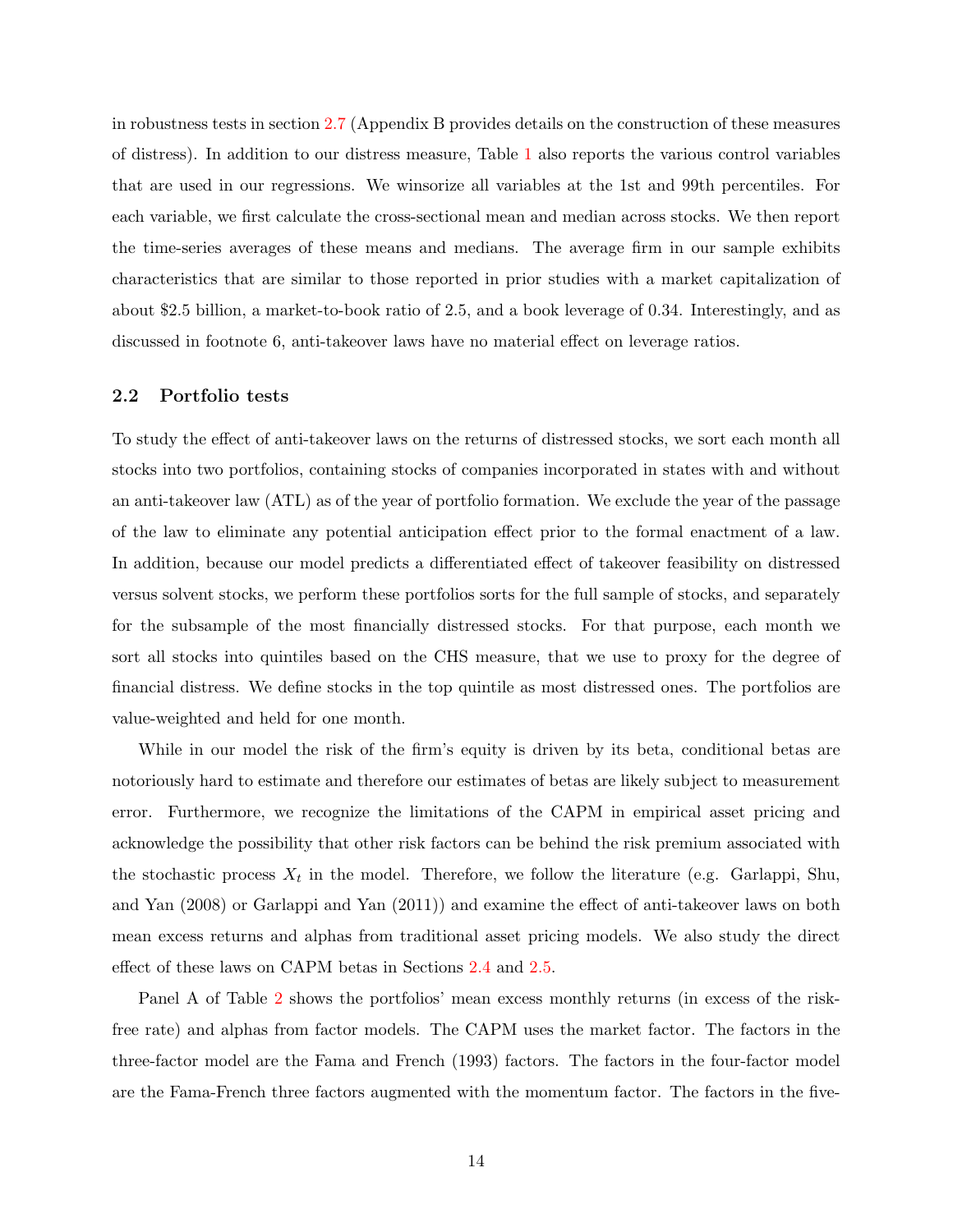factor model are the Fama and French (2015) factors. The factors in the six-factor model are the Fama-French five factors augmented with a momentum factor.

### Insert Table [2](#page-39-0) Here

The results in Table [2](#page-39-0) demonstrate a significant difference in returns to ATL (stocks of companies incorporated in states that have passed a BC law) versus no-ATL (stocks in the states that have not passed such a law) portfolios for the subsample of distressed stocks, in line with the predictions of the model. The differences in monthly returns and portfolio alphas to ATL and no-ATL distress portfolios are economically large and highly statistically significant. In terms of mean excess returns, the ATL distress portfolio outperforms the no-ATL portfolio by  $0.85\%$  per month.<sup>[9](#page-15-0)</sup> The differences in monthly alphas from factor models vary from 0.72% for the Fama-French three-factor model to 0.82% per month for the six-factor model. There is no evidence, however, that the ATL portfolio outperforms the no-ATL on the sample of all stocks. If anything, the opposite obtains. We show in Table [2](#page-39-0) Panel B that this non-statistically significant effect is driven by very large firms that are most likely to be acquirers (not targets).<sup>[10](#page-15-1)</sup> When we exclude large-cap stocks every month, classified as the top 5% by NYSE breakpoints, which is common in the literature, the ATL portfolio outperforms the no-ATL portfolio on the sample of all stocks but the effect is not statistically significant.

### 2.3 Fama-MacBeth regressions

Portfolio sorts provide a simple view of the relation between returns and factor loadings and the presence of anti-takeover laws in the state of incorporation. An additional approach commonly used in the literature is Fama and MacBeth (1973) regressions. Beyond serving as an additional diagnostic check, these regressions offer the advantage of controlling for other well-known determinants of the cross-sectional patterns in returns (in the previous section we control for these determinants by relying on alphas from various factor models) and thus check for the marginal effect of the anti-takeover laws.

<span id="page-15-0"></span><sup>&</sup>lt;sup>9</sup>While these return magnitudes might appear high, they are not surprising given the well-documented tendency of distress stocks to generate returns that are substantially different from returns to healthy stocks. For example, Campbell, Hilscher, and Szilagyi (2008) document a three factor alpha of the portfolio long in most solvent stocks and short in most distressed stocks of 22.65% a year. This is referred to as a "distress risk puzzle". We address this issue in detail in Section [2.6](#page-19-0) below.

<span id="page-15-1"></span> $10B$ ecause large firms are more likely to be the acquirers of the (risky) distressed firms, we expect the returns and betas of these large firms to be negatively affected by the passage of anti-takeover laws. Results in Table [2](#page-39-0) are consistent with this conjecture.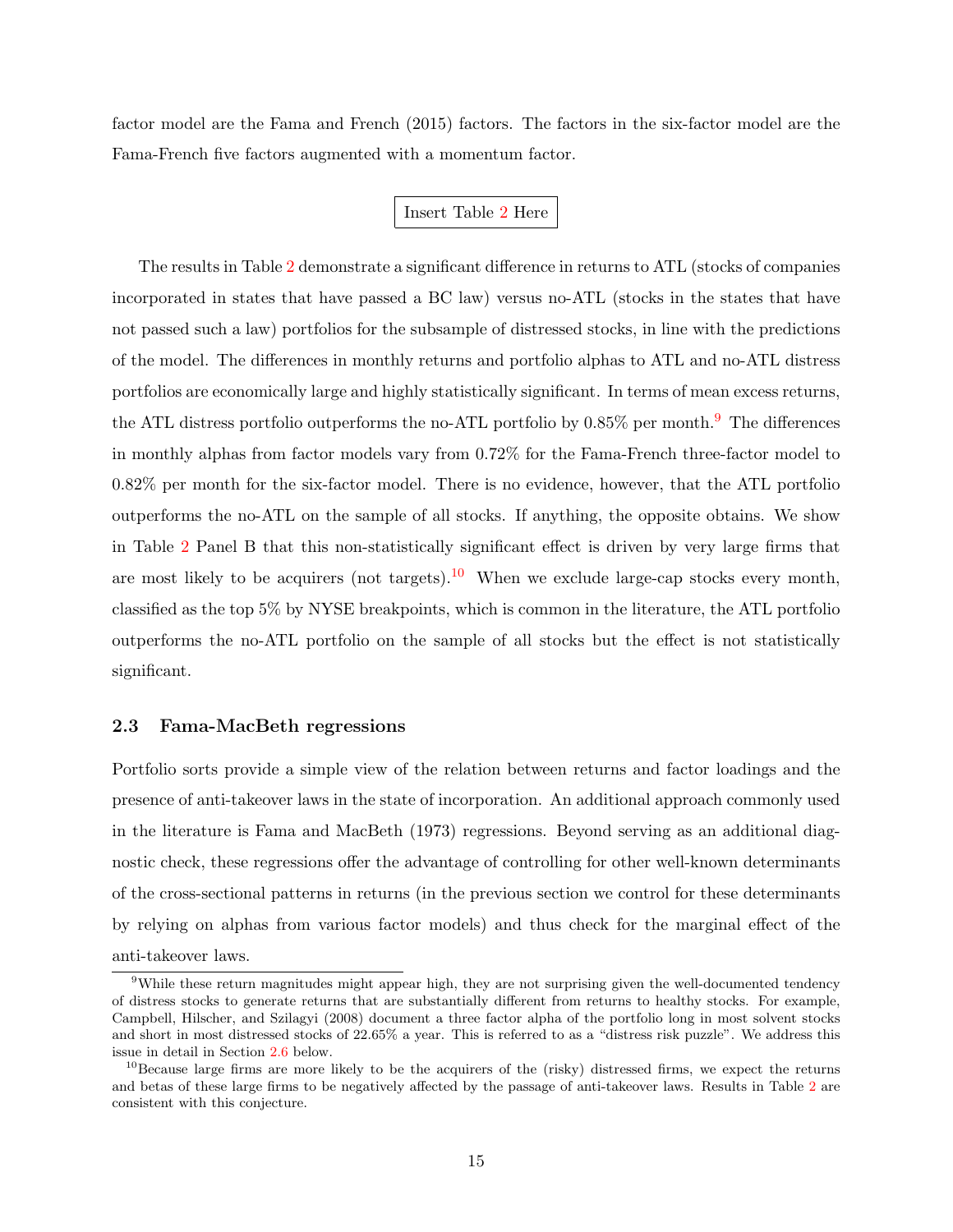In this section, we use these cross-sectional regressions and report the results in Table [3.](#page-41-0) The dependent variable is the excess stock return while the main independent variable is a dummy variable that equals one if the firm is incorporated in a state with a BC law and zero otherwise. Control variables include the logarithm of market capitalization, the logarithm of the market-tobook ratio, the past six-month return, profitability, and investment. We winsorize all independent variables at the 1% and 99% levels to reduce the impact of outliers. All reported coefficients are multiplied by 100 and we report Newey-West (1987) corrected (with twelve lags) t-statistics in parentheses. To isolate the effect of BC laws on distressed stocks, we run the cross-sectional Fama-MacBeth regressions on the full sample and separately for the subsample of the most distressed stocks (top CHS quintile).

### Insert Table [3](#page-41-0) Here

Results in Table [3](#page-41-0) show that there is a significant positive effect of BC laws on the returns of distressed stocks ( $t$ -statistic of 2.47 in the specification with controls). The effect is also economically large: After controlling for usual determinants of stock returns, distressed stocks earn about 0.36% a month more in the states with an anti-takeover law relative to those without a law. While the ATL also has a positive effect on returns in the sample of all stocks, the magnitude of this effect is three times smaller than in the sample of distressed stocks. The coefficients on the control variables show the usual patterns: Returns are generally negatively related to size, market-tobook, and investment, and positively related to profitability and past return. Returns to distressed stocks also in general have a higher sensitivity to firm characteristics such as size, market-to-book, and investment, consistent with the finding in the literature that return anomalies are stronger in distressed firms' stocks (see, e.g. Avramov, Chordia, Jostova, and Philipov (2013)).

To summarize, the cross-sectional regressions of Table [3](#page-41-0) coupled with the portfolio sort results of Table [2](#page-39-0) demonstrate the importance of the presence of an anti-takeover law in a state for the returns to stocks of firms incorporated in that state, and particularly financially distressed firms. As our model predicts, anti-takeover laws lead to higher returns for distressed stocks. Both portfolio sort results and regression-based evidence yield support for this prediction.

### <span id="page-16-0"></span>2.4 Factor model loadings

Our model generates specific predictions for the betas of financially distressed firms. A legislative act that makes it hard to conduct hostile takeovers should have a positive effect on the firm's risk and its equity beta and this effect is expected to be the strongest for financially distressed firms.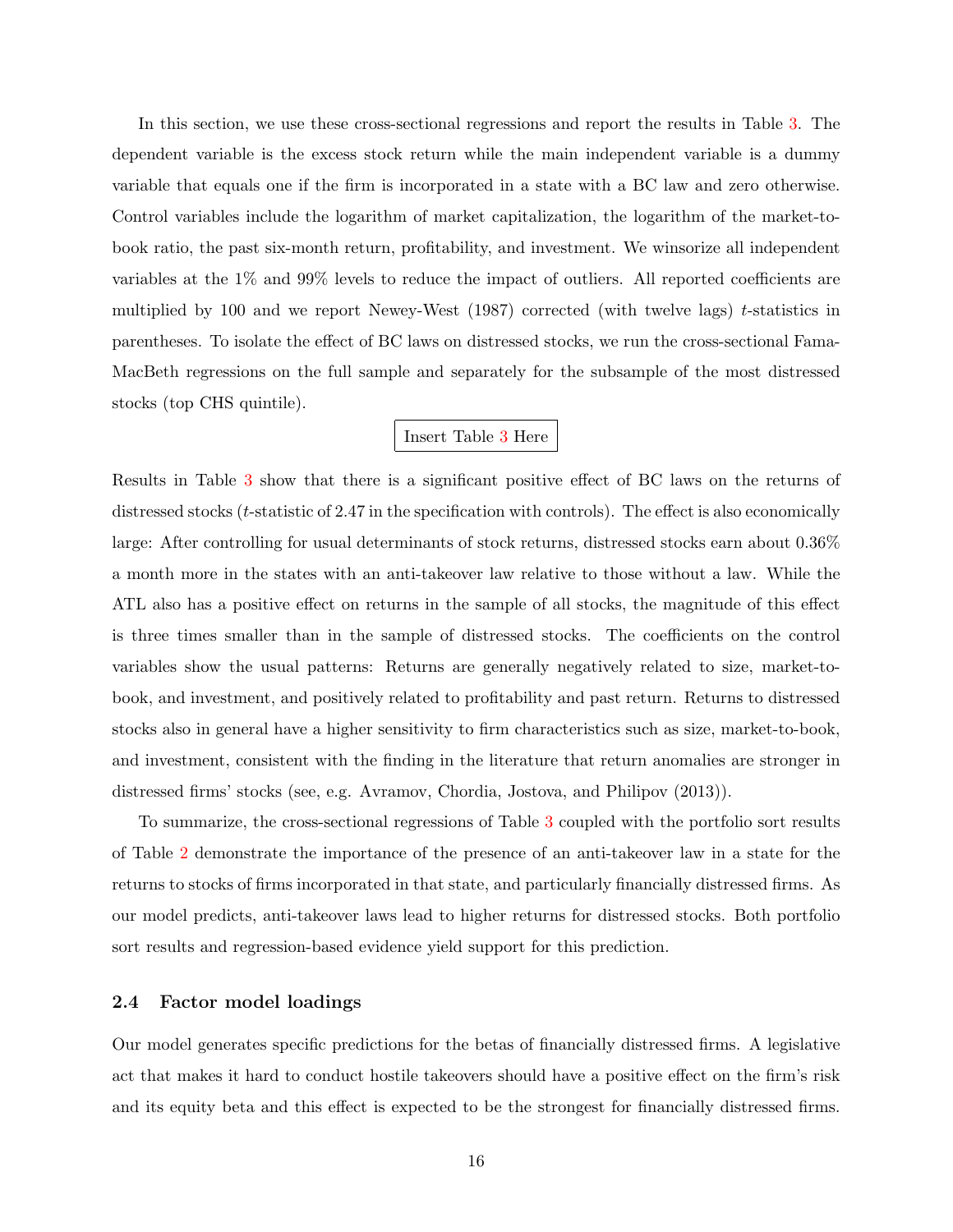To look more closely at the risk attributes of distressed stocks in relation to anti-takeover laws, we go back to portfolios of stocks incorporated in states with and without a business combination law, whose returns are reported in Table [2.](#page-39-0) Table [4](#page-42-0) reports the CAPM alphas as well as loadings from the Fama-French (2015) five-factor model, augmented with the momentum factor. As in Table [2,](#page-39-0) we report results for all stocks, and separately for the most distressed stocks (top CHS quintile).

### Insert Table [4](#page-42-0) Here

The results in Table [4](#page-42-0) show that, as predicted, the CAPM betas of distressed stocks are higher in ATL states than in no-ATL states. Not surprisingly, distressed stocks tend to have higher than average betas in general, both in ATL and no-ATL states. More importantly, and consistent with the model predictions, the beta of the ATL state distress portfolio is 1.83 while it is 1.65 for the no-ATL states. The difference between these betas is 0.18 and highly statistically significant. There is no such effect in the portfolios of all stocks: In the full sample there is virtually no difference in the betas of ATL state and no-ATL state portfolios, both betas being close to one. Interestingly, firms in ATL states have lower leverage, which should lower their equity beta (all else equal). It is therefore remarkable that we find higher betas in these states, despite the lower leverage.

The results in Table [4](#page-42-0) also show that distressed stocks tend to load positively on the SMB (size) and negatively on the RMW (profitability) and MOM (momentum) factors. These loadings are expected as distressed stocks are generally smaller, less profitable, and have low past returns. However, between the ATL and no-ATL portfolios of distressed stocks there are no significant differences in the loadings on return factors.

Overall, the data exhibit the expected pattern. As predicted by the model, the riskiness of distressed firms (as measured by beta) is higher in states that have a BC law in place.

#### <span id="page-17-0"></span>2.5 Difference-in-differences

Our portfolio results demonstrate that the betas of distressed stocks are higher in states with BC laws than in those without such laws, consistent with the prediction of the model that anti-takeover laws increase the riskiness of distressed firms. In addition to portfolio-based tests, we can also use a difference-in-differences methodology to study how distressed firm betas react to the passage of BC laws in the states that enact such laws relative to those states that do not.<sup>[11](#page-17-1)</sup> Because slightly

<span id="page-17-1"></span><sup>&</sup>lt;sup>11</sup>This methodology has been used in the literature to study the effect of anti-takeover laws on various types of corporate activity. For example, Bertrand and Mullainathan (2003) focus on corporate governance and managerial discipline, Giroud and Mueller (2010) study the effect on operating performance in relation to industry competitive-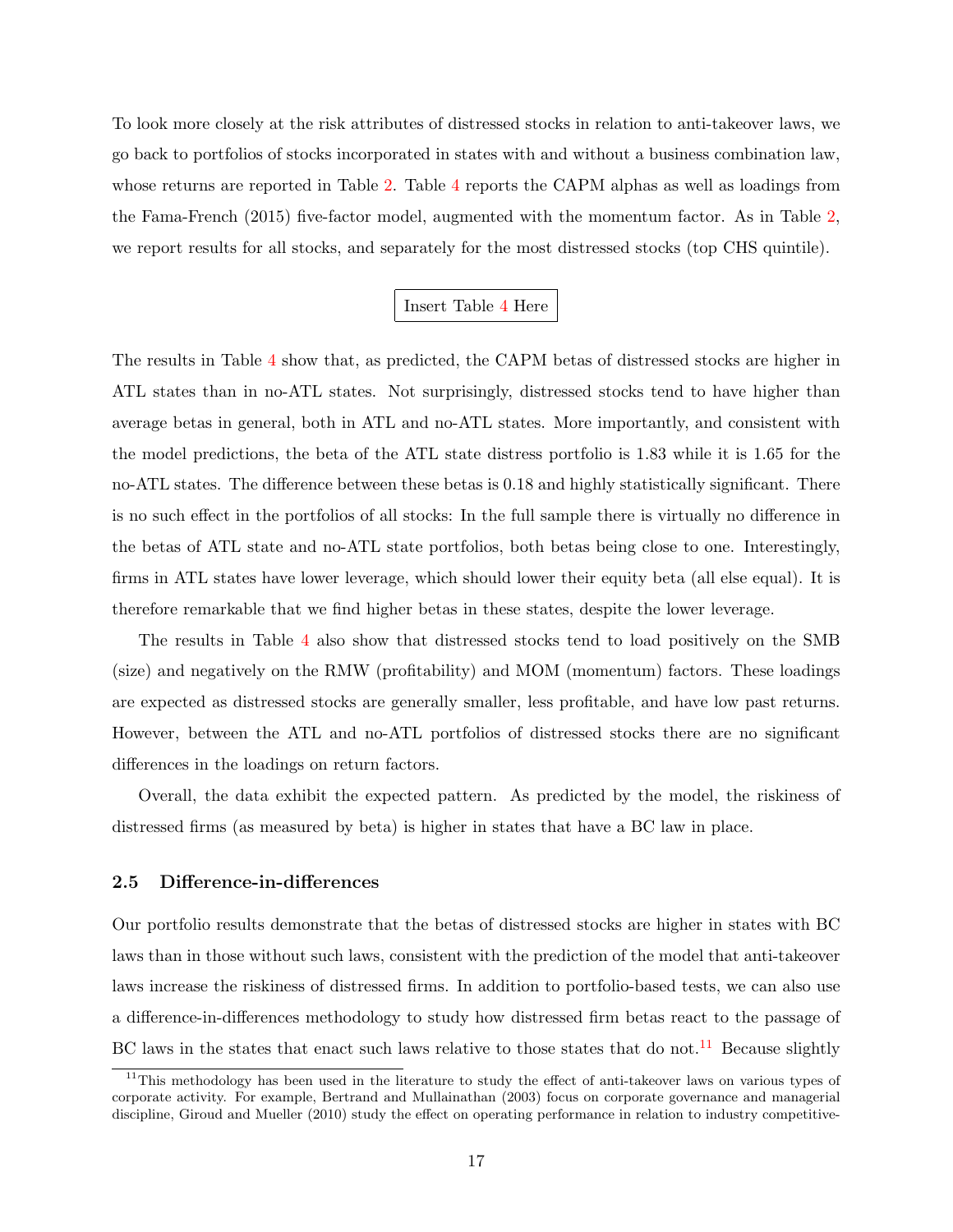less than half of all states never passed a BC law, we can measure the marginal change in betas around the enactment of the laws in treated states relative to a similar change in control states. A further advantage is that different states passed the laws at different times, which allows a given state to be both a treatment (if it has already passed a law) and a control (if it has not).

In this section we follow this path and, as before, divide all stocks into equal-sized quintiles according to the financial-distress measure from Campbell et al. (2008). For the full sample and for the subsample of distressed firms (top quintile), we construct state-wide portfolios. We then estimate the market beta of each state-wide portfolio in each month by regressing the value-weighted daily excess return of the portfolio on the market daily excess return during the month. To capture the effect of anti-takeover laws on firm betas, we adopt a difference-in-differences methodology and define an ATL dummy that indicates whether or not the state has an anti-takeover law by year t. We set the ATL dummy to one in the years following the enactment of an anti-takeover law in a state and set it to zero in the years before the enactment year and in all years in the states with no anti-takeover law. We control for size and book-to-market, defined as the value-weighted means of the logarithm of the firms' market capitalization and of the book leverage in the state-wide portfolio. In addition, to check for any potential existence of trends in betas preceding the years in which anti-takeover laws had been enacted, we include two time dummies  $Before<sup>1</sup>$  and  $Before<sup>2</sup>$  that indicate years one and two prior to the enactment year. As standard in the difference-in-differences methodology, we include state fixed effects to account for determinants of state-portfolio betas as well as time fixed effects to absorb potential economy-wide shocks. For the difference-in-differences tests, we start our sample in 1982, three years prior to the fist enactment of a BC law (in New York state).

### Insert Table [5](#page-43-0) Here

The results from theses difference-in-differences regressions are presented in Table [5.](#page-43-0) The first two columns present the results for the full sample (with just the ATL dummy and with a full set of control variables) while the last two present the results for the subsample of the most distressed stocks. While there is no significant effect of the ATL dummy on the betas for the full sample of stocks, the effect is positive and statistically significant in the sample of the most distressed stocks. The effect is also economically large: An enactment of a business combination law increases distressed firm betas by about 0.13, on average, relative to the states that pass no law.<sup>[12](#page-18-0)</sup> There is no

ness, Atanassov (2013) examines the impact of those laws on corporate innovation. In our setting, the staggered enactment of BC laws provides a fruitful ground for testing the effect of these laws on firm riskiness and their betas.

<span id="page-18-0"></span> $12\text{As}$  we argue above, estimates of betas are subject to measurement errors. This problem is further exacerbated for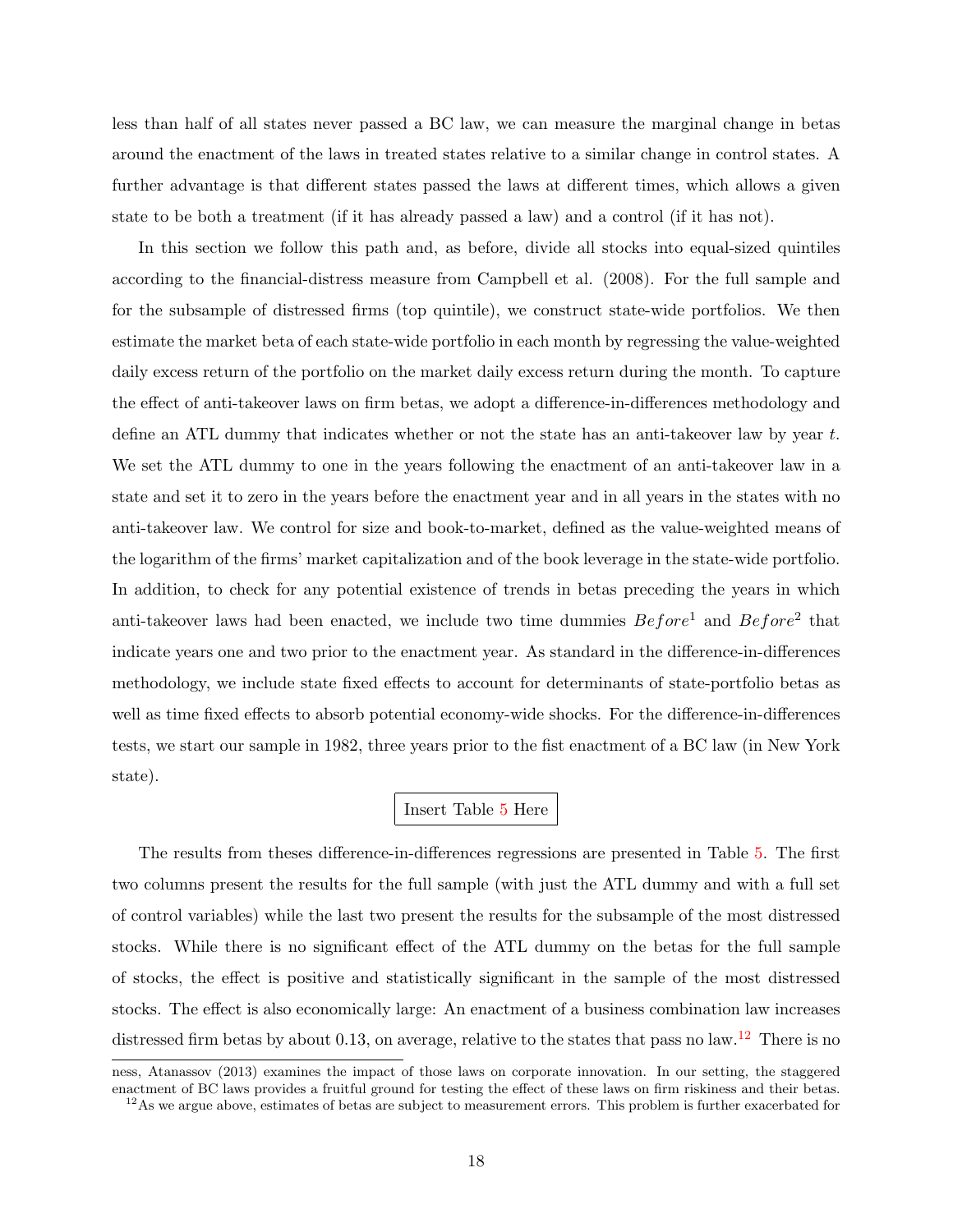evidence on any pre-trends in betas of distressed firms; the regression coefficients on the  $Before_{i,t}^1$ and  $Before_{i,t}^2$  dummies are statistically indistinguishable from zero.

Overall, the evidence from the difference-in-differences tests reinforces our portfolio-based results and points toward a causal effect of anti-takeover laws on the betas of distressed firms.

#### <span id="page-19-0"></span>2.6 Anti-takeover laws and the distress risk puzzle

Financially distressed stocks tend to underperform healthy stocks in terms of average returns and alphas from various asset pricing models. This result, known as the "financial distress puzzle", represents a challenge to rational asset pricing. While Fama and French (1992) hypothesize financial distress to be the main reason behind the high expected returns of value stocks, other studies that sort stocks on distress proxies directly, such as Dichev (1998), Griffin and Lemmon (2002), and Campbell et al. (2008), find that returns of distressed stocks are significantly lower than those of healthy stocks. Deepening the puzzle, distressed firms have higher market betas than healthy firms. Hence, risk and return do not go hand in hand in the financial distress cross section.

Although various potential explanations have been proposed, there is still no consensus in the literature about what drives this anomaly. Garlappi et al. (2008), for example, propose a model in which distressed stocks become safer as a result of violations of the absolute priority rule. George and Hwang (2010) argue that firms with high exposure to systematic distress costs will choose lower leverage levels while having higher expected returns. Chava and Purnanandam (2010) argue that the observed anomaly may actually be just an in-sample phenomenon, resulting from a streak of surprisingly low realized returns on distressed U.S. stocks in the 1980s. Eisdorfer and Misirli (2020) argue that the underperformance of distressed stocks occurs mostly in periods of bull markets. Gao, Parsons, and Chen (2018) and Eisdorfer, Goyal, and Zhdanov (2018) examine the performance of distress stocks internationally. In a recent paper, Chen, Hackarth, and Strebulaev (2021) demonstrate that the negative correlation between levered equity betas of distressed firms and the market risk premium is capable of explaining a large part of the conditional CAPM alphas of distressed firms.

While explaining the distress risk puzzle is outside of the scope of this paper, the evidence presented in Table [2](#page-39-0) offers an interesting perspective on this issue. The six-factor alpha in the quintile

financially distressed stocks, whose betas vary over time as the stocks move closer or further away from bankruptcy. Furthermore, distress stock returns can be sensitive to other sources of risk in addition to market risk. For example, a wave of bankruptcies in the energy sector in 2015 had been largely driven by historically low oil prices. Therefore, it is hard to draw precise quantitative parallels between our return-based and beta-based evidence. Rather, we interpret both pieces of evidence as supporting the prediction of our model about the positive effect of anti-takeover laws on both betas and returns of financailly distressed stocks.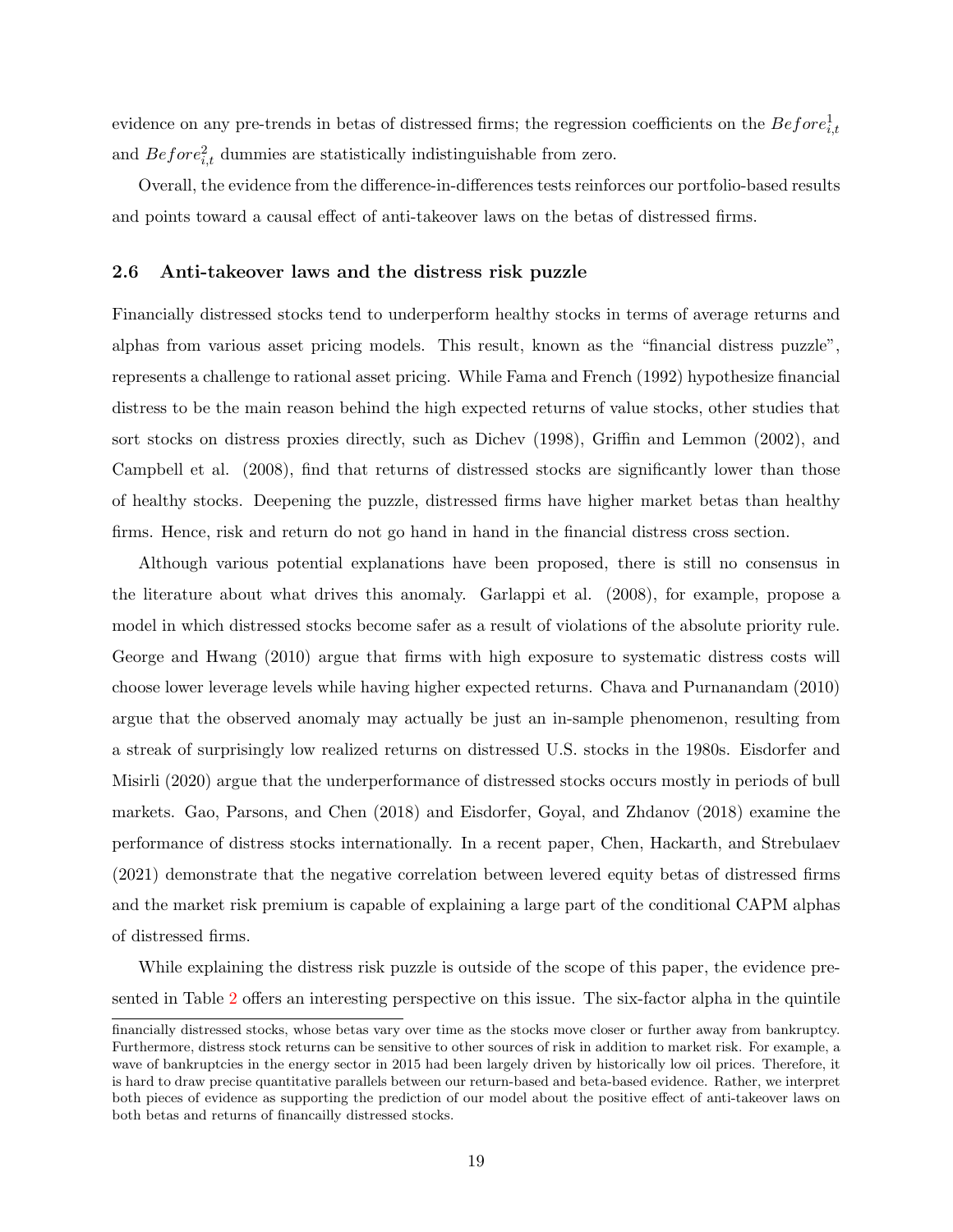of the most distressed stocks in ATL states (sorted into distress quintiles based on the measure from Campbell et al., 2008) is only negative 29 basis points and statistically indistinguishable from zero. This result is in striking contrast with the six-factor alpha of the no-ATL most distressed portfolio. Distressed stocks in the states that have not passed a BC law have a six-factor alpha of -1.12% per month, which is highly statistically significant. Thus, the underperformance of distressed stocks almost disappears in the states with a BC law, after controlling for well-accepted risk factors (in particular, profitability, investment, and momentum factors). However, in the states without a BC law, the underperformance still persists even after controlling for these risk factors. Alphas from alternative factor models are still negative and statistically significant in both ATL and no ATL states. However, the magnitude is reduced dramatically in ATL states.

To look deeper into the effect of anti-takeover laws on the distress risk puzzle, we closely follow the procedure in Campbell et al. (2008) and sort stocks into decile portfolios. Each month we sort all stocks into ten equal-sized portfolios based on their financial-distress measure. We construct a zero-investment value-weighted hedge portfolio that is long in the portfolio of the most healthy stocks and short in the portfolio of the most distressed stocks. We hold this zero-investment portfolio for one month. Figure [2](#page-51-0) shows the monthly mean excess return and six-factor alpha of the portfolio when including all firms, and separately when including firms operating in states with and without a BC law.

### Insert Figure [2](#page-51-0) Here

The results in Figure [2](#page-51-0) reveal a pattern similar to that in Table [2:](#page-39-0) The returns and factor alphas of the long-short healthy-distressed portfolio are much higher in the states that have not passed an anti-takeover law. The difference in six-factor alphas is three-fold: 0.67% in the states with a BC law versus  $1.96\%$  in the states without a BC law. While the distress risk puzzle does not completely disappear in states with a BC law when using decile sorts as in Campbell et al. (2008), it does weaken significantly and the difference between ATL and no-ATL states is striking. Moreover, and as shown in Table [2,](#page-39-0) there is no evidence of the distress risk puzzle in the states that have passed a BC law in the quintile-sorted portfolios based on the six-factor model.

In summary, the evidence in Table [2](#page-39-0) and Figure [2](#page-51-0) suggests that the anti-takeover legislation plays a role in the formation of the distress risk puzzle. This evidence is consistent with the conjecture that investors overestimate the benefits of hostile takeovers for distressed stocks.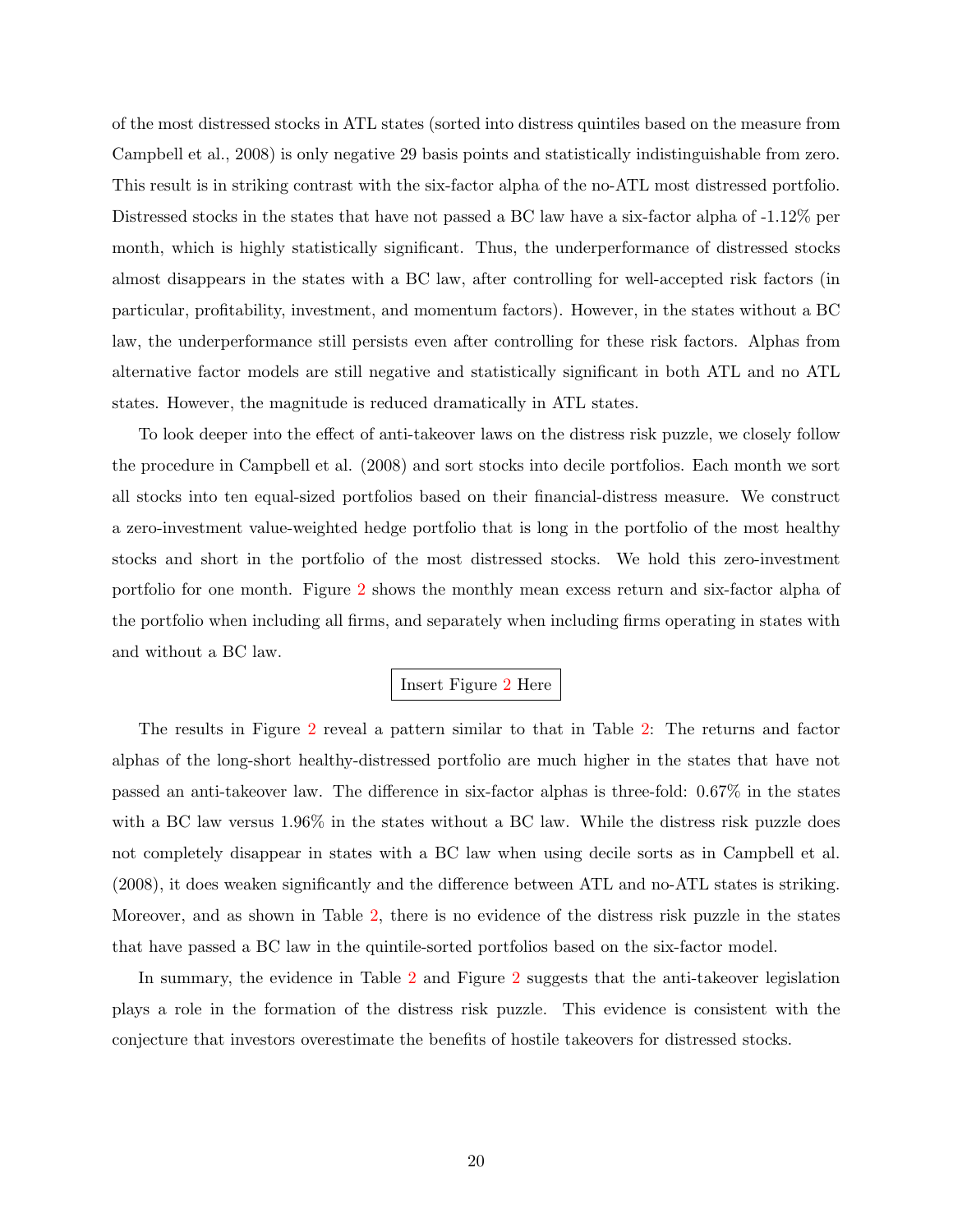#### <span id="page-21-0"></span>2.7 Robustness tests

In a recent paper, Karpoff and Wittry (2018) raise several concerns about the use of regulatory and legal changes to identify exogenous variation in economic conditions and, in particular, the use of second-generation state anti-takeover laws in various corporate finance studies. They argue that the effect of anti-takeover laws can be muddled by confounding effects arising because of coverage by a first-generation state anti-takeover law or by other second-generation laws, preexisting firm-level takeover defenses, and the legal regime as determined by important court decisions. Furthermore, there is evidence that corporate laws are affected by corporate lobbying and are therefore not exogenous to the lobbying firms. As Karpoff and Wittry argue, the results in some corporate finance studies disappear if one excludes these lobbying firms.

We believe that the asset pricing nature of our tests makes our paper less of a subject to endogeneity issues. Whether the second-generation state antitakeover laws, and BC laws in particular, are completely exogenous or whether some of them had been promoted by some lobbying firms is less of a concern for us. We merely posit that antitakeover laws impose some limitations on the feasibility of hostile takeovers. As long as the enactment of these laws has not been fully anticipated by investors years in advance, we expect to find a differential effect on returns to distressed stocks and their betas in states with and without an anti-takeover law, as our model implies.

Nevertheless, to address the important concerns raised by Karpoff and Wittry (2018), we perform a series of robustness tests. Karpoff and Wittry's first concern is that first-generation antitakeover laws can interfere with any inference, especially in the studies that use pre-1982 data (in 1982 first-generation anti-takeover laws had been effectively invalidated by the court decision in the "Edgar versus MITE" case). To this concern, we note that we deliberately start our sample in 1988 in order to have a sufficiently populated ATL portfolios, and hence our sample does not include the times when first-generation laws were still in effect.

As further argued by Karpoff and Wittry, the constitutionality of BC laws was only established in a ruling by the U.S. Seventh Circuit Court of Appeals in "Amanda Acquisition Corp. v. Universal Foods Corp." on May 24, 1989. They also find that BC laws in and of themselves are not associated with meaningful changes in most outcome variables from previous corporate finance papers in the literature that rely on BC laws. To account for these concerns, we perform an additional test by starting our sample in 1990. By 1990, the constitutionality of BC laws had been fully established. We note that our main sample starts in 1988 so that we do not expect this concern to have a material effect on the results. The results are reported in Table  $6$ , Panel A, where as in Table  $2$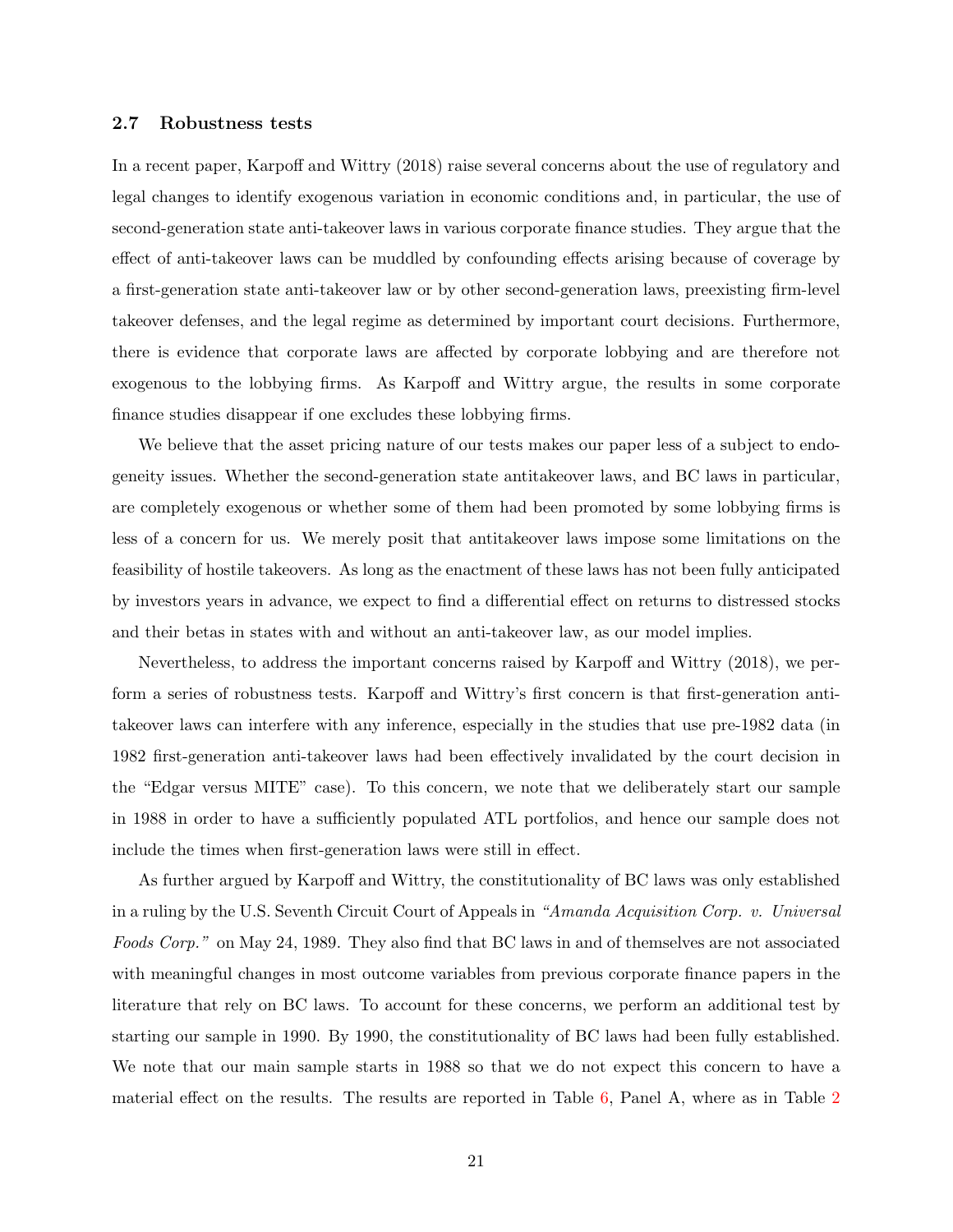we present results for the full sample of stocks as well as the most distressed (highest CHS score) quintile.<sup>[13](#page-22-0)</sup> To conserve space, we only report mean excess returns and six-factor alphas of the ATL and no ATL portfolios as well as the difference in returns. Table [6](#page-44-0) corroborates our conjecture. Both mean excess return of the ATL-No ATL long-short portfolio and its six-factor alpha remain virtually unchanged.

### Insert Table [6](#page-44-0) Here

Another concern voiced by Karpoff and Wittry is that, as argued by Werner and Coleman (2015), antitakeover laws are affected by corporate lobbying, therefore invalidating the exogeneity assumption for lobbying firms (see Table 3 in Karpoff and Wittry for the list of lobbying firms). We believe that this issue is less relevant for our asset pricing tests as our objective is not to study corporate decisions, but stock returns. As a result, whether the laws are exogenously imposed on managers or are passed partly due to their lobbying is less of a concern to us, as long as those legal changes are not perfectly anticipated by investors and fully impounded by them in firm valuations long in advance of the law enactment (which would be highly unlikely). Nevertheless, to further alleviate potential endogeneity concerns due to firm lobbying, we re-run our portfolio tests while excluding the firms identified in the literature as lobbying. The results are presented in Table [6,](#page-44-0) Panel A. The exclusion of motivating firms has essentially no effect on the returns of the ATL and no-ATL distress portfolios and their difference. While the monthly mean excess return and the six-factor alphas are  $0.85\%$  and  $0.82\%$  when including all firms, they change to  $0.82\%$  and  $0.79\%$ . respectively, when excluding motivating firms, and remain statistically significant.

About a half of all firms in our sample (53%) are incorporated in the state of Delaware. Delaware famously dominates the market for incorporations due to its attractive legal regime. To make sure that our results are not largely attributable to the effect of Delaware firms, we re-estimate portfolio returns while excluding firms incorporated in Delaware. The results are presented in Table [6,](#page-44-0) Panel A. Interestingly, excluding Delaware firms widens the return differential between ATL and no-ATL distress portfolios as both mean excess return and six-factor alpha rise to 1.08% and 1.10% monthly, respectively, while remaining highly significant statistically.

Finally, we use the CHS measure of financial distress in our U.S. tests while we use the Merton/KMV measure in our international tests, presented below, due to a lack of proper accounting data. Table [6,](#page-44-0) Panel A, shows that our results are largely unaffected by the choice of distress mea-

<span id="page-22-0"></span><sup>&</sup>lt;sup>13</sup>Table [IA.2](#page-59-0) in the Internet Appendix replicates the results in Table [6](#page-44-0) while excluding from the sample large-cap stocks, defined as the top 5% by NYSE breakpoints in each month.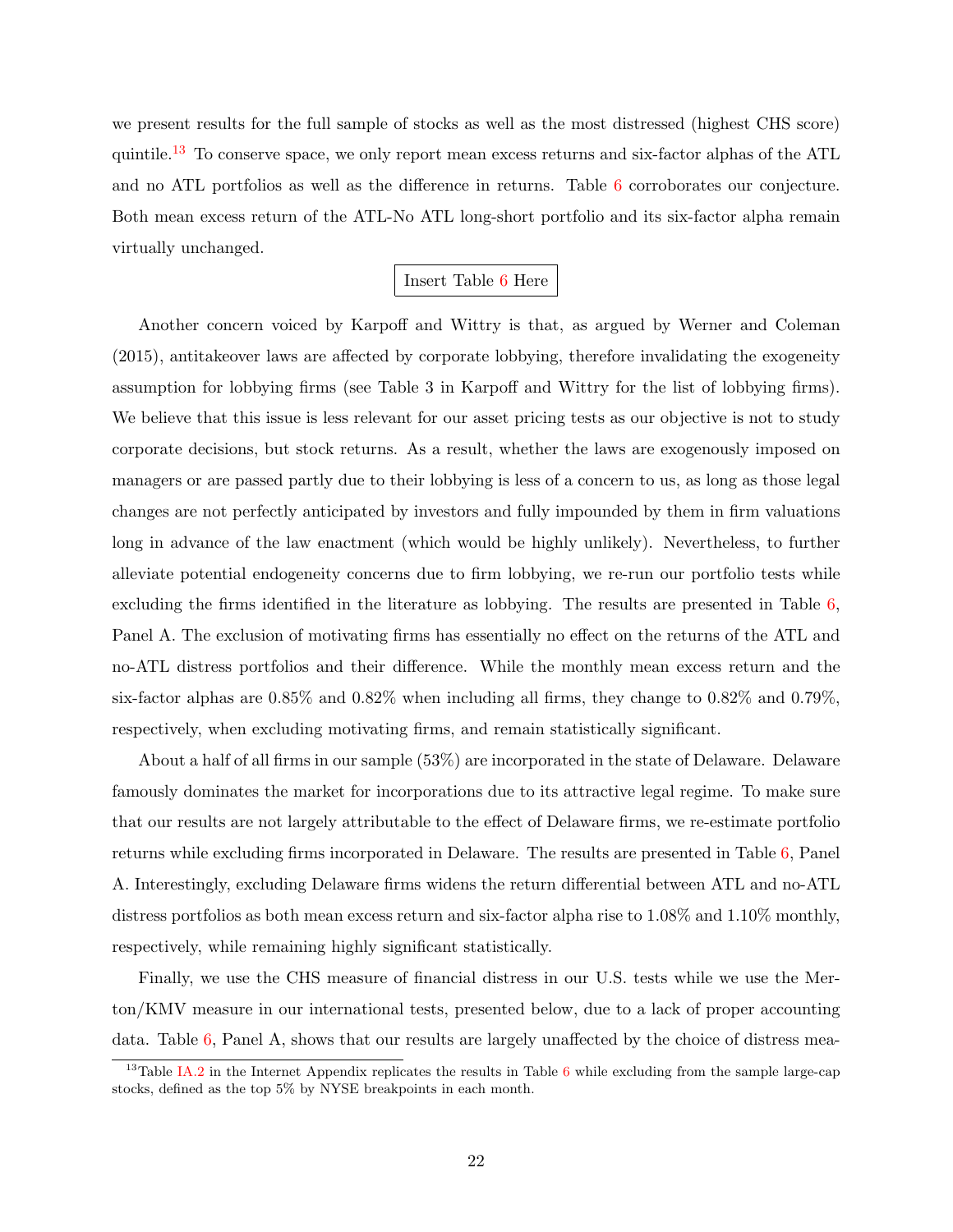sure. In unreported tests, we also find using Fama McBeth regressions that there is a significant positive effect of BC laws on the returns of distressed stocks  $(t\text{-statistic of } 2.82 \text{ in the specification})$ with controls). The effect is also economically large: After controlling for usual determinants of stock returns, distressed stocks earn about 0.35% a month more in the states with an anti-takeover law relative to those without a law.

Another concern is that BC laws—that are argued to be the strongest out of the secondgeneration anti-takeover laws and hence are used most often in the literature—represent just one type of anti-takeover laws and other anti-takeover laws were passed by various states. To address this issue, we examine returns of ATL and no-ATL portfolios formed on the basis of alternative anti-takeover laws: Fair Price and Control Share Acquisition laws. The passage dates of these laws are presented in Table [IA.1.](#page-58-0) The evidence with respect to these alternative laws is presented in Table [6,](#page-44-0) Panel B. The results reveal the robustness of our portfolio tests. For the most distressed stocks, the difference in mean returns and six-factor alphas between ATL and no-ATL portfolios are slightly lower in magnitude when using alternative laws than in the case of business combination laws (Table [2\)](#page-39-0), but still largely statistically significant and economically high. The six-factor alphas range from 0.58% a month for Control Share Acquisition to 0.76% for Fair Price laws, while mean excess returns are 0.51% monthly for Fair Price laws and 0.68% for Control Share Acquisition laws. In addition, the statistical significance of these effects is high, except for effect of Fair Price laws on the mean return, which is only marginally significant.

### <span id="page-23-0"></span>3 Anti-takeover laws and shareholder value

We next turn to testing the second prediction of the model on the effect of takeover protections on shareholder value in distressed firms. Our main hypothesis is that anti-takeover laws reduce the likelihood of being acquired for distressed firms, leading to a drop in their equity value. We therefore expect ATL announcements to cause a drop in distressed equity values and hence to generate negative abnormal returns to distressed firms around ATL announcement dates.

We test this prediction by exploiting the staggered enactments of BC laws in various states, as described in Section [2.1.](#page-13-1) Specifically, we follow Giroud and Mueller (2010) and conduct an event study to examine the market reaction to the announcements of anti-takeover laws in various states. As Karpoff and Malatesta (1989) and Giroud and Mueller (2010) argue, the enactment date by itself is likely well anticipated and hence is unlikely to contain any new information and cause a significant reaction in equity values. Consistent with this conjecture, Karpoff and Malatesta (1989)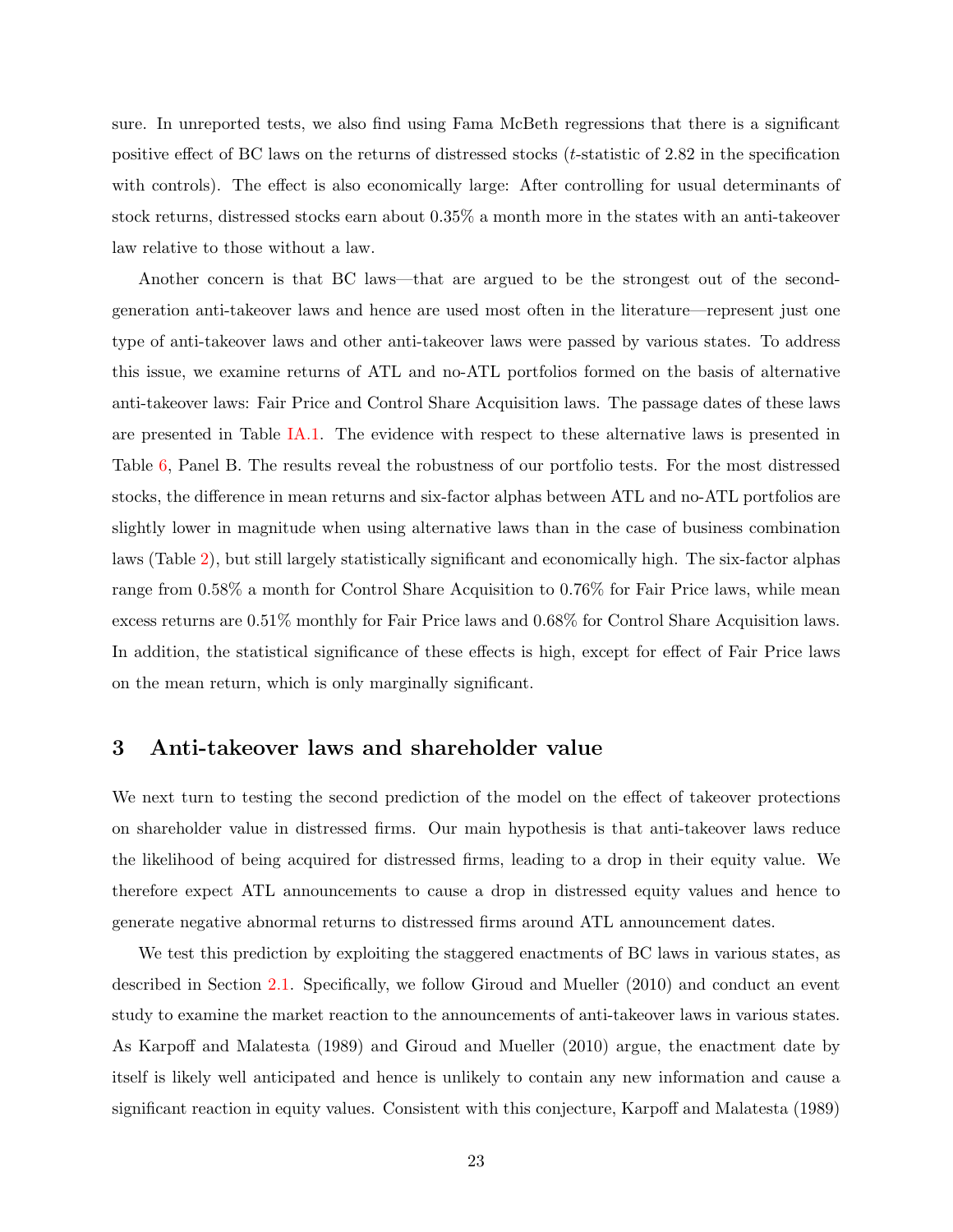find no significant abnormal returns when using the passage dates of the anti-takeover laws, but find significant stock price reaction when using the first date of a newspaper report as the event date. We therefore follow Giroud and Mueller (2010) and use the first dates of newspaper articles on an impending anti-takeover law as event dates. These dates are available for 19 states, representing close to  $90\%$  of all firms in our sample incorporated in the states with ATL laws.<sup>[14](#page-24-0)</sup>

Our event study methodology closely follows Karpoff and Malatesta (1989) and Giroud and Mueller (2010). To address potential cross-sectional correlation of standard errors at the firm level, we form state portfolios and examine abnormal announcement returns at the state level. For each state portfolio j, we estimate the market model using CRSP daily equity returns from 241 to 41 trading days prior to the event date. That is, we estimate:

$$
R_{jt} = \alpha_j + \beta_j R_{mt} + e_{jt},\tag{15}
$$

where  $R_{jt}$  is the daily return of the equally weighted portfolio of all firms incorporated in state j and  $R_{mt}$  is the daily return of the equally weighted CRSP market portfolio. The abnormal return of the state portfolios is computed as the raw return less the fitted value from the market model:

$$
AR_{jt} = R_{jt} - \hat{R}_{jt} \tag{16}
$$

The cumulative abnormal return (CAR) during a multiple-day window is obtained as the sum of the daily abnormal returns during the window. Table [7](#page-46-0) reports cumulative abnormal returns for the same time intervals as Karpoff and Malatesta (1989) and Giroud and Mueller (2010): [-40,-2],  $[-30,-2]$ ,  $[-20,-2]$ ,  $[-10,-2]$ ,  $[-3,-2]$ ,  $[-1,0]$ ,  $[1,2]$ , and  $[1,10]$ , where day 0 is the event date. As in our main set of tests, we perform the event study on the full sample as well as on the subsample of financially distressed stocks.

Insert Table [7](#page-46-0) Here

The results in Table [7](#page-46-0) are consistent with the prediction of the model on the negative effect of ATL enactments on the equity values of distressed stocks.<sup>[15](#page-24-1)</sup> The abnormal return over the two-day window surrounding the event is  $-1.55\%$  for financially distressed stocks and is highly statistically significant. While the corresponding abnormal return in the sample of all firms is also negative, it is

<span id="page-24-1"></span><span id="page-24-0"></span><sup>14</sup>We are grateful to Xavier Giroud for providing the set of these event dates.

<sup>&</sup>lt;sup>15</sup>Our results for the full sample are qualitatively similar to those reported by Giroud and Mueller (2010). The difference in results is likely due to the updates that Compustat implements to their files over time. We get results that are quantitatively much closer to Giroud and Mueller (2010) when using Compustat legacy files as of 2006.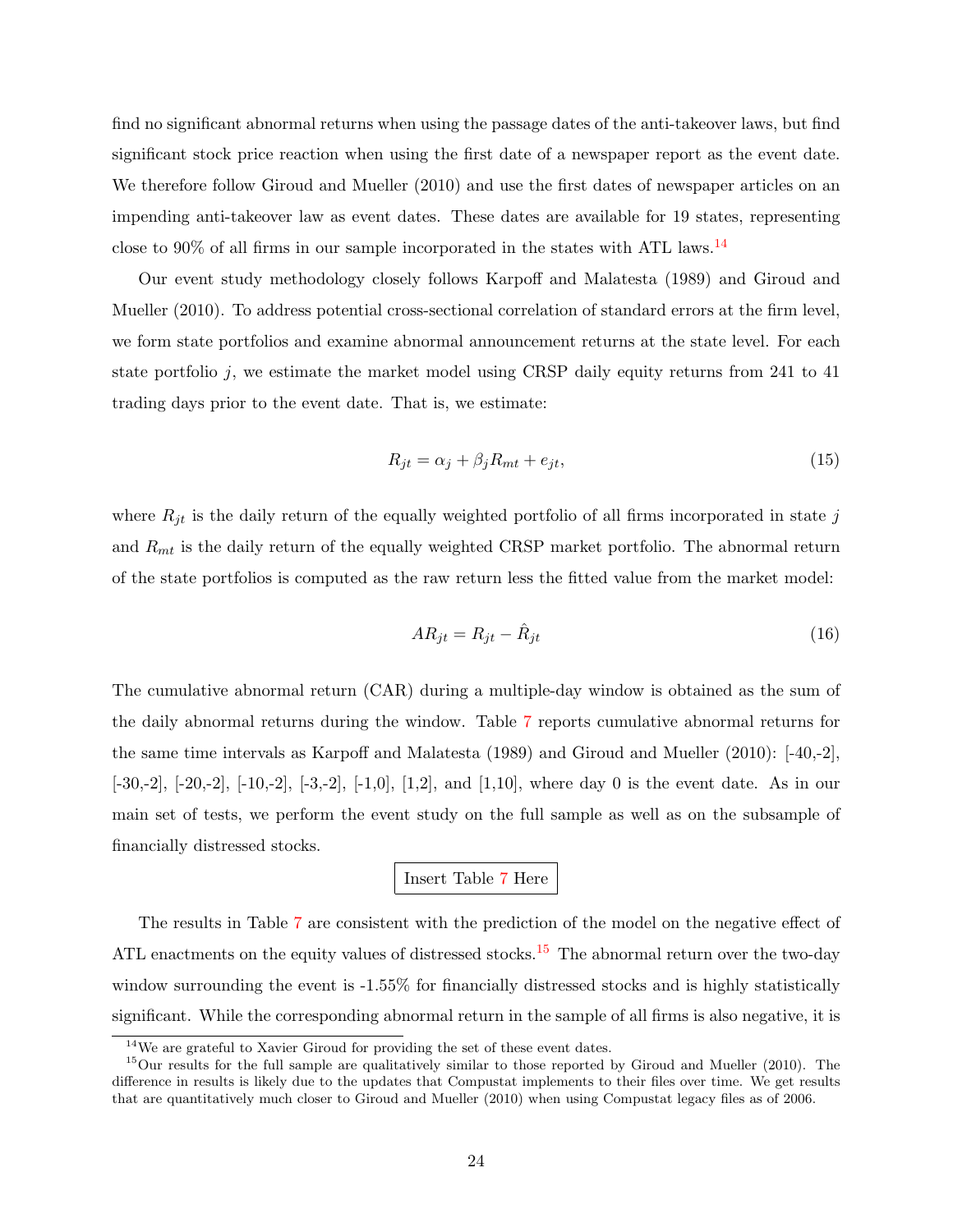much smaller in magnitude and lacks statistical significance. There is no evidence of any significant run-up in returns prior to the announcement dates, nor are there any post-event trends in returns. Thus, the evidence in Table [7](#page-46-0) supports the prediction of our model on the effect of anti-takeover laws on firm values, and in particular those of financially distressed firms.

## <span id="page-25-0"></span>4 Anti-takeover laws and bond yields

Our model generates specific predictions about bond yields in states with and without an antitakeover law in place. In particular, we show theoretically that bond yields should be higher in states with an ATL law. Removing the valuable put option from the equity holders by reducing the likelihood of being taken over makes debt more risky, despite the prediction that the optimal leverage is lower in ATL states. We also show that the effect on bond yields depends on the bargaining power of bondholders: When their bargaining power is high, bondholders are able to extract a greater share of the takeover surplus, therefore reducing the feasibility of takeover has a stronger positive effect on the riskiness of bonds and their credit spreads. Thus, bondholders' bargaining power amplifies the effect of antitakeover laws on bond yields.

Our predictions do not rely on the potential role of anti-takeover laws in exacerbating the conflict of interest between equityholders and bondholders (as hypothesized in Francis et al. (2010)), or managerial incentives to engage in shareholder value destroying actions because of a reduced takeover threat (as hypothesized in Gomley and Matsa (2016)). On the contrary, our analysis relies fully on the asset pricing implications of takeover likelihood on the values of debt and equity claims.

In this section, we test prediction 3 of the model about the effect of takeover feasibility on the at-issue bond yield spreads and also examine the extent to which the bondholders' bargaining power affects the strength of that effect.

### 4.1 Data and variables

Following Francis et al. (2010), we collect bond issue data from the Securities Data Corporation (SDC) New Issues database. For our analysis, we require the availability of data on the issue amount, yield, coupon rate, time to maturity, lead underwriter, leverage, profitability, takeover vulnerability, and state of incorporation. To keep our analysis consistent with Francis et al. (2010), we exclude regulated utilities and financials.

Our resulting sample contains 3,127 bond issues by U.S. corporations over the period 1990- 2017. Table [8](#page-47-0) presents the summary statistics for the main variables used in our analysis, where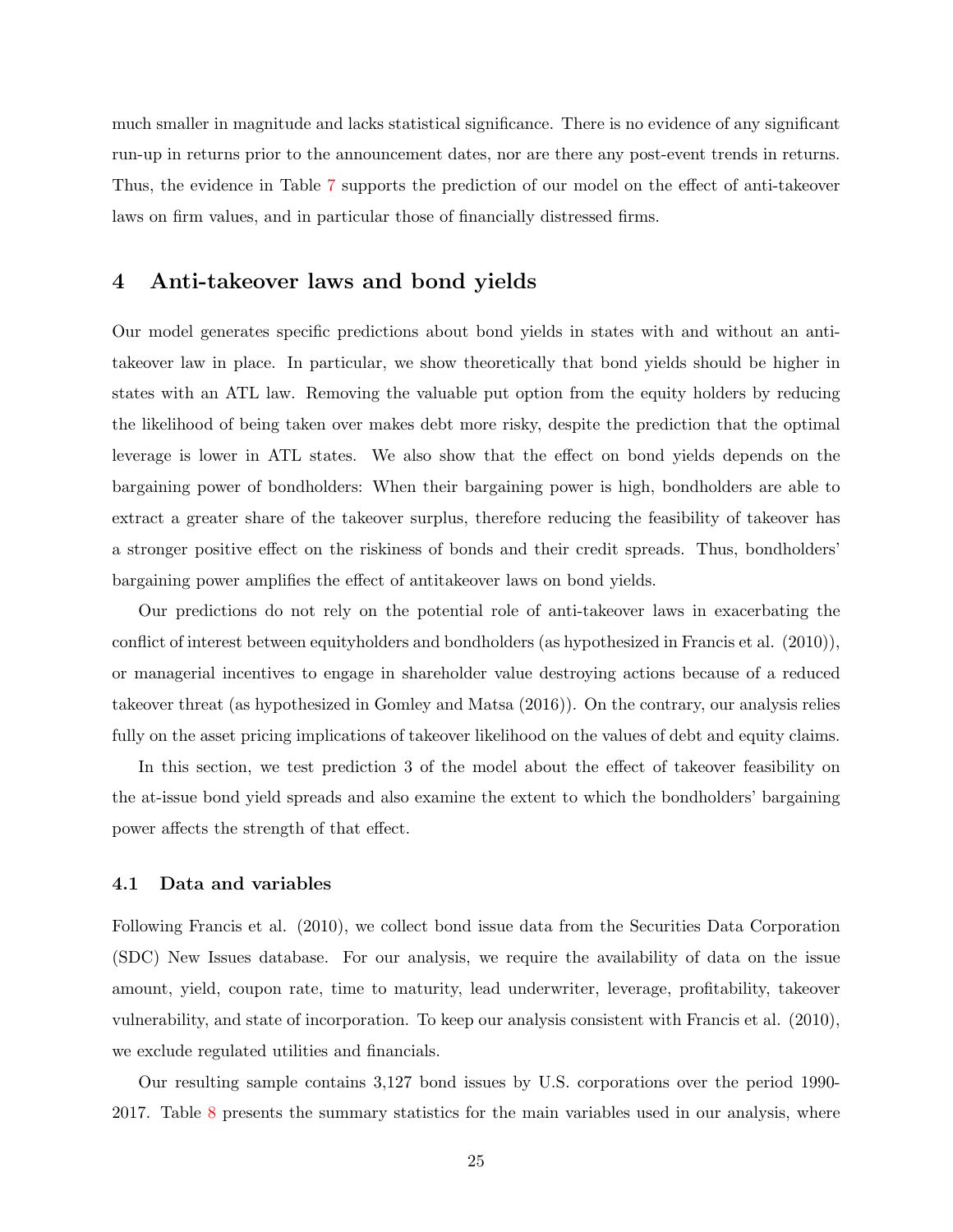we report the variable means and medians separately for firms incorporated in states with and without anti-takeover Business Combination law (ATL). Spread-to-treasury is the issue's yield to maturity over that of the Treasury note with similar maturity. Issue size is the natural logarithm of the issue's proceeds scaled by the book value of total assets. High yield is a dummy variable set equal to one for non-investment grade bonds and set equal to zero for investment-grade ones. Credit rating is the firm's Moody's bond rating. We measure credit rating as in Klock, Mansi, and Maxwell (2005) and Francis et al. (2010) by assigning numerical values to Moody's ratings in a linear process, where higher values of the credit rating indicate lower probability of default as perceived by Moody's. TTM is the bond's maturity in years. Senior is a dummy variable set equal to one for senior bonds. Call is a dummy variable indicating callable bonds. Multiple issuers is a dummy variable set to one for firms issuing bonds more than once over the sample period. PLUW a dummy variable indicating if the issue is being written by a prestigious bond underwriter.<sup>[16](#page-26-0)</sup> In addition to bond-specific variables, we collect firm-specific variables from Compustat. ROA is the return on assets, calculated as earnings before interest, tax, depreciation, and amortization divided by total assets. Takeover vulnerability is a measure ranging from 1 (least vulnerable) to 7 (most vulnerable), computed by 7 minus the Bebchuk, Cohen, and Ferrell (2009) entrenchment index (this index ranges from 0 to 6 based on the presence of six firm-level provisions: staggered boards, limits to shareholder bylaw amendments, poison pills, golden parachutes, and supermajority requirements for mergers and charter amendments). Leverage is calculated as the ratio of long-term debt to total assets.

With a few exceptions, bonds and issuers in ATL and no-ATL states exhibit similar characteristics. The average issuance procceds in our sample is \$628 million. The average credit rating in ATL (no ATL) states is 9.86 (10.24), which is roughly equivalent to Baa. About 98% of bond issues are senior. The average bond issue is relatively long-term with about 11 years to maturity. As much as 98% of the firms in our sample issue at least two bonds. A notable difference between bond issues by firms incorporated in ATL and no-ATL states is the difference in spread-to-treasury: Bonds issued by firms in ATL states tend to have higher spreads (185.3 basis points versus 143.4 in no-ATL states, where the t-statistic of the difference is 6.50). This preliminary univariate evidence is consistent with the prediction of the model about the effect of anti-takeover laws on bond yields: Bonds in ATL states are riskier due to the lack of the put option and hence demand higher

<span id="page-26-0"></span> $16$ We determine lead underwriters' prestige based on the top-ten list in the Financial Times league tables. These include JP Morgan, Goldman Sachs, Bank of America Securities, Morgan Stanley, Citigroup, Barclays, Credit Suisse, Wells Fargo, Deutsche Bank, Evercore Partners, CITIC Securities, and BNP Paribas. Our results are robust to other classifications, including the eight underwriters used in Francis et al. (2010).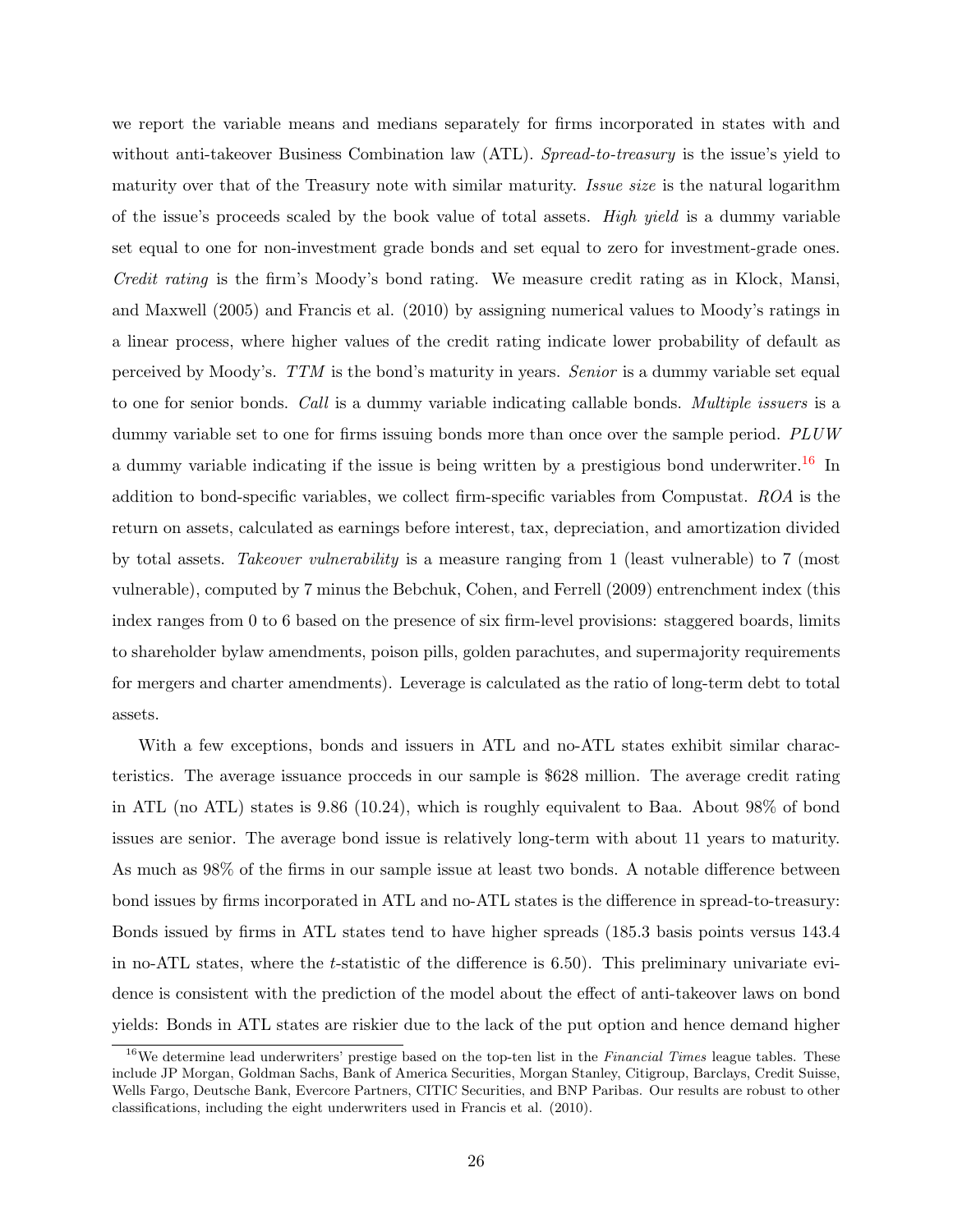yields. Note, however, that bond issues in ATL versus no ATL differ along some other dimensions. For example, a higher percentage of ATL bonds are high yield bonds (about 18% of ATL bonds are high-yield, versus 7% in no-ATL states). Naturally, high yield bonds exhibit greater spreadto-treasury. These differences highlight the importance of controlling for various bond (and firm) characteristics when comparing yields of bonds in ATL and no-ATL states. We perform such an analysis below in Section [4.2.](#page-27-0)

In general, our sample of bond issues shares mostly similar characteristics with the sample in Francis et al. (2010). A notable difference is with respect to spread-to-treasury of bond issues in ATL versus no-ATL states. While in our sample bond issues by firms in ATL states have higher yields at issuance (in excess of the yield on treasuries with a similar maturity), this relationship is reversed in Francis et al (2010). These differences are most likely due to different sample periods: Our sample period spans 28 years of data and ends in 2017, covering a total of 3,127 bond issues, while Francis et al. (2010) sample ends in 2000, covering a total of 938 bond issues.

### <span id="page-27-0"></span>4.2 The effect of ATL laws on bond yields

This section examines the effect of anti-takeover laws on bond at-issuance yields while controlling for additional issue and firm characteristics that are likely to affect bond yields. To this end, we run panel regressions of at-issue bond spread-to-treasury on the ATL dummy and a set of bond-specific and firm-specific control variables discussed above.[17](#page-27-1) To control for industry-specific determinants of credit spreads, we include industry dummies (using two-digit SIC codes). We also include year dummies to account for general time-varying shocks to credit markets. To further address potential correlation of residuals for firms with multiple bond issues, we cluster standard errors by firm. Because a large fraction of bond issues is made by firms incorporated in Delaware (69%), we also report results while excluding those firms, to make sure our results are not driven by this one state.

Most of our control variables are expected to have a direct effect on bond yields. In particular, we expect bonds with higher credit rating to have lower yields at issuance. It is also conceivable that firms with multiple issues have well-established relationships with underwriters and therefore are viewed by the latter as more transparent and less risky, resulting in lower yields. On the contrary, riskier high yield bonds naturally demand additional compensation in the form of greater yields. Most important for our analysis are the coefficients on the ATL dummy. Our theory predicts

<span id="page-27-1"></span> $17$ This set of controls is motivated by Francis et al. (2010).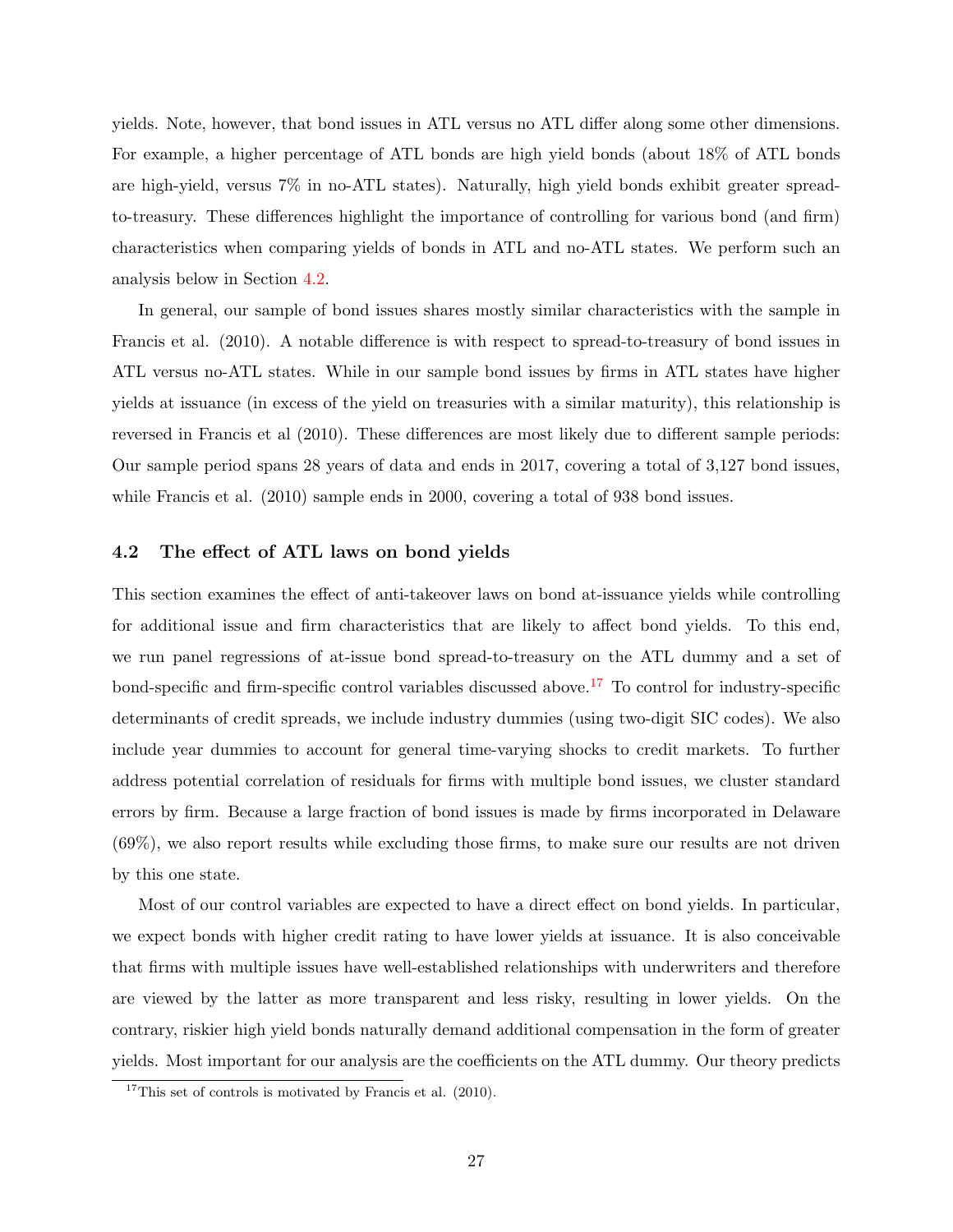positive coefficients as removing the valuable option to be taken over (akin to a put option) from the firm makes debt claims riskier and results in higher spreads on new issues.

### Insert Table [9](#page-48-0) Here

The results from the bond yield regressions are reported in Table [9.](#page-48-0) As expected, high yield bonds have higher values of the spread-to-treasury, while firms with multiple issues tend to enjoy lower spreads. Issues by prestigious underwriters tend to have lower yields. Not surprisingly, there is a strong negative association between credit rating and spread-to-treasury. In addition, profitable firms are able to negotiate lower yields.

We are particularly interested in the coefficients on the ATL dummies in Table [9.](#page-48-0) Those coefficients are positive and statistically significant in all specifications, indicating a positive association between the presence of a state anti-takeover law and bond yields. This evidence is consistent with the prediction of our model that reducing takeover feasibility should increase on bond yields by removing an option to be acquired. As we show theoretically in Section [1,](#page-6-2) this effect prevails despite the reduction in optimal leverage due to the shock to takeover probability. As follows from Table [9,](#page-48-0) the effect of ATL on bond yield is economically large: After controlling for other determinants of bond yields, bonds issued by firms incorporated in states with an anti-takeover law exhibit yields about 22 basic points higher than the yields on bonds issued by firms in no-ATL states (the effect is even larger at about 32-36 basis points when excluding Delaware firms).

Our results are consistent with the evidence in Qiu and Yu (2009), whose analysis relies on the University of Houston Fixed Income Database and whose sample period is 1976 to 1996. They are however different from those reported by Francis et al. (2010), who generally find a negative effect of anti-takeover laws on bond credit spreads. When we rerun our bond yield regressions on the sample that spans years 1990 to 2000 (as in Francis et al. (2010)), the coefficients on the ATL dummy indeed flip signs. Note however that our sample is more heavily populated towards the later period and the 1990-2000 accounts for only 11.3% of all bond issues. We therefore attribute the difference in our results results to the specific sample period used by Francis et al. (2010).

#### 4.3 The effect of bondholders' bargaining power

Our model predicts that the magnitude of the effect of anti-takeover laws on bond yields depends on the bargaining power of bondholders vis- $\grave{a}$ -vis equityholders. Greater bargaining power allows bondholders to extract a greater share of the surplus resulting from the takeover. Therefore,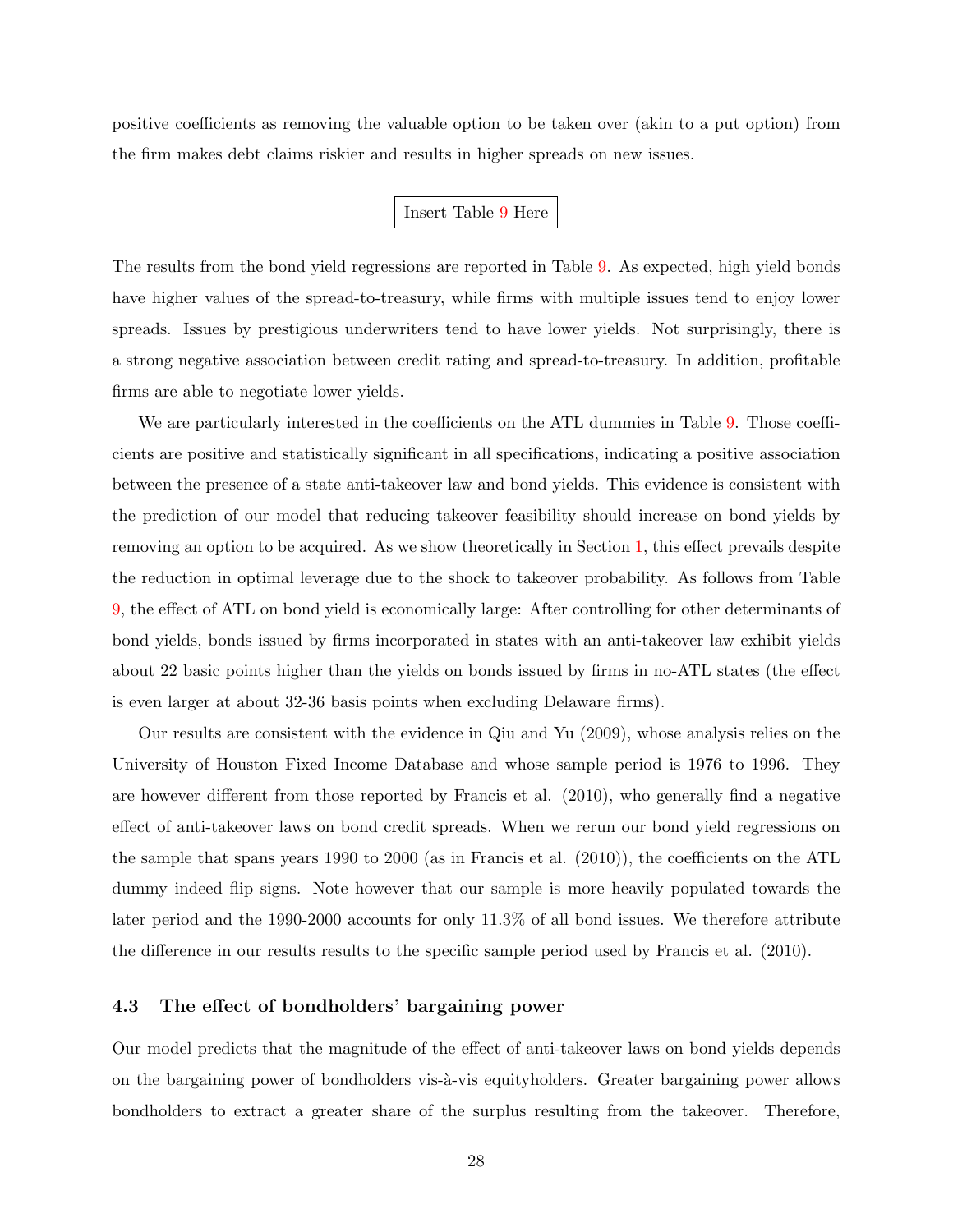takeover likelihood is expected to have a stronger effect on bond yields when bondholders enjoy greater bargaining power.

This section tests this model prediction by investigating the role of bondholders' bargaining power in the relation between bond yields and takeover likelihood. We follow Davydenko and Strebulaev (2007) and use several proxies of bondholders' bargaining power. First, we use the negative of the percentage of the firm's shares held by the CEO. Firms with larger CEO shareholdings exhibit greater shareholder bargaining power. For example, Betker (1995) finds that an increase in CEO shareholdings leads to sizable deviations from the absolute priority rule in Chapter 11. Bondholders are likely to have less negotiation power vis- $\alpha$ -vis strong CEOs. Our second proxy for bondholders' bargaining power is the negative of CEO tenure. As Davydenko and Strebulaev (2007) argue, entrenched CEOs with high firm-specific human capital as measured by their tenure are likely to hold a stronger position against the bondholers in negotiations. We collect the data on CEO sharehodlings and CEO tenure from Execucomp. Our third measure is based on the presence of bond covenants in that bonds protected by covenants improve bondholders' bargaining position. Our final proxy is institutional equity ownership, given by the percentage of equity held by institutional investors. Institutional investors are more sophisticated and better coordinated and therefore are likely to exhibit stronger bargaining power. Note, however, that among the four proxies for bondholders' bargaining power that we employ in our analysis, the (negative) of the institutional equity ownership is conceivably the weakest one, as firms with large institutional stock ownership (and therefore greater shareholder bargaining power) are also likely to have greater institutional bond ownership (and therefore greater bondholder bargaining power).

To examine the effect of bondholders' bargaining power on the strength of the relation between the presence of a state anti-takeover law and bond yields, we add our proxies for bondholders' bargaining power as well as their interactions with the ATL dummies to our bond yield regressions from Section [4.2.](#page-27-0) In these tests, we employ the identical set of controls but only report coefficients on the bargaining power measures (as well as their interactions) to conserve space.

### Insert Table [10](#page-49-0) Here

The results from these tests are reported in Table [10.](#page-49-0) With the exception of the (negative) institutional equity ownership, coefficients on the interaction terms are positive and statistically significant, indicating a stronger effect of anti-takeover laws on bond yields when bondholders have higher bargaining power. This result is in line with the prediction of the model: Greater bargaining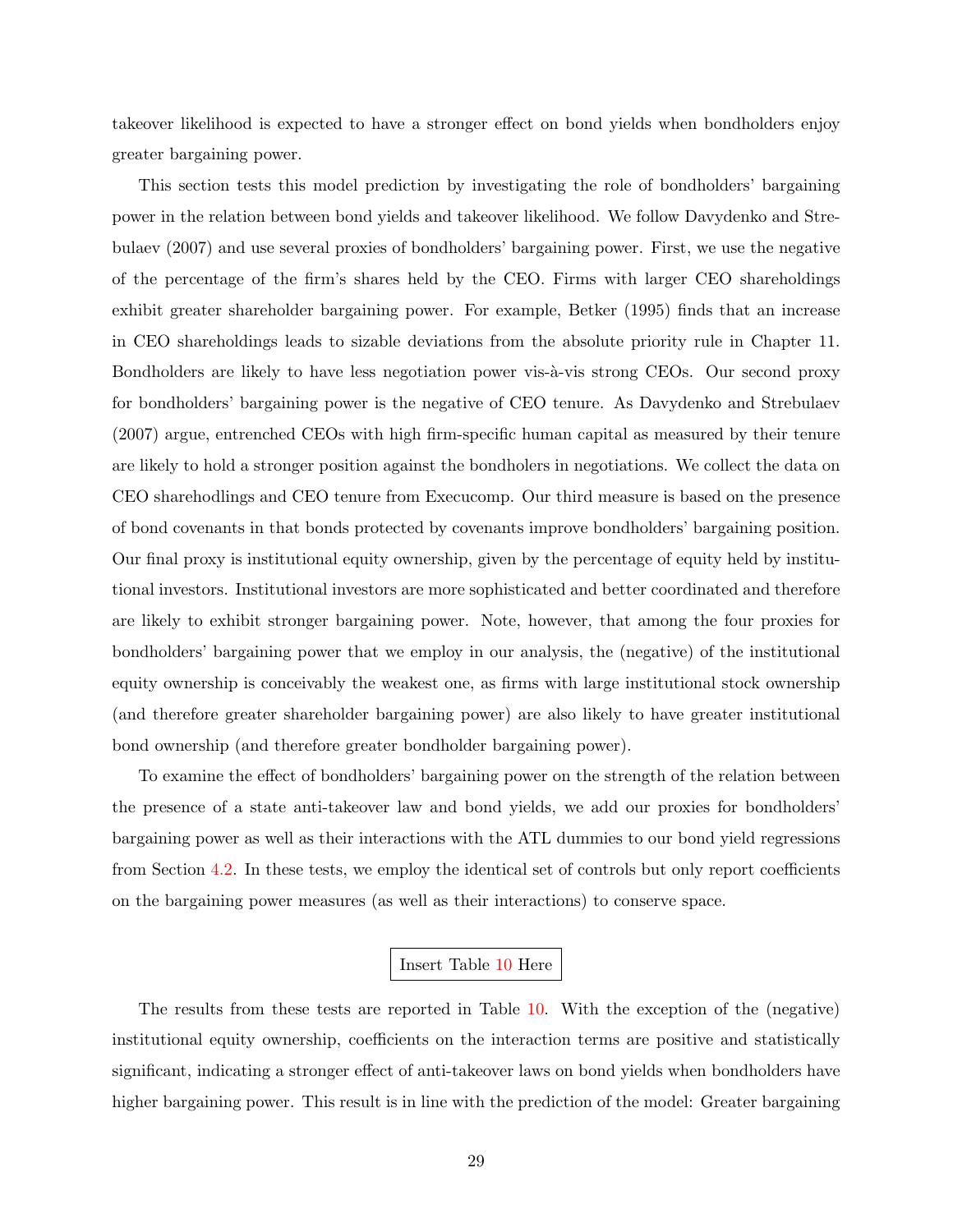power allows bondholders to negotiate a greater share of the takeover surplus. Note, that as we discuss above, it might not be surprising to find no effect of institutional equity ownership as it is likely correlated with institutional bond ownership and hence it is harder to isolate the effect of bondholders' bargaining power using that measure.

Overall, the results in Section [4](#page-25-0) strongly support the predictions of our model and complement the equity-based evidence of Sections [2](#page-11-0) and [3.](#page-23-0) In line with the model, bonds issued by firms incorporated in the states with an anti-takeover law in place exhibit higher spreads relative to treasuries. This effect is stronger when bondholders' bargaining power is greater.

# <span id="page-30-0"></span>5 Conclusion

We study the effect of takeover feasibility on asset prices. We demonstrate theoretically that takeovers provide a valuable exit option for shareholders of distressed firms and show that antitakeover laws should decrease shareholder value and increase equity risk, stock returns, and bond yields, while pro-takeover legislation changes should have the opposite effect. We empirically investigate these predictions by looking at the return dynamics in distressed firms around the enactment of anti-takeover laws in the US. We also examine how bond yields are affected by the presence of an anti-takeover law in the firm's state of incorporation.

Our approach is multi-faceted. We analyze the returns and factor loadings of portfolios that contain stocks of companies incorporated in states with or without anti-takeover laws. We also run Fama-MacBeth cross sectional regressions on a dummy indicating the presence of an anti-takeover law. We additionally study the riskiness (betas) of portfolios in states with or without anti-takeover laws as well as the effect of anti-takeover laws on betas in a difference-in-differences setting. To study the effect of anti-takeover statutes on bond yields, we run panel regressions of at-issue bonds' spread-to-treasury on the dummy indicating the presence of a BC law in the state of incorporation and a set of bond-specific and firm-specific control variables.

We obtain multiple results that are consistent with the predictions of the model. In particular, we find that portfolios of distressed stocks in states with anti-takeover laws outperform similar portfolios in states without anti-takeover laws both in terms of returns and alphas obtained from traditional factor models. Consistent with the notion that anti-takeover laws increase equity risk in distressed firms, our analysis of factor loadings in the as well as the difference-in-differences tests show a positive relation between the betas of distressed firms and the enactment of anti-takeover laws. Furthermore, by using the publication dates of anti-takeover laws in the U.S., we find that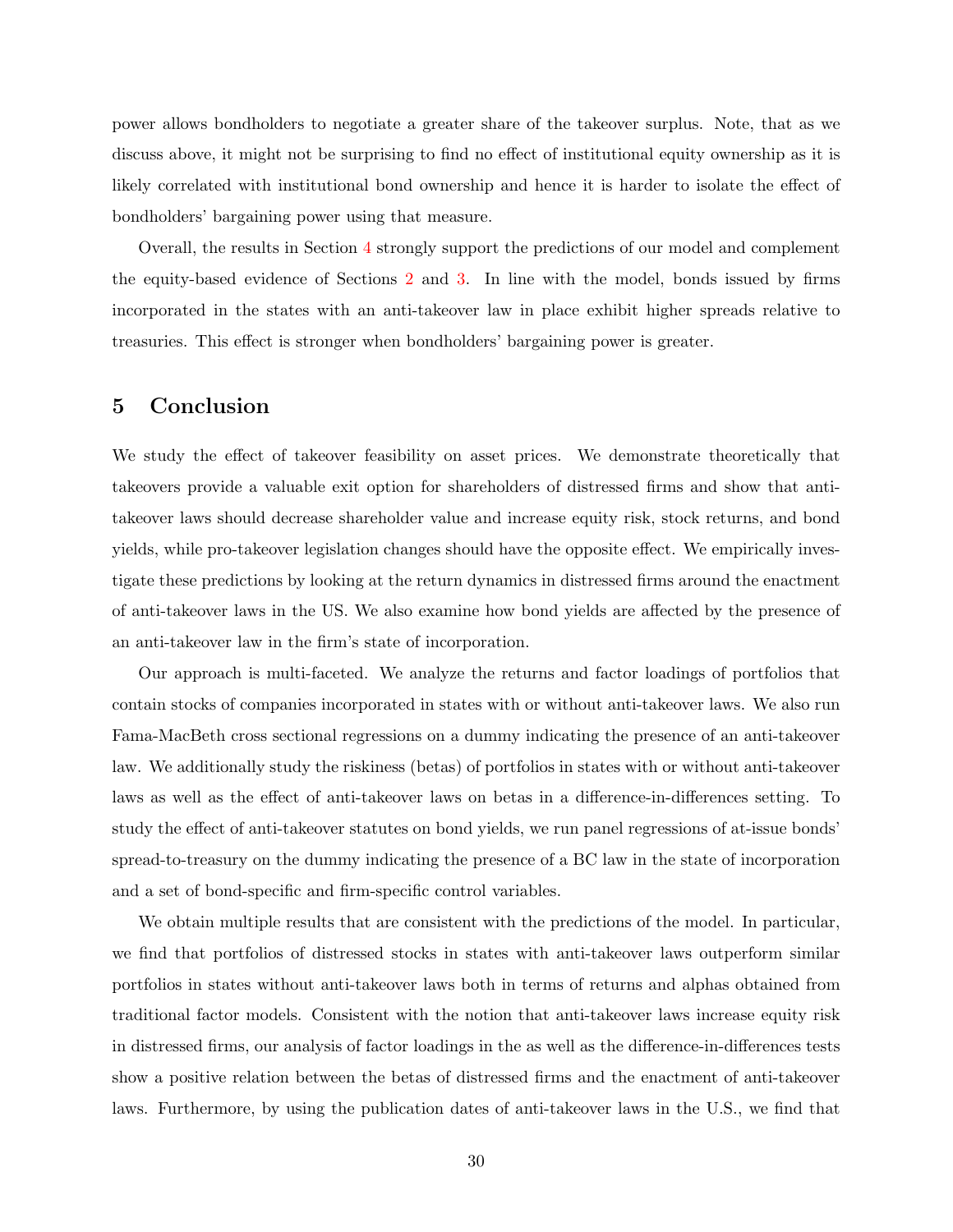distressed firms experience a significant abnormal stock price decline around the date of the first newspaper report on the BC law. The effect of anti-takeover laws on bond yields is also consistent with the model predictions: At-issue yields are higher in states with an antitake over law in place, and the effect on yields is stronger when bondholders' bargaining power is high.

Our auxiliary international tests provide further support for the predictions of the model. In an international sample of 43 countries, we find that distress stock returns are negatively affected by the passage of pro-takeover laws. We also find a positive relation between returns to distress stocks and the stringency of merger competition laws as proxied for by the merger control index.

Overall, our paper demonstrates an important link between acquisition markets, asset prices, and asset returns. Our analysis therefore is of potential interest to both academics as well as the regulators of takeover markets.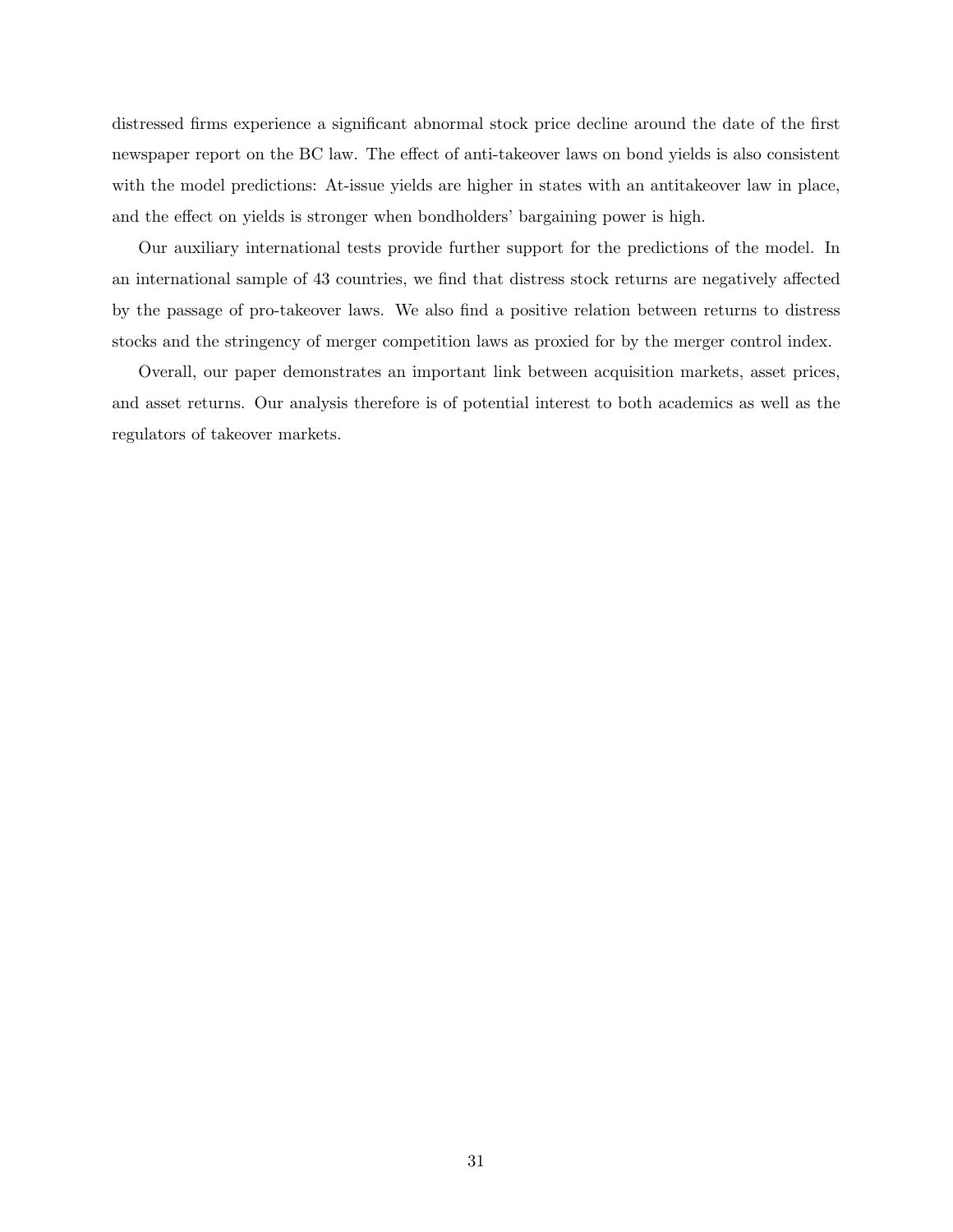# Appendix

# A Campbell, Hilscher, and Szilagyi's (2008) model

We calculate the distress-risk measure from Campbell, Hilscher, and Szilagyi (2008, Table IV, Column 3), which combines most recent quarterly accounting data with current monthly and daily equity market data:

$$
CHS_t = -9.164 - 20.264 NIMTAAVG_t + 1.416 TLMTA_t - 7.129 EXRETAVG_t + 1.411 SIGMA_t - 0.045 RSIZE_t - 2.132 CASHMTA_t + 0.075 MB_t - 0.058 PRICE_t, (A1)
$$

where NIMTA is the net income divided by the market value of total assets (the sum of market value of equity and book value of total liabilities), TLMTA is the book value of total liabilities divided by market value of total assets, EXRET is the log of the ratio of the gross returns on the firm's stock and on the S&P500 index, SIGMA is the standard deviation of the firm's daily stock return over the past three months, RSIZE is ratio of the log of firm's equity market capitalization to that of the S&P500 index, CASHMTA is the ratio of the firm's cash and short-term investments to the market value of total assets, MB is the market to-book ratio of the firm's equity, and PRICE is the log price per share. NIMTAAVG and EXRETAVG are moving averages of NIMTA and EXRET, respectively, constructed as (with  $\phi = 2^{-1/3}$ ):

NIMTAAVG<sub>t-1,t-12</sub> = 
$$
\frac{1 - \phi^3}{1 - \phi^{12}}
$$
(NIMTA<sub>t-1,t-3</sub> + ··· +  $\phi^9$ NIMTA<sub>t-10,t-12</sub>) (A2)

and

$$
\text{EXRETAVG}_{t-1,t-12} = \frac{1-\phi}{1-\phi^{12}} (\text{EXRET}_{t-1} + \dots + \phi^{11} \text{EXRET}_{t-12}) \tag{A3}
$$

Following Campbell et al. (2008), we winsorize all inputs at the 5th and 95th percentiles of their pooled distributions across all firm-months, where PRICE is truncated above at \$15. Further details on the data construction are provided by Campbell et al. (2008).

#### B Merton-KMV model

Merton-KMV approach to measuring a firm's distance-to-default is based on the two-equation contingent-claim method of Ronn and Verma (1986). The first equation, based on Merton (1974), expresses the value of the firm's equity as the value of a call option written on the firm's assets, using the Black and Scholes (1973) formula:

$$
V_E = V_A N(d_1) - F e^{-rT} N(d_2), \tag{B1}
$$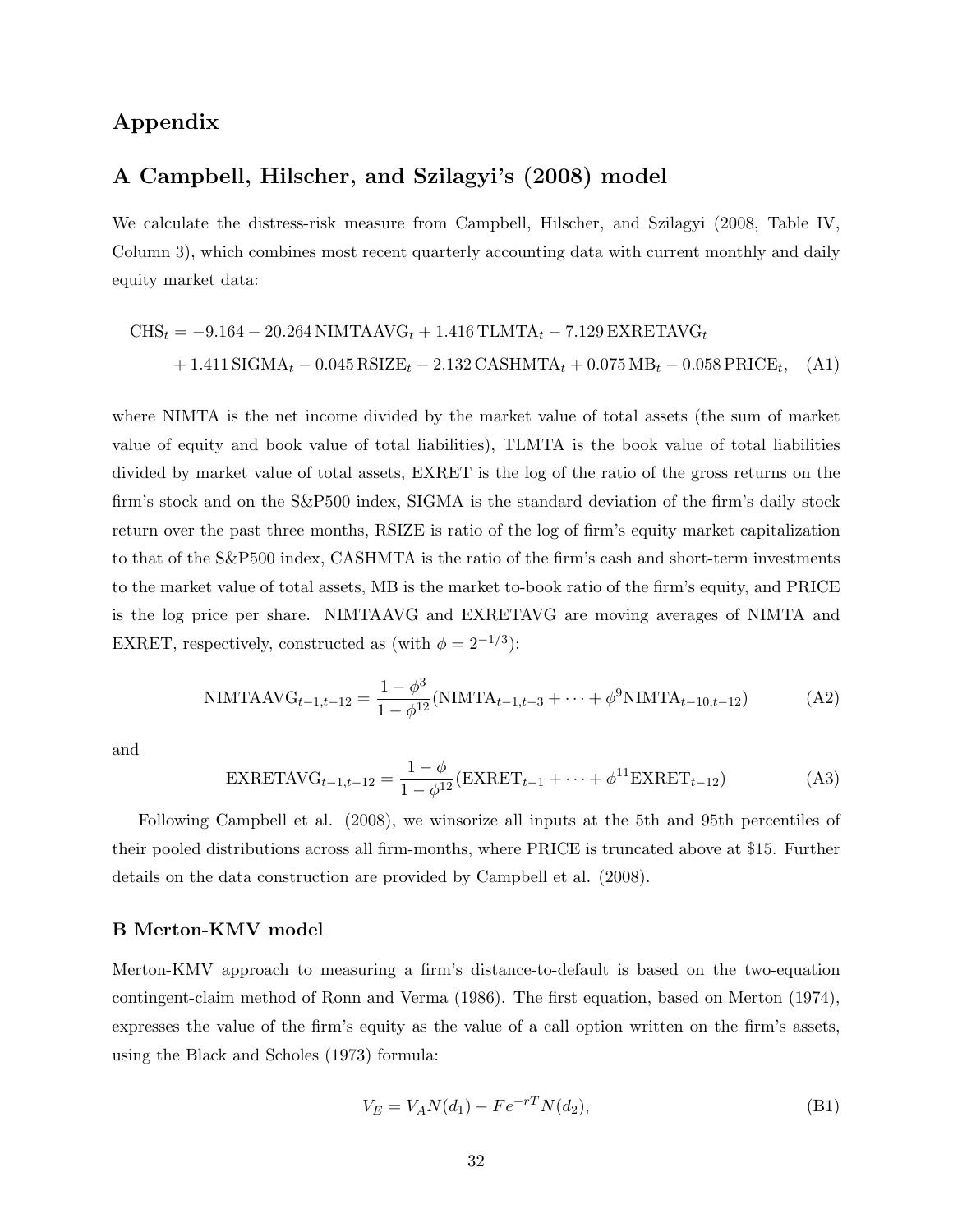where  $V_E$  is the equity value,  $V_A$  is the total asset value,  $N(\cdot)$  is the cumulative function of a standard normal distribution,  $d_1 = \frac{[ln(\frac{V_A}{F}) + (r + \frac{\sigma_A^2}{2})T]}{\sigma_A \sqrt{T}}$  $\frac{\sigma_A\sqrt{T}}{\sigma_A\sqrt{T}}$ ,  $d_2=d_1-\sigma_A$ √  $T, \sigma_A$  is asset volatility, F is the face value of debt,  $r$  is the risk-free rate, and  $T$  is debt maturity. The second equation, which is derived from Ito's lemma, represents the relation between equity volatility,  $\sigma_E$ , and asset volatility,  $\sigma_A$ :

$$
\sigma_E = \frac{V_A N(d_1) \sigma_A}{V_E} \tag{B2}
$$

The unobservable variables  $V_A$  and  $\sigma_A$  are then calculated using observable inputs. In line with the literature (e.g., Bharath and Shumway (2008)), we assume a yearly framework  $(T=1)$ , and measure  $F$  by short-term debt (debt maturing within a year) plus half of the long-term debt (debt maturing after one year). The short-term risk-free rate  $r$  is proxied by the yield on one-year Treasuries, and  $\sigma_E$  is approximated by the annualized standard deviation of monthly returns in the past year. We solve the two equations simultaneously for each firm in our sample. Because there are no closed-form solutions for  $V_A$  and  $\sigma_A$ , we use a numerical algorithm with  $V_E + F$  and  $\sigma_E$  as initial values. The risk-neutral probability of bankruptcy is then defined as the probability that the face value of debt exceeds the asset value at maturity, and is given by  $1 - N(d_2)$ . The distance-to-default is thus defined by  $d_2$ .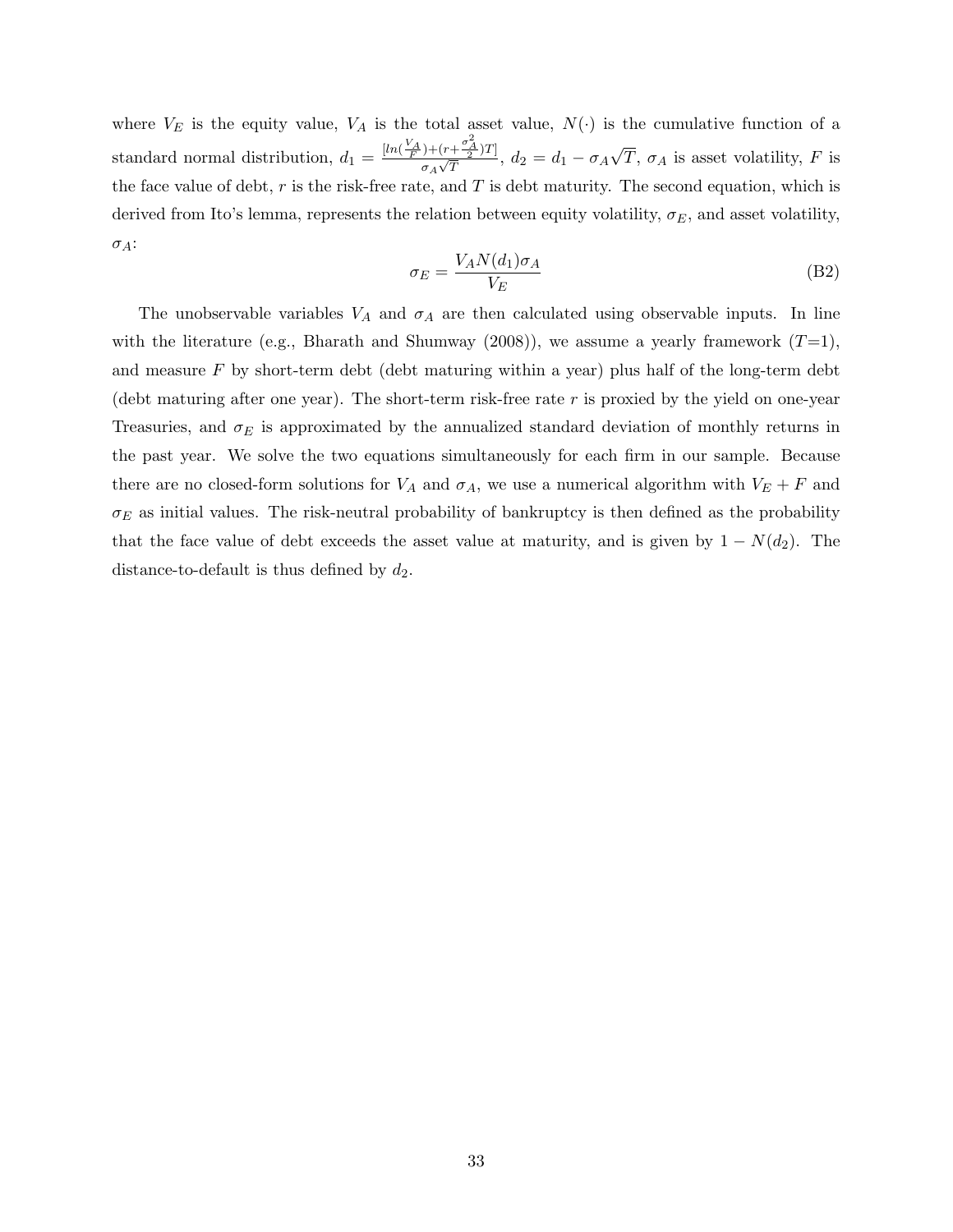# References

- Andrade, G., M. Mitchell, and E. Stafford, 2001, "New Evidence and Perspectives on Mergers," Journal of Economic Perspectives 15(2), 103–120.
- Atanassov, J., 2013, "Do Hostile Takeovers Stifle Innovation? Evidence from Antitakeover Legislation and Corporate Patenting," Journal of Finance 68(3), 1097-1131.
- Avramov, D., T. Chordia, G. Jostova, and A. Philipov, 2013, "Anomalies and Financial Distress," Journal of Financial Economics 108(1), 139-159.
- Baum, H., 2006, "Takeover Law in the EU and Germany: Comparative Analysis of a Regulatory Model," University of Tokyo Journal of Law and Politics 3, 60-72.
- Bebchuk, L., A. Cohen, and A. Ferrell, 2009, "What Matters in Corporate Governance?," Review of Financial Studies 22(2), 783-827.
- Betker, B., 1995, "Management's Incentives, Equity's Bargaining Power, and Deviations from Absolute Priority in Chapter 11 Bankruptcies," Journal of Business 68, 161-183.
- Bharath, S., and T. Shumway, 2008, "Forecasting Default with the Merton Distance to Default Model," Review of Financial Studies 21(3), 1339-1369.
- Billett, M. T., and H. Xue, 2007, "The Takeover Deterrent Effect of Open Market Share Repurchases," Journal of Finance 62(4), 1827-1850.
- Black, F., and M. Scholes, 1973, "The Pricing of Options and Corporate Liabilities," *Journal of* Political Economy 81(3), 637–654.
- Bertrand, M., and S. Mullainathan, 2003, "Enjoying the Quiet Life? Corporate Governance and Managerial Preferences," Journal of Political Economy 111(5), 1043–1075.
- Bradford, A., and A. S. Chilton, 2018, "Competition Law around the World from 1889 to 2010: The Competition Law index," Journal of Competition Law Economics 14(3), 393–432.
- Campbell, J., J. Hilscher, and J. Szilagyi, 2008, "In Search of Distress Risk," Journal of Finance 63(6), 2899-2939.
- Carlson, M., A. Fisher, and R. Giammarino, 2005, "Corporate Investment and Asset Price Dynamics: Implications for the Cross-Section of Returns," Journal of Finance 59(6), 2577-2603.
- Carlson, M., A. Fisher, and R. Giammarino, 2006, "Corporate Investment and Asset Price Dynamics: Implications for SEO Event Studies and Long-Run Performance," Journal of Finance 61(3), 1009-1034.
- Chaderina, M., P. Weiss, and J. Zechner, 2022, "The Maturity Premium," Journal of Financial Economics 144(2), 670-694.
- Chava, S., and A. Purnanandam, 2010, "CEOs versus CFOs: Incentives and Corporate Policies," Journal of Financial Economics 97(2), 263-278.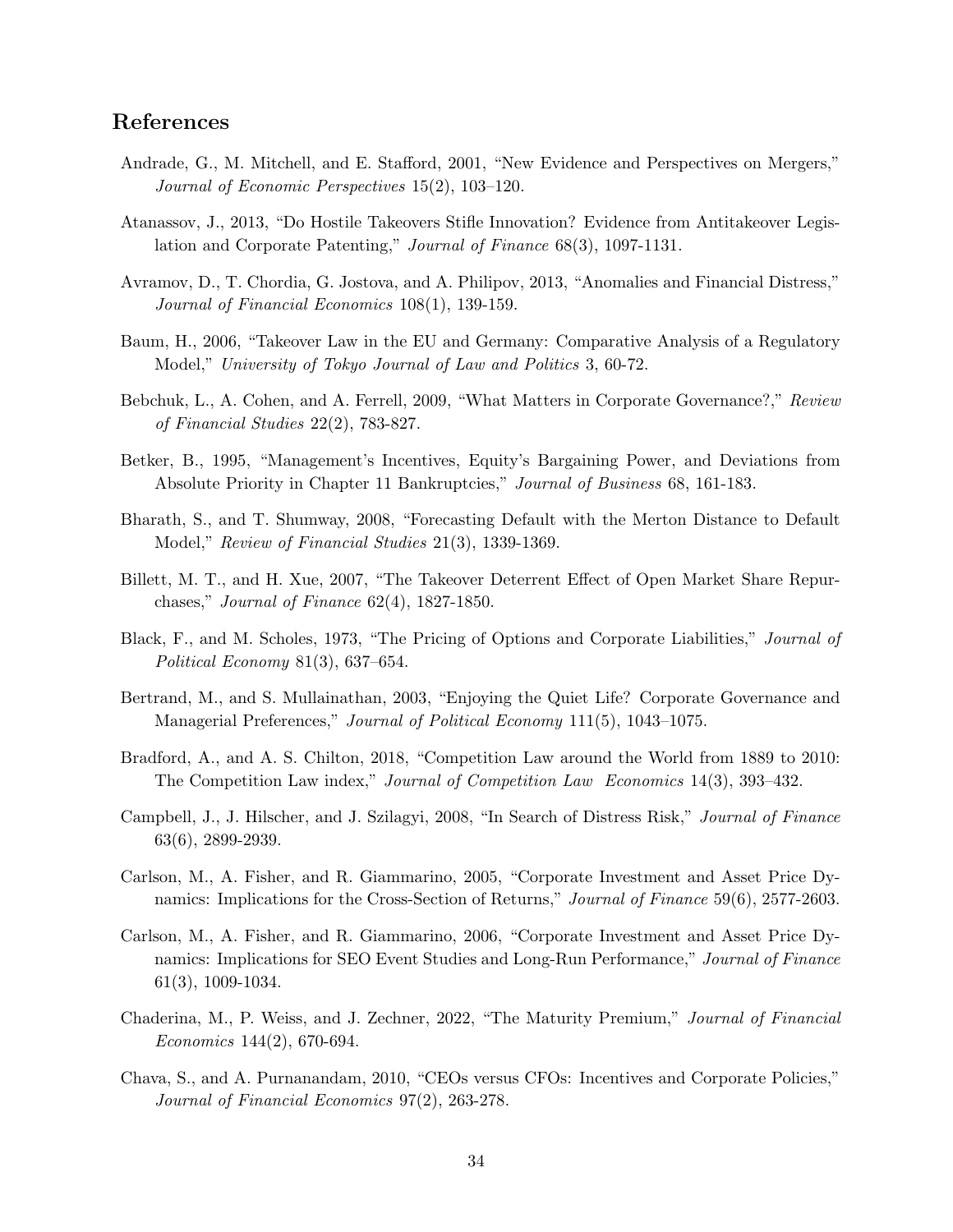- Chen, Z., D. Hackbarth, and I. Strebulaev, 2021, "A Unified Model of Distress Risk Puzzles," Journal of Financial Economics, forthcoming.
- Choi, J., 2013, "What Drives the Value Premium?: The Role of Asset Risk and Leverage," Review of Financial Studies 26(11), 2845-2875.
- Cremers, M., V. Nair, and K. John, 2009, "Takeovers and the Cross-Section of Returns," Review of Financial Studies 22, 1409-1445.
- Dichev, I.D., 1998, "Is the Risk of Bankruptcy a Systematic Risk?" Journal of Finance 53(3), 1131-1147.
- Dinc, I., and I. Erel, 2013, "Economic Nationalism in Mergers and Acquisitions" *Journal of* Finance 68(6), 2471-2514.
- Duffie, D., and D. Lando, 2001, "Term Structures of Credit Spreads with Incomplete Accounting Information" Econometrica 69(3), 633-664.
- Eisdorfer, A., A. Goyal, and A. Zhdanov, 2018, "Distress Anomaly and Shareholder Risk: International Evidence," Financial Management 18, 553-581.
- Eisdorfer, A., and E Misirli, 2020, "Distressed Stocks in Distressed Times," Management Science 66(6), 2291-2799.
- Fama, E., and K. French, 1992, "The Cross-Section of Expected Stock Returns," Journal of Finance 47(2), 427-465.
- Fama, E., and K. French, 1993, "Common Risk Factors in the Returns on Stocks and Bonds," Journal of Financial Economics 33(1), 3-56.
- Fama, E., and K. French, 2015, "A Five-Factor Asset Pricing Model," Journal of Financial Economics 116(1), 1-22.
- Fama, E., and J. MacBeth, 1973, "Risk, Return, and Equilibrium: Empirical Tests," Journal of Political Economy 81(3), 607-636.
- Favara, G., E. Schroth, and P. Valta, 2012, "Strategic Default and Equity Risk Across Countries," Journal of Finance 67(6), 2051-2095.
- Francis, B., I. Hasan, K. John, and M. Waisman, 2010, "The Effect of State Antitakeover Laws on the Firm's Bondholders," Journal of Financial Economics 96(1), 127-154.
- Frank, M., and V. Goyal, 2009, "Capital Structure Decisions: Which Factors are Reliably Important," Financial Management 38, 1-37.
- Gao, P., C. Parsons, and J. Shen, 2018, "The Global Relation between Financial Distress and Equity Returns," Review of Financial Studies 31, 239–277.
- Garvey, G., and G. Hanka, 1999, "Capital Structure and Corporate Control: The Effects of Antitakeover Statutes on Firm Leverage," Journal of Finance 54, 547-580.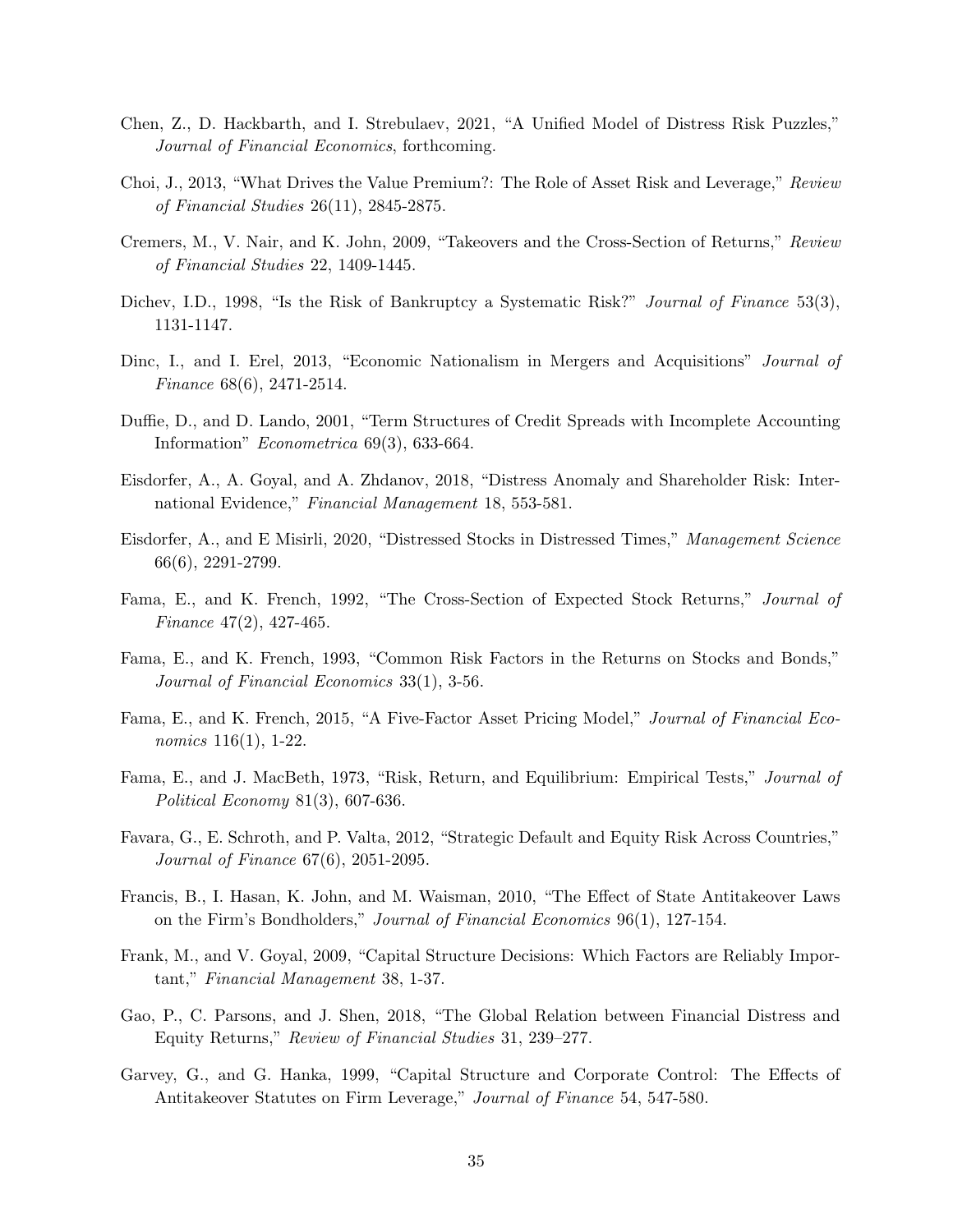- Garlappi, L., T. Shu, and H. Yan, 2008, "Default Risk, Shareholder Advantage, and Stock Returns," Review of Financial Studies 21(6), 2743–2778.
- Garlappi, L., and H. Yan, 2011, "Financial Distress and the Cross-section of Equity Returns," Journal of Finance 66(3), 789-822.
- Geelen, T., J. Hajda, E. Morellec, and A. Winegar, 2022, "Financing Cycles," Working Paper, Ecole Polytechnique Fédérale de Lausanne.
- George, T., and C. Hwang, 2010, "A Resolution of the Distress Risk and Leverage Puzzles in the Cross Section of Stock Returns," Journal of Financial Economics 96(1), 56-79.
- Giroud, X., and H. Mueller, 2010, "Does Corporate Governance Matter in Competitive Industries?" Journal of Financial Economics 95(3), 312-331.
- Gomes, J., and L. Schmid, 2010, "Levered Returns," *Journal of Finance* 65(2), 467-494.
- Gorbenko, A., and A. Malenko, 2018, "The Timing and Method of Payments in Mergers when Acquirers are Financially Constrained," Review of Financial Studies 31(10), 3937-3978.
- Gormley, T., and D. Matsa, 2016, "Playing it Safe? Managerial Preferences, Risk, and Agency Conflicts," Journal of Financial Economics 122(3), 431-455.
- Griffin, J., and M. Lemmon, 2002, "Book-to-Market Equity, Distress Risk, and Stock Returns," Journal of Finance 57(5), 2317-2336.
- Hackbarth, D., and E. Morellec, 2008, "Stock Returns in Mergers and Acquisitions," *Journal of* Finance 63(3), 1213-1252.
- Haugen, R., and N. Baker, 1996, "Commonality in the Determinants of Expected Stock Returns," Journal of Financial Economics 41(3), 401-439.
- Jarrell, G., J. Brickley, and J. Netter, 1988, "The Market for Corporate Control: The Empirical Evidence Since 1980," Journal of Economic Perspectives 2(1), 49-68.
- Jensen, M., and R. Ruback, 1983, "The Market for Corporate Control: The Scientific Evidence," Journal of Financial Economics 11(1), 5-50.
- Karpoff, J., and P. Malatesta, 1989, "The Wealth Effects of Second-Generation State Takeover Legislation," Journal of Financial Economics 25(2), 291–322.
- Karpoff, J., and M. Wittry, 2018, "Institutional and Legal Context in Natural Experiments: The Case of State Antitakeover Laws," Journal of Finance 73(2), 657-714.
- Khan, R. 2008, "Law of Takeovers in UK and Pakistan: A Shareholder's Perspective," Pioneer Solicitors White Paper.
- Klock, M., S. Mansi, and W. Maxwell, 2016, "Does Corporate Governance Matter to Bondholders?" Journal of Financial and Quantitative Analysis 40, 693-719.
- Lambrecht, B., 2004, "The Timing and Terms of Mergers Motivated by Economies of Scale," Journal of Financial Economics 72(1), 41-62.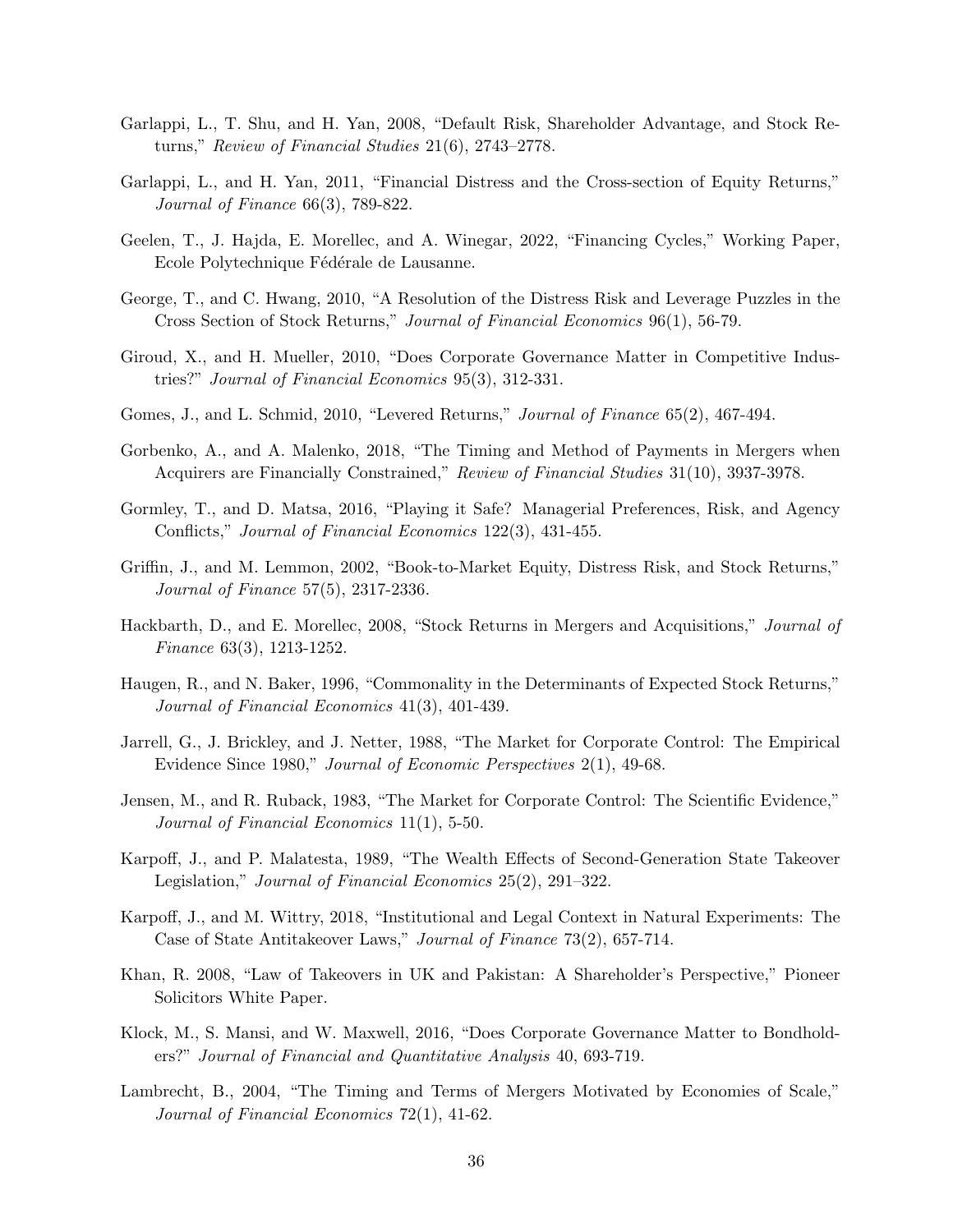- Lambrecht, B., G. Pawlina, and J. Teixeira, 2016, "Making, Buying, and Concurrent Sourcing: Implications for Operating Leverage and Stock Beta," Review of Finance 20(3): 1013-1043.
- Lel, U., and D. P. Miller, 2015, "Does Takeover Activity Cause Managerial Discipline? Evidence from International MA Laws," Review of Financial Studies 28(6), 1588-1622.
- Leland, H., 1994, "Corporate Debt Value, Bond Covenants, and Optimal Capital Structure," Journal of Finance 49(4), 1213-1252.
- Margsiri, W., A. Mello, and M. Ruckes, 2008, "A Dynamic Analysis of Growth via Acquisitions," Review of Finance 12(4), 635-671.
- Merton, R., 1974, "On the Pricing of Corporate Debt: The Risk Structure of Interest Rates," Journal of Finance 29(2), 449-470.
- Morellec, E., and A. Zhdanov, 2005, "The Dynamics of Mergers and Acquisitions," *Journal of* Financial Economics 77(3), 649-672.
- Morellec, E., and A. Zhdanov, 2008, "Financing and Takeovers," Journal of Financial Economics 87(3), 556-581.
- Nenova, T., 2006, "Takeover Laws and Financial Development, " Working Paper No. 4029, World Bank Policy Research.
- Newey, W., and K. West, 1987, "A Simple, Positive Semi-Definite, Heteroskedasticity and Autocorrelation Consistent Covariance Matrix," Econometrica 55(3), 703-708.
- Poch, P., 1998, "Finally Takeover Rules in Austria," Mimeo, Ortner Pach Foramitti, Austria
- Qiu, J., and F. Yu, 2009, "The Market for Corporate Control and the Cost of Debt," Journal of Financial Economics 93, 505-524.
- Ronn, E., and A. Verma, 1986, "Pricing Risk-Adjusted Deposit Insurance: An Option-Based Model," Journal of Finance 41(4), 871-895.
- Rossi, F., 2012, "The Creation of Value for Shareholders in Tender Offers: An Empirical Investigation on the Italian Stock Market," China-U.S.A Business Review 11, 1330-1343.
- Schwert, G. W., 1996, "Markup Pricing in Mergers and Acquisitions," Journal of Financial Economics 41(2), 153-192.
- Strelow, M. and J. Wildberger, 2002, "The New German Takeover Act," Journal of Private Equity 5, 53-56.
- Titman, S., K. C. J. Wei, and F. Xie, 2004, "Capital Investments and Stock Returns," Journal of Financial and Quantitative Analysis 39(4), 677-700.
- Werner, T., and J. Coleman, 2015, "Citizens United, Independent Expenditures, and Agency Costs: Reexamining the Political Economy of State Antitakeover Statutes," Journal of Law, Economics, and Organization 31(1), 127–159.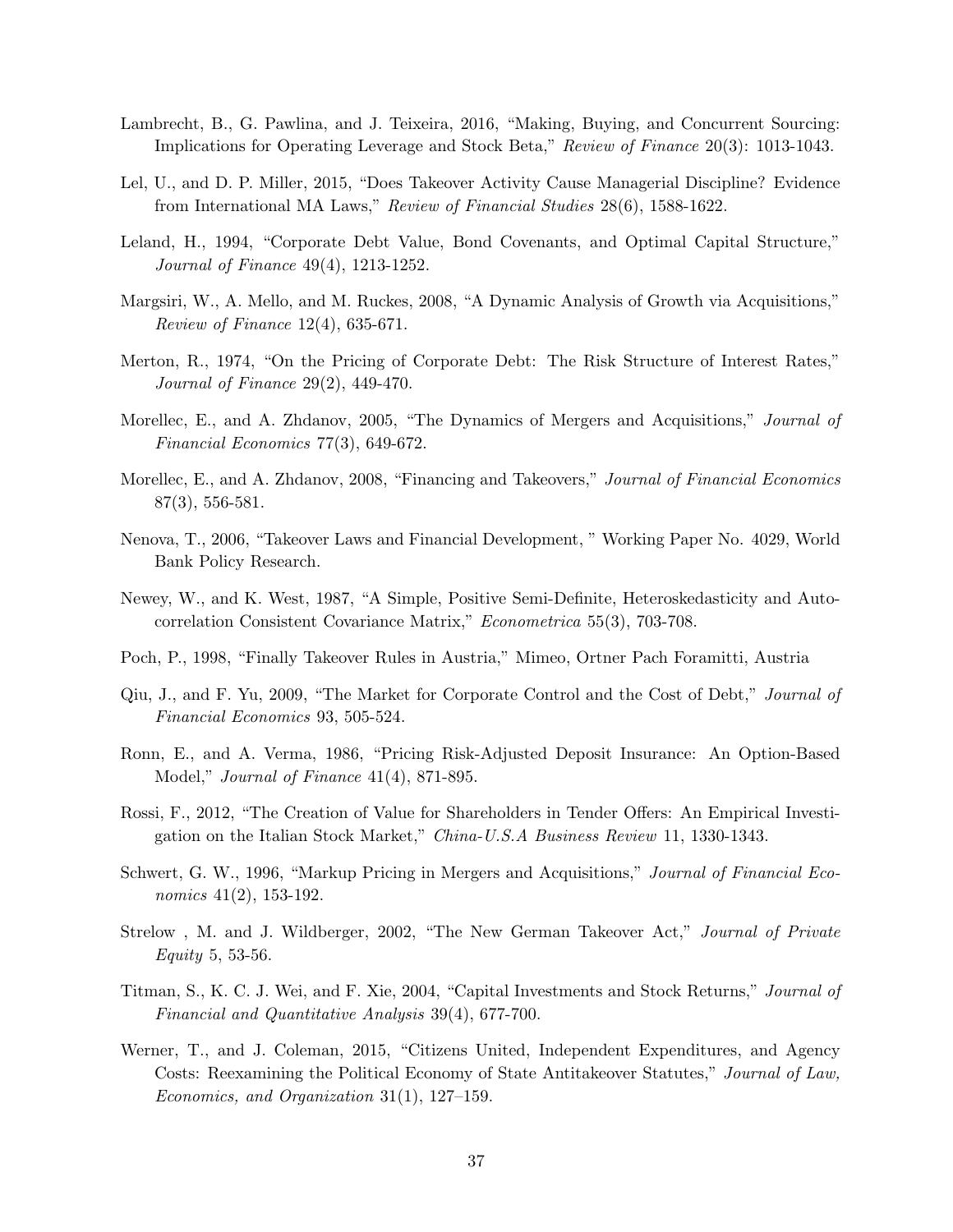#### Table 1: SUMMARY STATISTICS

<span id="page-38-0"></span>The table presents data for the full CRSP/Compustat firm population over the period 1988-2017, and separately for firms incorporated in states with and without anti-takeover Business Combination law (ATL). See Table A.1. for the dates of anti-takeover laws. All variables are winsorized at the 1st and 99th percentiles. For each variable, we first calculate the cross-sectional mean and median across stocks. We then report the time-series averages of these means/medians. Size is the equity value of the underlying stock (in billions of dollars). Market-to-book of the underlying stock is the ratio of current equity market value to equity book value as of the previous quarter. Past return of the underlying stock is the cumulative return over the past six months. Book leverage is the book value of debt divided by book value of assets. Profitability is the annual income before extraordinary items divided by the previous year's book equity value. Investment is the annual change in gross property, plant, and equipment, plus the change in inventories, scaled by lagged book value of assets. CHS is the distress measure from Campbell, Hilscher, and Szilagyi (2008).

|                    | $# firm-months$ | All states<br>1,935,322 | No ATL<br>352,373 | <b>ATL</b><br>1,582,949 |
|--------------------|-----------------|-------------------------|-------------------|-------------------------|
| Size               | Mean            | 2.565                   | 2.338             | 2.605                   |
|                    | Median          | 0.242                   | 0.153             | 0.253                   |
| Market-to-book     | Mean            | 2.522                   | 2.274             | 2.544                   |
|                    | Median          | 1.715                   | 1.588             | 1.734                   |
| Past stock return  | Mean            | 0.053                   | 0.046             | 0.054                   |
|                    | Median          | 0.024                   | 0.016             | 0.025                   |
| Book leverage      | Mean            | 0.340                   | 0.333             | 0.341                   |
|                    | Median          | 0.312                   | 0.313             | 0.313                   |
| Profitability      | Mean            | 0.013                   | 0.011             | 0.015                   |
|                    | Median          | 0.084                   | 0.081             | 0.085                   |
| Investment         | Mean            | 0.070                   | 0.079             | 0.069                   |
|                    | Median          | 0.039                   | 0.046             | 0.039                   |
| CHS distress level | Mean            | -7.323                  | $-7.201$          | -7.341                  |
|                    | Median          | -7.654                  | -7.476            | -7.677                  |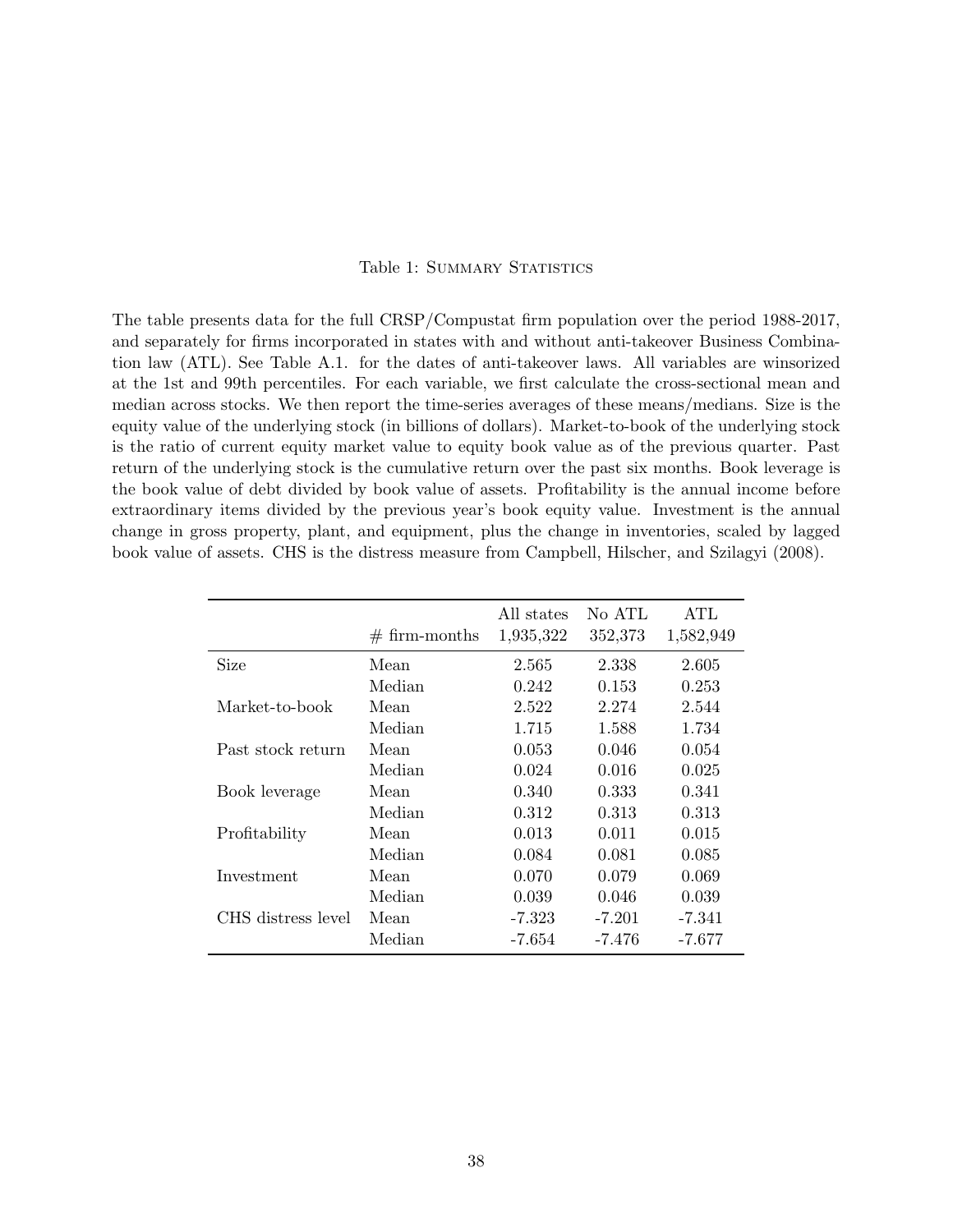### <span id="page-39-0"></span>Table 2: Returns of Portfolios of Stocks in States with and without Anti-Takeover Laws for Distressed Firms

Each month we divide all stocks into two portfolios, which contain stocks of companies incorporated in states with and without an anti-takeover law (ATL). The portfolios are value-weighted and held for one month. The table shows the portfolios' mean excess monthly stock returns (in excess of the risk-free rate) and alphas from factor models. The CAPM uses the market factor. The factors in the three-factor model are the Fama and French (1993) factors. The factors in the four-factor model are the Fama-French three factors augmented with a momentum factor. The factors in the five-factor model are the Fama and French (2015) factors. The factors in the six-factor model are the Fama-French five factors augmented with a momentum factor. The portfolios are applied to the full sample of firms, and to a subsample of financially distressed firms, classified by the top quintile based on the financial-distress measure from Campbell et al. (2008). The sample in Panel A includes all stocks, and the sample in Panel B excludes large-cap stocks, defined as the top 5% by NYSE breakpoints in each month. All returns and alphas are in percent per month and the corresponding t-statistics are in parentheses. The sample period is 1988-2017.

| Panel A. All-size stocks |        |             |           |                  |           |        |
|--------------------------|--------|-------------|-----------|------------------|-----------|--------|
|                          |        | Full sample |           | Distressed firms |           |        |
|                          | No ATL | ATL         | Diff      | No ATL           | ATL       | Diff   |
| Mean excess return       | 0.80   | 0.67        | $-0.13$   | $-0.89$          | $-0.04$   | 0.85   |
|                          | (3.37) | (3.09)      | $(-1.21)$ | $(-1.49)$        | $(-0.07)$ | (2.41) |
| CAPM alpha               | 0.11   | $-0.02$     | $-0.13$   | $-2.04$          | $-1.31$   | 0.73   |
|                          | (1.15) | $(-1.03)$   | $(-1.22)$ | $(-4.25)$        | $(-3.81)$ | (2.04) |
| 3-factor alpha           | 0.14   | $-0.03$     | $-0.17$   | $-2.06$          | $-1.34$   | 0.72   |
|                          | (1.42) | $(-1.96)$   | $(-1.59)$ | $(-4.69)$        | $(-4.49)$ | (2.01) |
| 4-factor alpha           | 0.11   | $-0.02$     | $-0.13$   | $-1.54$          | $-0.74$   | 0.80   |
|                          | (1.11) | $(-1.31)$   | $(-1.21)$ | $(-3.65)$        | $(-2.96)$ | (2.19) |
| 5-factor alpha           | 0.10   | $-0.03$     | $-0.13$   | $-1.49$          | $-0.71$   | 0.77   |
|                          | (0.98) | $(-2.26)$   | $(-1.21)$ | $(-3.44)$        | $(-2.60)$ | (2.07) |
| 6-factor alpha           | 0.08   | $-0.03$     | $-0.11$   | $-1.12$          | $-0.29$   | 0.82   |
|                          | (0.78) | $(-1.78)$   | $(-0.96)$ | $(-2.71)$        | $(-1.31)$ | (2.19) |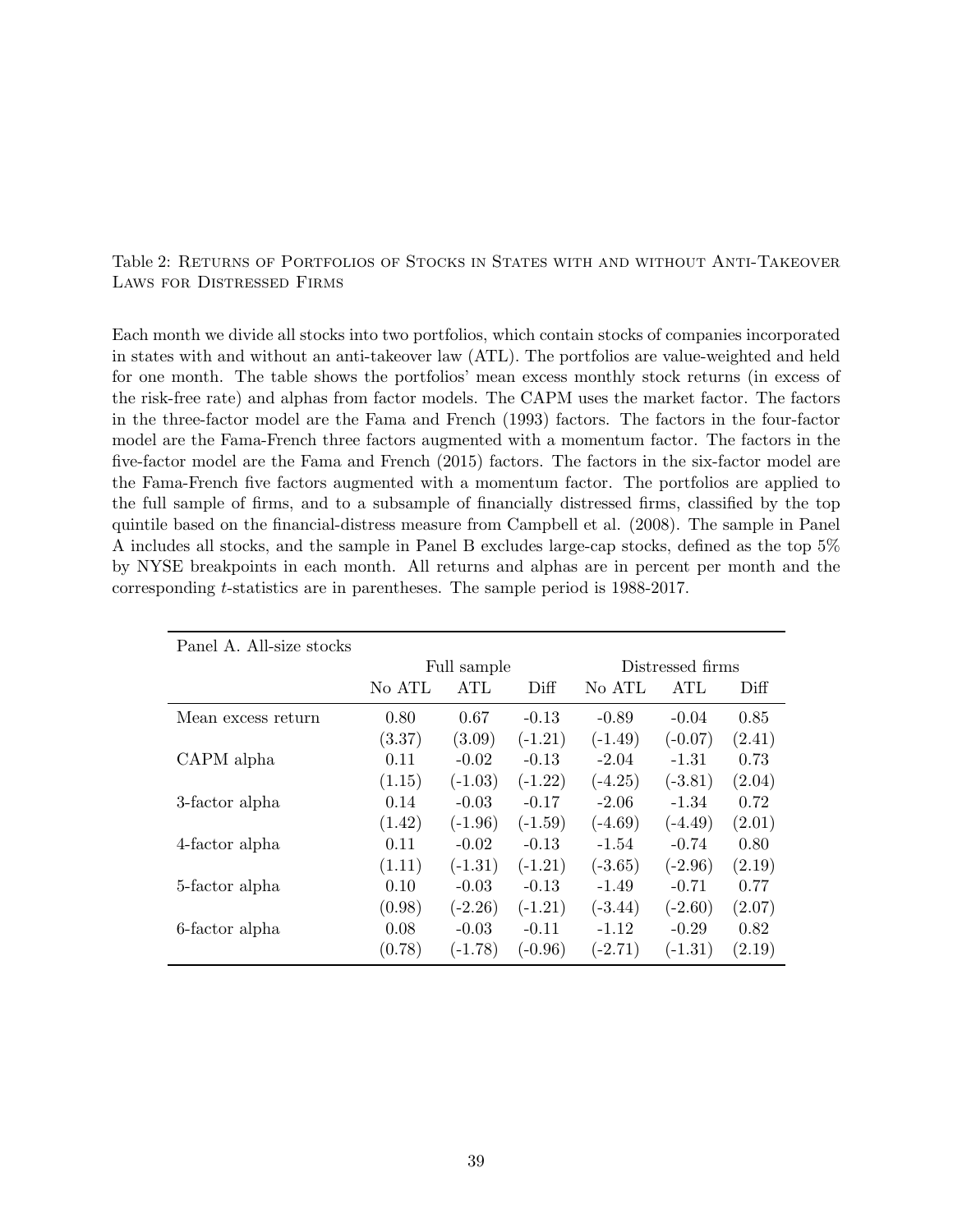|                    |           | Full sample |        | Distressed firms |            |        |
|--------------------|-----------|-------------|--------|------------------|------------|--------|
|                    | No ATL    | ATL         | Diff   | No ATL           | <b>ATL</b> | Diff   |
| Mean excess return | 0.61      | 0.74        | 0.13   | $-0.95$          | $-0.12$    | 0.83   |
|                    | (2.46)    | (2.73)      | (1.70) | $(-1.78)$        | $(-0.23)$  | (2.89) |
| CAPM alpha         | $-0.08$   | $-0.04$     | 0.04   | $-2.03$          | $-1.36$    | 0.68   |
|                    | $(-0.71)$ | $(-0.39)$   | (0.58) | $(-4.95)$        | $(-4.03)$  | (2.36) |
| 3-factor alpha     | $-0.20$   | $-0.12$     | 0.08   | $-2.13$          | $-1.43$    | 0.69   |
|                    | $(-2.70)$ | $(-2.59)$   | (1.16) | $(-6.06)$        | $(-5.57)$  | (2.40) |
| 4-factor alpha     | $-0.14$   | $-0.03$     | 0.11   | $-1.71$          | $-0.87$    | 0.84   |
|                    | $(-1.94)$ | $(-0.75)$   | (1.68) | $(-5.07)$        | $(-4.21)$  | (2.88) |
| 5-factor alpha     | $-0.22$   | $-0.13$     | 0.09   | $-1.59$          | $-0.83$    | 0.76   |
|                    | $(-2.87)$ | $(-2.67)$   | (1.27) | $(-4.63)$        | $(-3.60)$  | (2.52) |
| 6-factor alpha     | $-0.17$   | $-0.06$     | 0.11   | $-1.30$          | $-0.43$    | 0.87   |
|                    | $(-2.34)$ | $(-1.47)$   | (1.66) | $(-3.96)$        | $(-2.50)$  | (2.87) |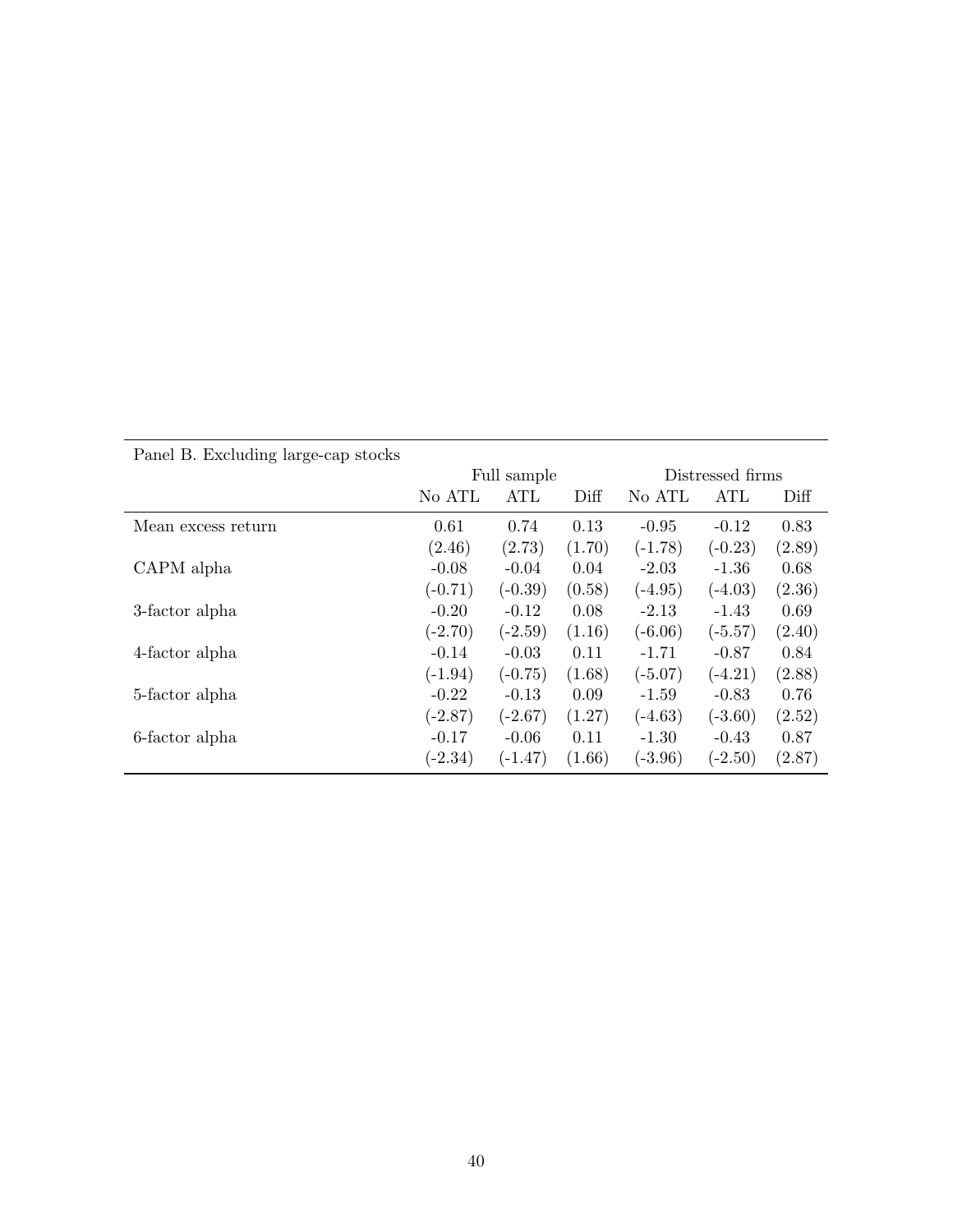#### <span id="page-41-0"></span>Table 3: Fama-MacBeth Regressions on Anti-Takeover Law for Distressed Firms

We run cross-sectional Fama and MacBeth (1973) regressions each month of excess stock returns. The main independent variable is a dummy variable that equals one if the firm is incorporated in a state with anti-takeover law (ATL) and zero otherwise. The control variables include the log market capitalization, log market-to-book ratio, past six-month return, profitability, and investment intensity. We run the regressions on the full sample and on a subsample of financially distressed firms, classified by the top quintile based on the financial-distress measure from Campbell et al. (2008). All coefficients are multiplied by 100 and Newey-West corrected t-statistics (with twelve lags) are in parentheses. The sample period is 1988-2017.

|                       | Full sample |           |        | Distressed firms |
|-----------------------|-------------|-----------|--------|------------------|
| Cnst                  | $-0.10$     | 1.60      | 0.33   | 4.67             |
|                       | $(-0.35)$   | (2.33)    | (0.67) | (5.34)           |
| ATL dummy             | 0.31        | 0.12      | 0.23   | 0.36             |
|                       | (3.16)      | (2.23)    | (1.28) | (2.47)           |
| Log(size)             |             | $-0.04$   |        | $-0.41$          |
|                       |             | $(-0.87)$ |        | $(-5.46)$        |
| $Log(maxket-to-book)$ |             | $-0.43$   |        | $-0.69$          |
|                       |             | $(-4.55)$ |        | $(-5.90)$        |
| Past return           |             | 0.58      |        | 0.22             |
|                       |             | (2.46)    |        | (0.96)           |
| Profitability         |             | 0.35      |        | 0.08             |
|                       |             | (2.92)    |        | (0.74)           |
| Investment            |             | $-1.29$   |        | -2.03            |
|                       |             | $(-6.05)$ |        | $(-6.90)$        |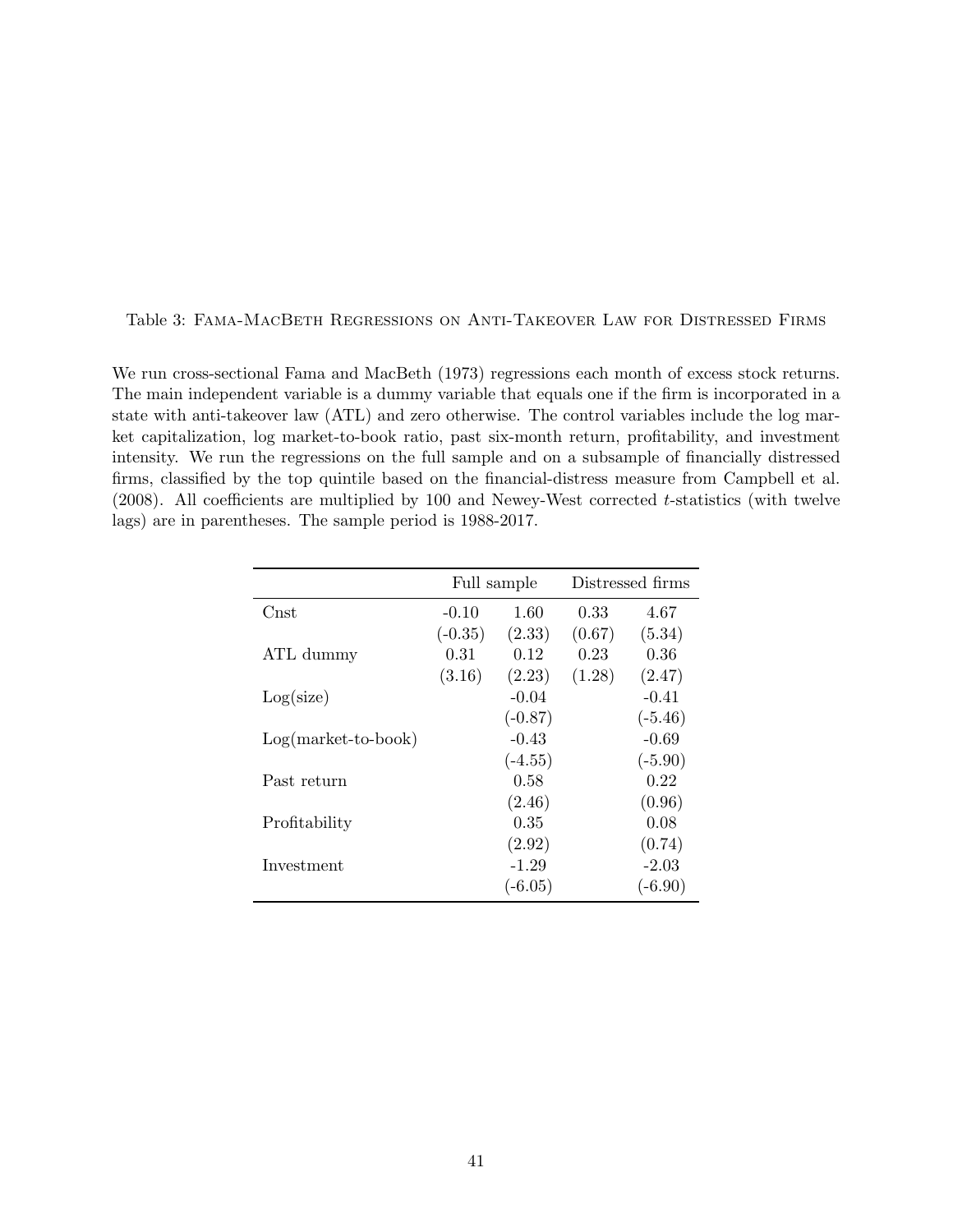<span id="page-42-0"></span>

| Each month we divide all stocks into two portfolios, which contain stocks of companies incorporated   |
|-------------------------------------------------------------------------------------------------------|
| in states with and without anti-takeover law (ATL). The portfolios are value-weighted and held for    |
| one month. The table shows the portfolios' loadings from the CAPM and a six-factor model (the         |
| Fama-French (2015) five factors augmented with a momentum factor). The portfolios are applied         |
| to the full sample of firms and to a subsample of financially distressed firms, classified by the top |

in parentheses. The sample period is 1988-2017.

### Table 4: CAPM BETA AND SIX-FACTOR MODEL LOADINGS

quintile based on the financial-distress measure from Campbell et al. (2008). The t-statistics are

|           |           |             | Distressed firms |            |                   |  |
|-----------|-----------|-------------|------------------|------------|-------------------|--|
| No ATL    | ATL       | Diff        | No ATL           | <b>ATL</b> | Diff <sub>1</sub> |  |
| 0.98      | 0.99      | 0.00        | 1.65             | 1.83       | 0.18              |  |
| (41.90)   | (258.80)  | (0.20)      | (14.55)          | (22.41)    | (2.08)            |  |
|           |           |             |                  |            |                   |  |
| 1.00      | 1.00      | 0.00        | 1.11             | 1.26       | 0.15              |  |
| (35.48)   | (261.15)  | $(-0.04)$   | (9.94)           | (20.84)    | (1.46)            |  |
| 0.00      | $-0.03$   | $-0.03$     | 0.89             | 0.78       | $-0.11$           |  |
| (0.12)    | $(-5.89)$ | $(-0.86)$   | (6.18)           | (9.99)     | $(-0.85)$         |  |
| $-0.10$   | 0.03      | 0.13        | $-0.26$          | $-0.15$    | 0.11              |  |
| $(-1.95)$ | (4.88)    | (2.45)      | $(-1.31)$        | $(-1.37)$  | (0.61)            |  |
| 0.06      | 0.02      | $-0.04$     | $-1.16$          | $-1.11$    | 0.05              |  |
| (1.32)    | (2.78)    | $(-0.88)$   | $(-6.14)$        | $(-10.85)$ | (0.30)            |  |
| 0.01      | 0.00      | $-0.02$     | 0.41             | 0.16       | $-0.25$           |  |
| (0.22)    | $(-0.38)$ | $(-0.25)$   | (1.50)           | (1.07)     | $(-1.00)$         |  |
| 0.03      | $-0.01$   | $-0.04$     | $-0.59$          | $-0.68$    | $-0.08$           |  |
| (1.41)    | $(-3.69)$ | $(-1.79)$   | $(-6.65)$        | $(-14.01)$ | $(-1.01)$         |  |
|           |           | Full sample |                  |            |                   |  |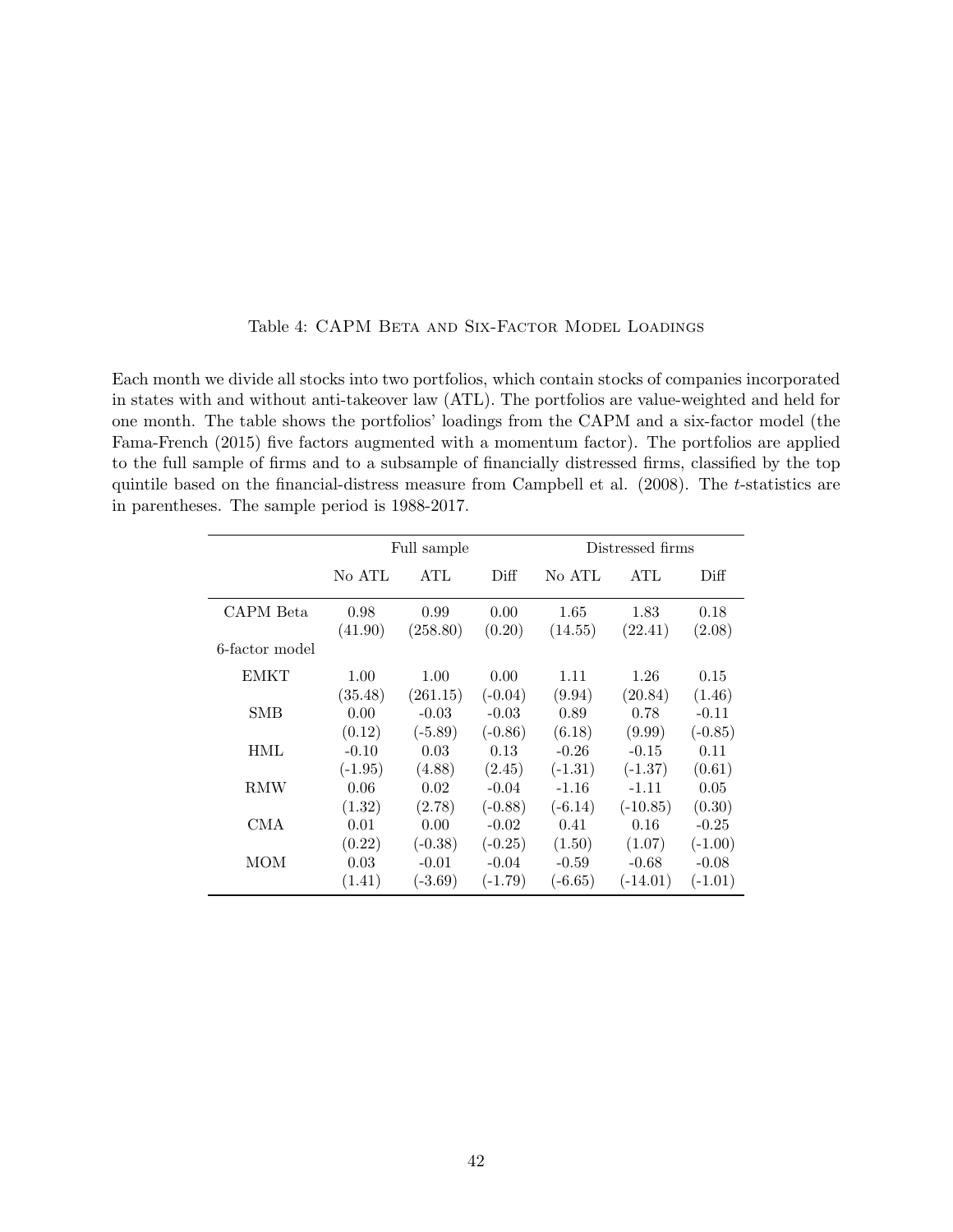### Table 5: Difference-in-Differences for Market Beta

<span id="page-43-0"></span>Each month we divide all stocks into equal-sized quintiles according to the financial-distress measure from Campbell et al. (2008). For the full sample and for a subsample of distressed firms (top quintile), we construct state-wide portfolios. We estimate the market beta of each state-wide portfolio in each month by regressing the value-weighted daily excess return of the portfolio on the market daily excess return during the month. We estimate the effect of passing the anti-takeover law (ATL) in a state on market beta using the difference-in-differences regression [\(IA.1\)](#page-55-0). We report regression coefficients and t-statistics are in parentheses. The sample period is 1982-2017.

|                           | Full sample |           |        | Distressed firms |
|---------------------------|-------------|-----------|--------|------------------|
| Cnst                      | 1.40        | 1.11      | 1.09   | $-0.90$          |
|                           | (18.86)     | (10.78)   | (3.77) | $(-2.94)$        |
| ATL dummy                 | $-0.01$     | 0.02      | 0.14   | 0.13             |
|                           | $(-0.89)$   | (0.98)    | (2.42) | (2.04)           |
| State-mean log(size)      |             | 0.03      |        | 0.20             |
|                           |             | (7.58)    |        | (20.28)          |
| State-mean leverage ratio |             | $-0.29$   |        | $-0.27$          |
|                           |             | $(-6.81)$ |        | $(-3.44)$        |
| Before <sup>1</sup>       |             | 0.11      |        | 0.00             |
|                           |             | (3.68)    |        | $(-0.04)$        |
| Before <sup>2</sup>       |             | 0.07      |        | 0.01             |
|                           |             | (2.50)    |        | (0.11)           |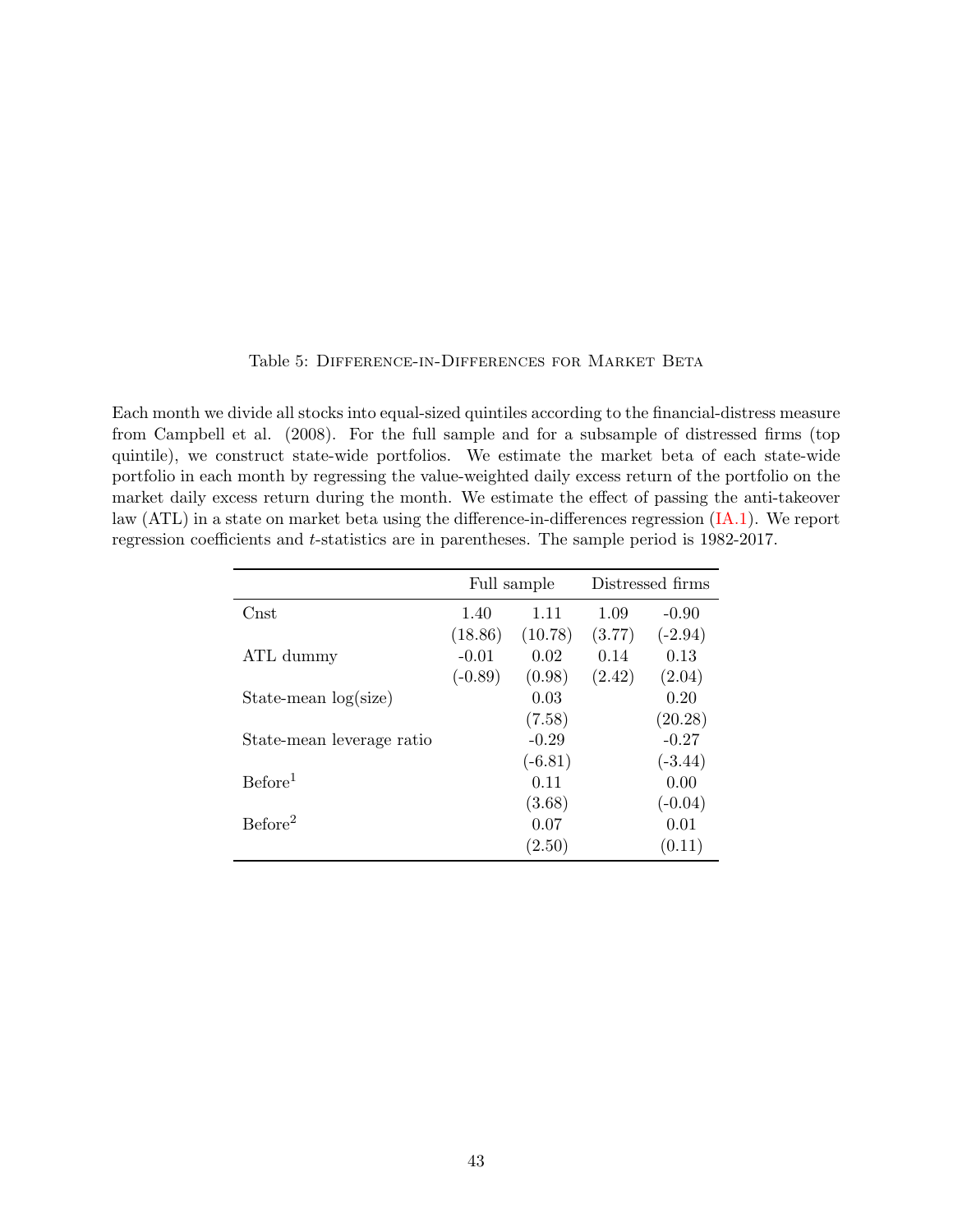<span id="page-44-0"></span>In Panel A we replicate the portfolio sort results of Table 3 with four modifications: assuming that all BC laws were not enforced prior to 1989, excluding 25 firms that were motivating/lobbying for the law (see Karpoff and Wittry (2018)), excluding firms incorporated in the state of Delaware, and using the Merton/KMV model as the distress measure. In Panel B we replicate the results using two alternative types of antitakeover laws to Business Combination laws (see Atanassov (2013) and Karpoff and Wittry (2018)). Fair Price laws require shareholders acquiring a percentage of stocks beyond a threshold level to pay all shareholders the highest price paid during a specified period of time before the start of a tender offer. Control Share Acquisition laws give non-interested shareholders the right to decide whether a newly qualified large shareholder has any voting right.

| Panel A. Sensitivity checks |                                        |                             |           |                  |                  |        |  |
|-----------------------------|----------------------------------------|-----------------------------|-----------|------------------|------------------|--------|--|
| Post-1989 BC Law            |                                        |                             |           |                  |                  |        |  |
|                             |                                        | Full sample                 |           | Distressed firms |                  |        |  |
|                             | No ATL                                 | <b>ATL</b>                  | Diff      | No ATL           | <b>ATL</b>       | Diff   |  |
| Mean excess return          | 0.78                                   | 0.64                        | $-0.13$   | $-0.90$          | $-0.02$          | 0.88   |  |
|                             | (3.09)                                 | (2.81)                      | $(-1.20)$ | $(-1.42)$        | $(-0.04)$        | (2.35) |  |
| 6-factor alpha              | 0.08                                   | $-0.02$                     | $-0.10$   | $-1.11$          | $-0.25$          | 0.86   |  |
|                             | (0.76)                                 | $(-1.79)$                   | $(-0.88)$ | $(-2.54)$        | $(-1.08)$        | (2.15) |  |
|                             | Excluding Motivating or Lobbying Firms |                             |           |                  |                  |        |  |
|                             |                                        | Full sample                 |           |                  | Distressed firms |        |  |
|                             | No ATL                                 | ATL                         | Diff      | No ATL           | <b>ATL</b>       | Diff   |  |
| Mean excess return          | 0.80                                   | 0.67                        | $-0.13$   | $-0.89$          | $-0.06$          | 0.82   |  |
|                             | (3.24)                                 | (3.08)                      | $(-1.16)$ | $(-1.49)$        | $(-0.12)$        | (2.32) |  |
| 6-factor alpha              | 0.12                                   | $-0.01$                     | $-0.13$   | $-1.12$          | $-0.33$          | 0.79   |  |
|                             | (1.00)                                 | $(-0.89)$                   | $(-1.07)$ | $(-2.71)$        | $(-1.48)$        | (2.09) |  |
|                             |                                        | <b>Excluding Delaware</b>   |           |                  |                  |        |  |
|                             |                                        | Full sample                 |           |                  | Distressed firms |        |  |
|                             | No ATL                                 | ATL                         | Diff      | No ATL           | <b>ATL</b>       | Diff   |  |
| Mean excess return          | 0.80                                   | 0.68                        | $-0.12$   | $-0.89$          | 0.19             | 1.08   |  |
|                             | (3.37)                                 | (3.49)                      | $(-1.00)$ | $(-1.49)$        | (0.37)           | (2.70) |  |
| 6-factor alpha              | 0.08                                   | $-0.03$                     | $-0.11$   | $-1.12$          | $-0.02$          | 1.10   |  |
|                             | (0.78)                                 | $(-0.85)$                   | $(-0.96)$ | $(-2.71)$        | $(-0.06)$        | (2.58) |  |
|                             |                                        | Merton/KMV distress measure |           |                  |                  |        |  |
|                             |                                        | Full sample                 |           |                  | Distressed firms |        |  |
|                             | No ATL                                 | <b>ATL</b>                  | Diff      | No ATL           | <b>ATL</b>       | Diff   |  |
| Mean excess return          | 0.80                                   | 0.67                        | $-0.13$   | 0.11             | 0.66             | 0.55   |  |
|                             | (3.37)                                 | (3.09)                      | $(-1.21)$ | (0.27)           | (1.54)           | (1.88) |  |
| 6-factor alpha              | 0.08                                   | $-0.03$                     | $-0.11$   | $-0.76$          | $-0.03$          | 0.73   |  |
|                             | (0.78)                                 | $(-1.78)$                   | $(-0.96)$ | $(-2.74)$        | $(-0.19)$        | (2.55) |  |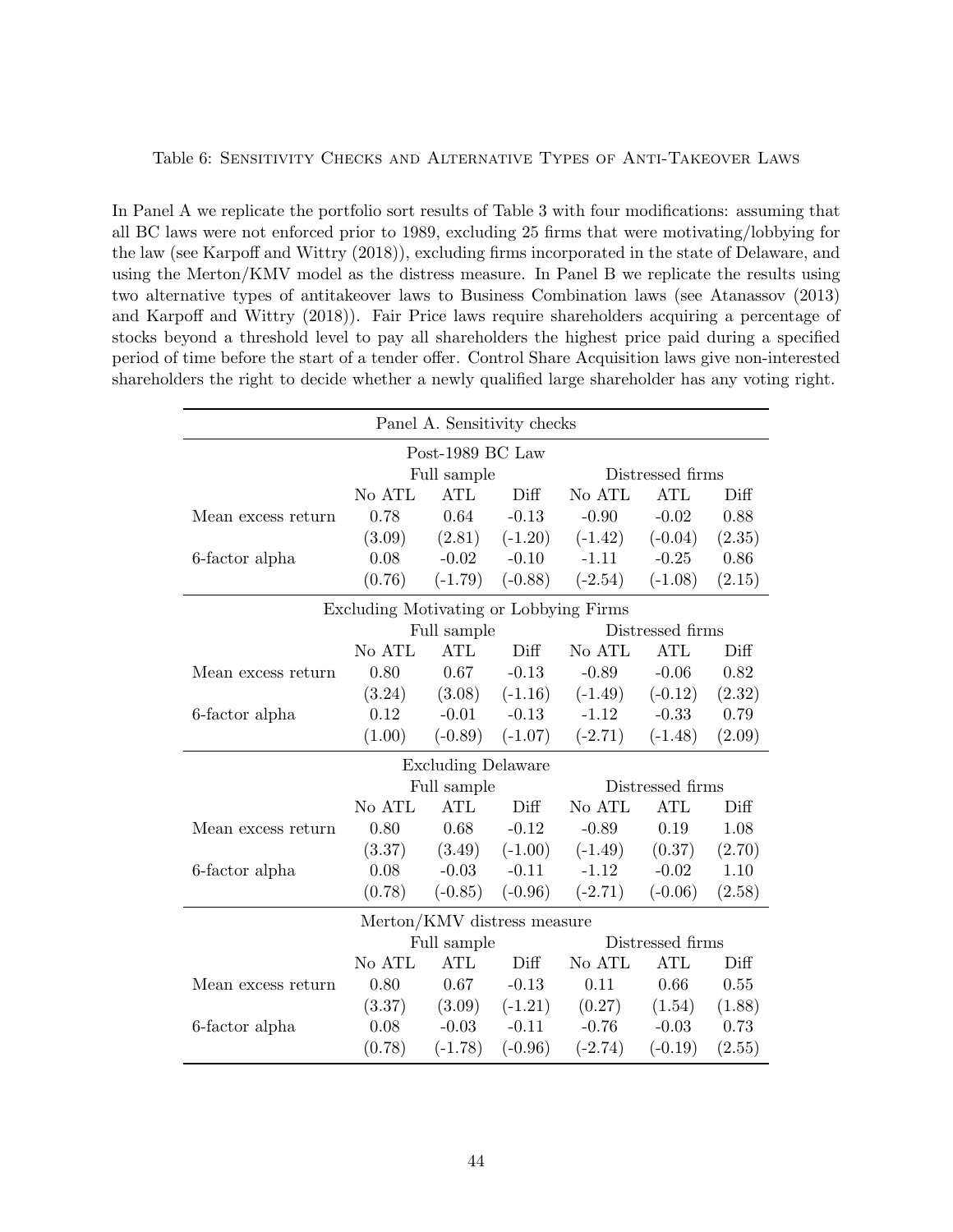Table 6: Sensitivity Checks and Alternative Types of Anti-Takeover Laws – Continued

| Panel B. Alternative Anti-Takeover Laws |           |                               |           |           |                  |        |  |
|-----------------------------------------|-----------|-------------------------------|-----------|-----------|------------------|--------|--|
|                                         |           | Fair Price Law                |           |           |                  |        |  |
|                                         |           | Full sample                   |           |           | Distressed firms |        |  |
|                                         | No ATL    | ATL                           | Diff      | No ATL    | <b>ATL</b>       | Diff   |  |
| Mean excess return                      | 0.69      | 0.69                          | 0.01      | $-0.15$   | 0.36             | 0.51   |  |
|                                         | (2.94)    | (3.66)                        | (0.08)    | $(-0.29)$ | (0.67)           | (1.73) |  |
| 6-factor alpha                          | $-0.01$   | $-0.03$                       | $-0.03$   | $-0.46$   | 0.30             | 0.76   |  |
|                                         | $(-0.28)$ | $(-0.72)$                     | $(-0.41)$ | $(-2.05)$ | (1.01)           | (2.46) |  |
|                                         |           | Control Share Acquisition Law |           |           |                  |        |  |
|                                         |           | Full sample                   |           |           | Distressed firms |        |  |
|                                         | No ATL    | ATL                           | Diff      | No ATL    | <b>ATL</b>       | Diff   |  |
| Mean excess return                      | 0.69      | 0.70                          | 0.02      | $-0.13$   | 0.55             | 0.68   |  |
|                                         | (3.10)    | (3.54)                        | (0.21)    | $(-0.24)$ | (1.06)           | (2.40) |  |
| 6-factor alpha                          | $-0.01$   | $-0.07$                       | $-0.06$   | $-0.38$   | 0.20             | 0.58   |  |
|                                         | $(-0.59)$ | $(-1.28)$                     | $(-1.01)$ | $(-1.72)$ | (0.63)           | (1.98) |  |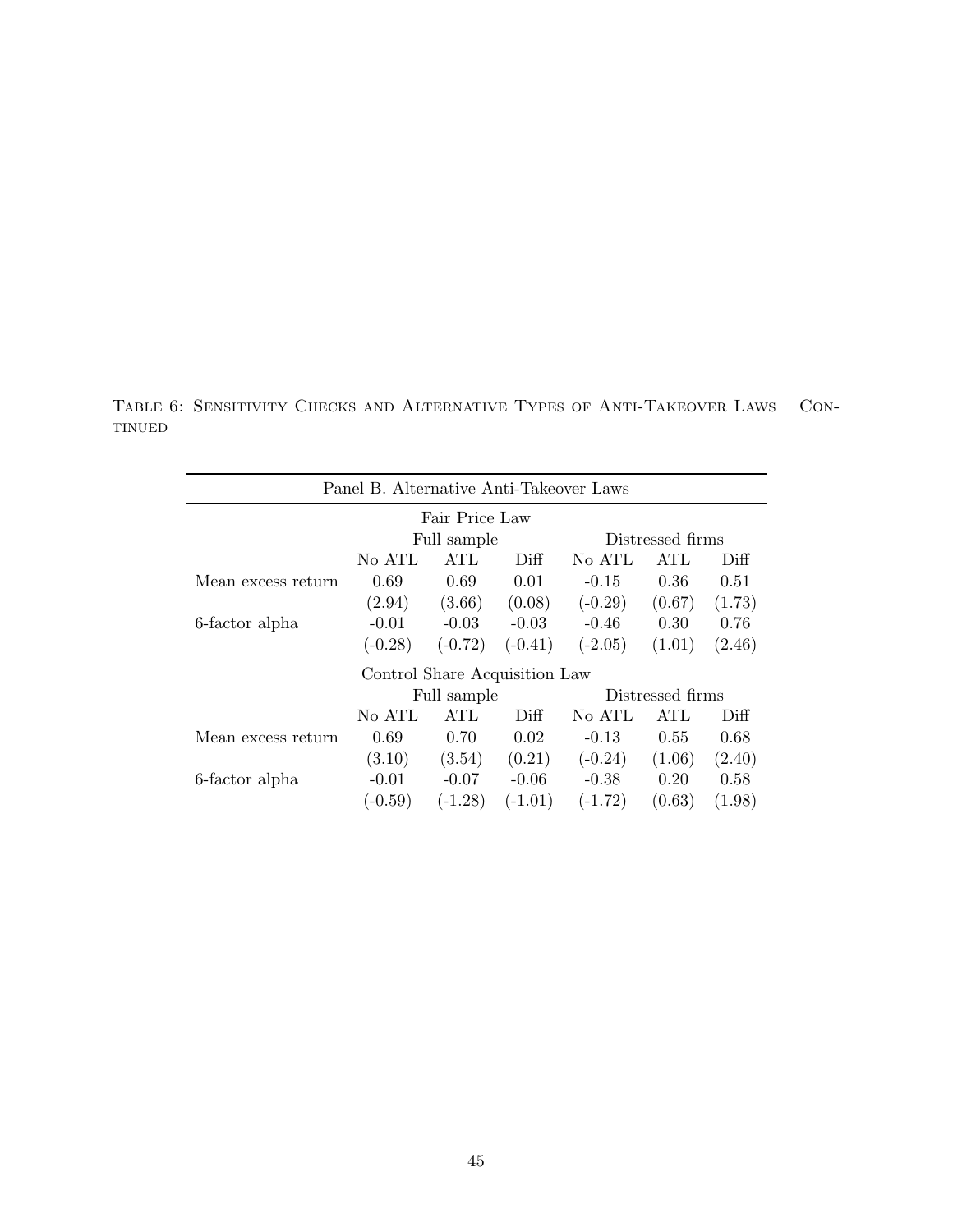### Table 7: EVENT STUDY RESULTS

<span id="page-46-0"></span>The table shows average abnormal returns of state-wide portfolios around the announcement of the passage of antitakeover laws in the states. The announcement dates are provided by Giroud and Muller (2010) and include 19 states over the years 1985-1991. We first compute the equal-weighted average daily stock returns of all firms incorporated in each state. For each state-portfolio, we estimate the market model from 241 to 41 trading days prior to the event (announcement) date, using the equally weighted market portfolio. For each day around the event, the abnormal return is given by the portfolio return minus the fitted value from the market model. The windows around the event (day 0) cover the period from 40 days prior to the event to 10 days after the event, and are specified in the left column on the table. If the announcement was made on a non-trading day, we specify the next trading day as the event date. We conduct the event study on the full sample and on the subsample of the most financially distressed stocks, classified by the top quintile based on the financial-distress measure from Campbell et al. (2008). The numbers reported in the table are the cumulative abnormal returns of the 19 state-portfolios, where all returns are expressed in percentage points and t-statistics are reported in parentheses.

|                         | Average abnormal return |                              |  |  |  |
|-------------------------|-------------------------|------------------------------|--|--|--|
| Window around the event |                         | Full sample Distressed firms |  |  |  |
|                         |                         |                              |  |  |  |
| $[-40,-2]$              | 0.66                    | $-0.94$                      |  |  |  |
|                         | (0.89)                  | $(-0.31)$                    |  |  |  |
| $[-30,-2]$              | 0.33                    | $-0.41$                      |  |  |  |
|                         | (0.56)                  | $(-0.15)$                    |  |  |  |
| $[-20,-2]$              | 0.04                    | 0.69                         |  |  |  |
|                         | (0.10)                  | (0.31)                       |  |  |  |
| $[-10,-2]$              | 0.24                    | 0.77                         |  |  |  |
|                         | (0.90)                  | (0.68)                       |  |  |  |
| $[-3,-2]$               | $-0.11$                 | 0.29                         |  |  |  |
|                         | $(-0.66)$               | (0.40)                       |  |  |  |
| $[-1,0]$                | $-0.25$                 | $-1.55$                      |  |  |  |
|                         | $(-1.51)$               | $(-2.83)$                    |  |  |  |
| [1, 2]                  | 0.05                    | $-0.01$                      |  |  |  |
|                         | (0.34)                  | $(-0.01)$                    |  |  |  |
| [1, 10]                 | 0.06                    | $-2.09$                      |  |  |  |
|                         | (0.11)                  | $(-0.94)$                    |  |  |  |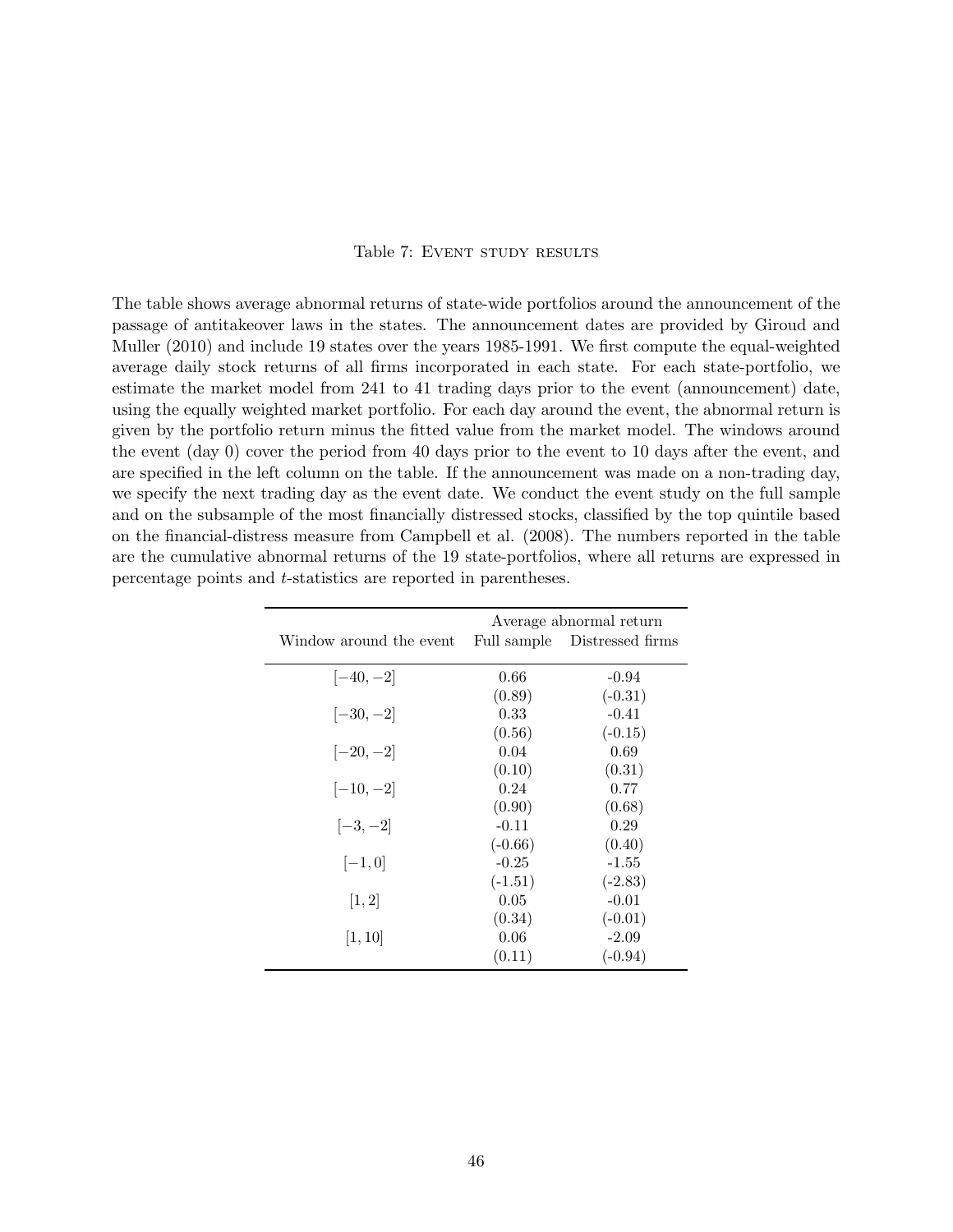#### Table 8: SUMMARY STATISTICS FOR THE BOND SAMPLE

<span id="page-47-0"></span>The sample contains 3,127 bond issues of U.S. corporations over the period 1990-2017 obtained from the SDC Platinum database. The table presents variable means and medians separately for firms incorporated in states with and without anti-takeover Business Combination law (ATL). Spreadto-treasury is the issue's yield to maturity over that of the Treasury note with similar maturity (in basis points). Issue size is the (log of) the issue's proceeds over book value of total assets. High yield is a dummy variable that denotes non-investment grade. Credit rating is the firm's Moody's bond rating (higher values indicate higher rating). TTM is the bond's maturity in years. Senior is a dummy variable denoting bond seniority. Call is a dummy variable denoting bond callability. PLUW a dummy variable indicating if the issue is being written by a prestigious bond underwriter. Multiple issuers is a dummy variable denoting firms issuing bonds more than once over the sample period. ROA is the return on assets, estimated by earnings before interest, tax, depreciation, and amortization divided by total assets. Takeover vulnerability is a measure ranging from 1 (least vulnerable) to 7 (most vulnerable), computed by 7 minus the Bebchuk, Cohen, and Ferrell (2005) entrenchment index. Leverage is calculated as the ratio of long-term debt to total assets.

|                        |                 | All states | No ATL | ATL   |
|------------------------|-----------------|------------|--------|-------|
|                        | $#$ bond issues | 3,127      | 165    | 2,962 |
| Spread-to-treasury     | Mean            | 183.1      | 143.4  | 185.3 |
|                        | Median          | 135.0      | 125.0  | 138.0 |
| Issue size             | Mean            | 3.34       | 3.21   | 3.35  |
|                        | Median          | 3.42       | 3.43   | 3.41  |
| High yield             | Mean            | 0.18       | 0.07   | 0.18  |
|                        | Median          | 0.00       | 0.00   | 0.00  |
| Credit rating          | Mean            | 9.88       | 10.24  | 9.86  |
|                        | Median          | 10.00      | 10.00  | 10.00 |
| <b>TTM</b>             | Mean            | 11.56      | 11.07  | 11.59 |
|                        | Median          | 10.14      | 10.11  | 10.14 |
| Senior                 | Mean            | 0.98       | 0.99   | 0.98  |
|                        | Median          | 1.00       | 1.00   | 1.00  |
| Call                   | Mean            | 0.83       | 0.78   | 0.83  |
|                        | Median          | 1.00       | 1.00   | 1.00  |
| <b>PLUW</b>            | Mean            | 0.90       | 0.82   | 0.91  |
|                        | Median          | 1.00       | 1.00   | 1.00  |
| Multiple issuers       | Mean            | 0.98       | 0.99   | 0.98  |
|                        | Median          | 1.00       | 1.00   | 1.00  |
| <b>ROA</b>             | Mean            | 0.18       | 0.18   | 0.18  |
|                        | Median          | 0.16       | 0.18   | 0.16  |
| Takeover vulnerability | Mean            | 4.01       | 3.57   | 4.03  |
|                        | Median          | 4.00       | 3.00   | 4.00  |
| Leverage               | Mean            | 0.26       | 0.27   | 0.26  |
|                        | Median          | 0.24       | 0.26   | 0.24  |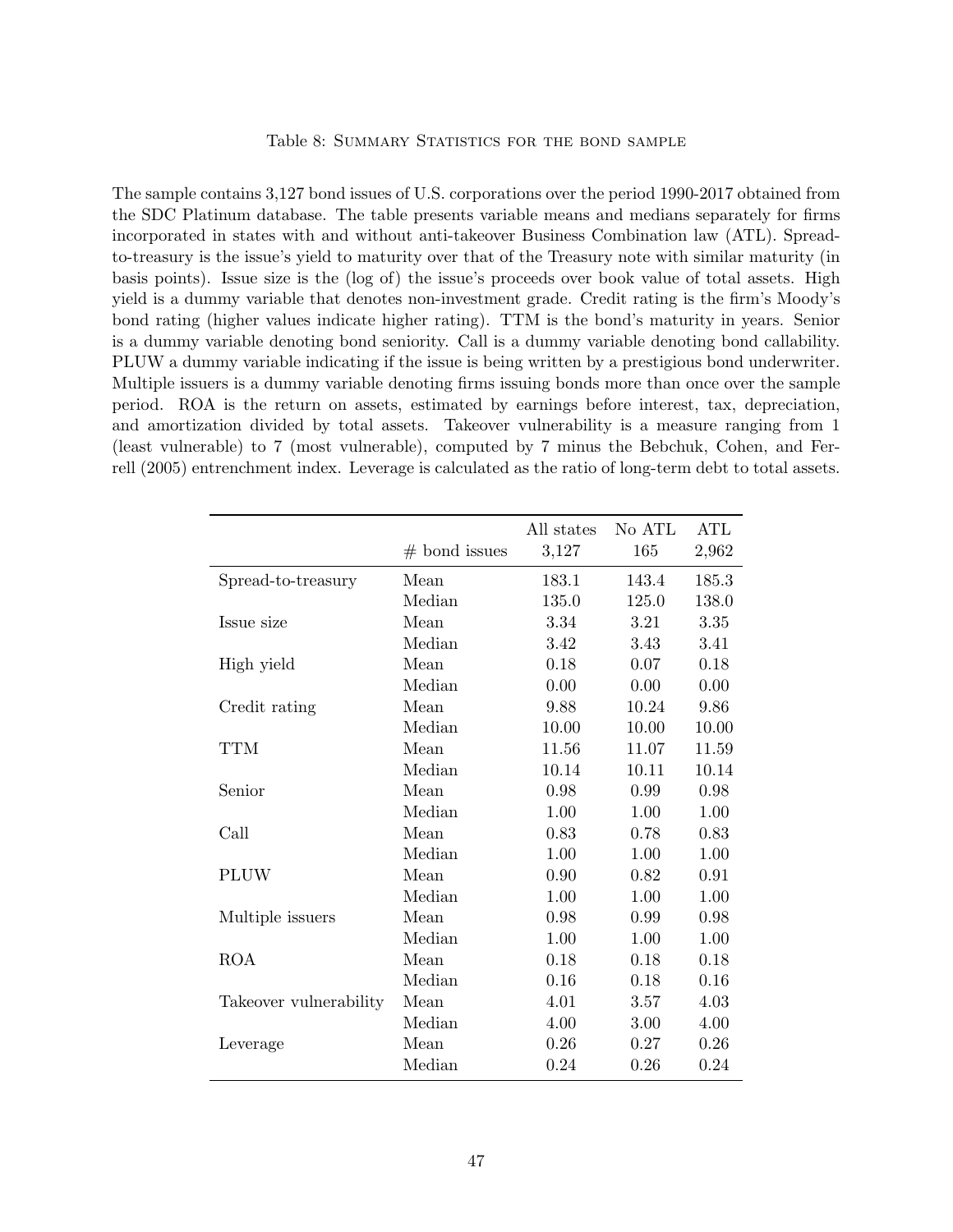<span id="page-48-0"></span>Table 9: Regressions of New Issue Bond Spreads on Anti-Takeover Law Dummies

The sample contains 3,127 bond issues of U.S. corporations over the period 1990-2017 obtained from the SDC Platinum database. We run a pooled regression of the bond's yield, measured by spread-to-treasury, on the dummy variable that equals one if the issuing firm is incorporated in a state with anti-takeover law (ATL) and zero otherwise (with and without the state of Delaware). The control variables include the variables described in Table [8](#page-47-0) plus year and industry dummies (not reported). All coefficients are multiplied by 100 and t-statistics are in parentheses, where the standard errors are clustered by firm.

|                        | All States |            |           | <b>Excluding Delaware</b> |
|------------------------|------------|------------|-----------|---------------------------|
| $\mathrm{Const}$       | 233.16     | 237.73     | 242.21    | 213.14                    |
|                        | (6.59)     | (6.67)     | (3.13)    | (2.86)                    |
| ATL dummy              | 22.21      | 22.70      | 32.86     | 36.51                     |
|                        | (2.55)     | (2.64)     | (2.70)    | (2.71)                    |
| Issue size             | 3.72       | 3.63       | 3.19      | 4.27                      |
|                        | (1.80)     | (1.76)     | (0.84)    | (1.14)                    |
| High yield             | 133.98     | 134.44     | 144.19    | 140.97                    |
|                        | (12.42)    | (12.47)    | (7.81)    | (7.39)                    |
| Credit rating          | $-19.10$   | $-19.37$   | $-15.39$  | $-13.91$                  |
|                        | $(-11.96)$ | $(-11.70)$ | $(-6.11)$ | $(-5.54)$                 |
| <b>TTM</b>             | 1.37       | 1.37       | 1.30      | 1.29                      |
|                        | (8.77)     | (8.76)     | (5.18)    | (5.25)                    |
| Senior                 | 35.72      | 35.38      | 68.22     | 65.53                     |
|                        | (2.33)     | (2.31)     | (1.49)    | (1.40)                    |
| Call                   | 12.69      | 12.20      | 8.93      | 10.81                     |
|                        | (2.06)     | (1.95)     | (0.77)    | (0.96)                    |
| <b>PLUW</b>            | $-13.90$   | $-13.84$   | $-39.69$  | $-40.65$                  |
|                        | $(-1.81)$  | $(-1.81)$  | $(-3.37)$ | $(-3.42)$                 |
| Multiple Issuers       | $-48.07$   | $-46.36$   | $-53.25$  | $-63.55$                  |
|                        | $(-2.51)$  | $(-2.42)$  | $(-1.56)$ | $(-1.88)$                 |
| <b>ROA</b>             | $-105.16$  | $-103.77$  | $-120.16$ | $-116.04$                 |
|                        | $(-3.39)$  | $(-3.35)$  | $(-2.15)$ | $(-2.18)$                 |
| Takeover Vulnerability | 2.07       | 2.08       | 1.43      | 1.60                      |
|                        | (0.86)     | (0.87)     | (0.36)    | (0.41)                    |
| Leverage               |            | $-13.44$   |           | 66.88                     |
|                        |            | $(-0.57)$  |           | (1.46)                    |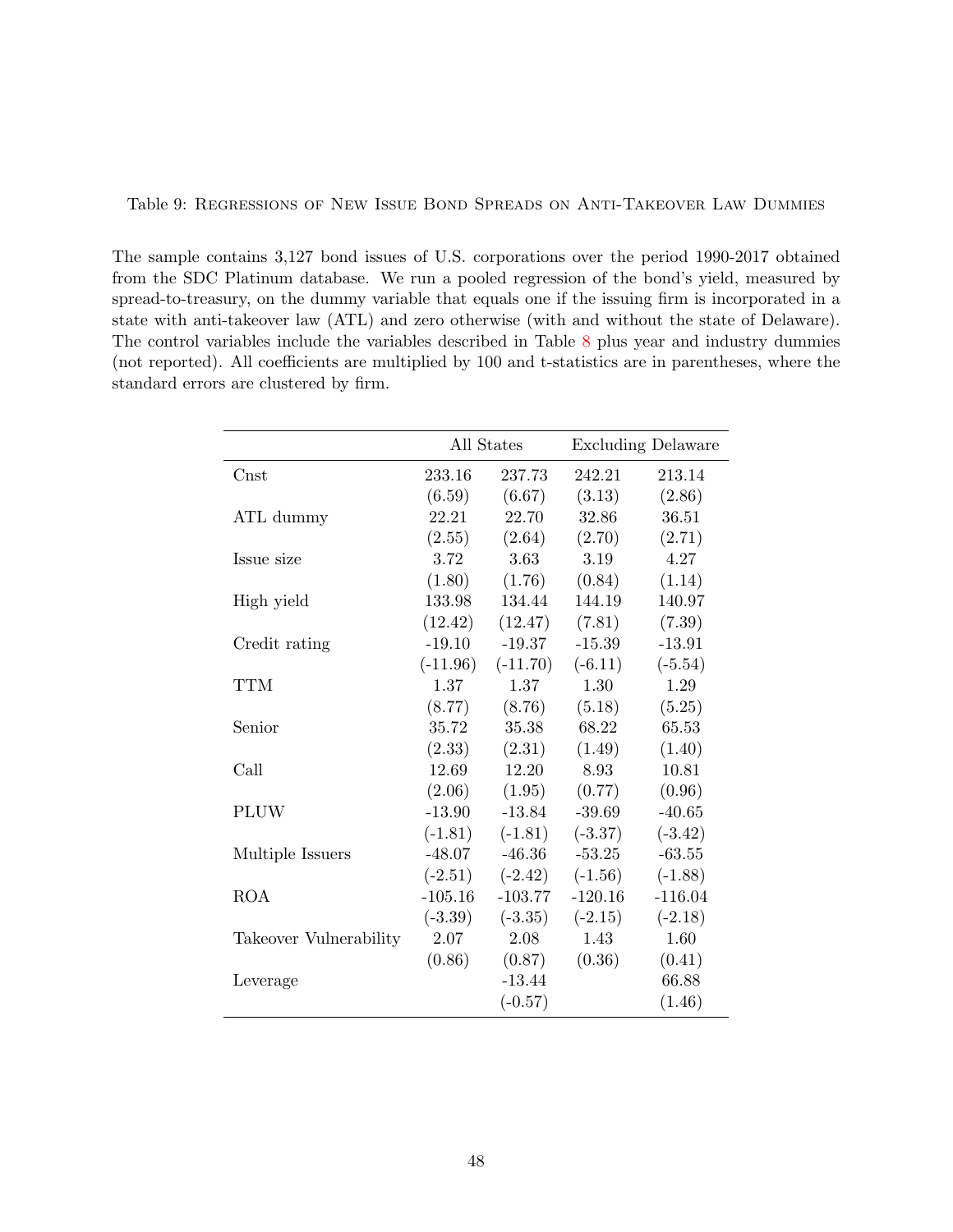|  | Table 10: EFFECT OF BONDHOLDER BARGAINING POWER |  |
|--|-------------------------------------------------|--|
|  |                                                 |  |

<span id="page-49-0"></span>We add to the regression in Table [9](#page-48-0) interaction terms between the ATL dummy variable and proxies for the bargaining power of the bondholders against shareholders. The proxies include a dummy variable that equals one if the bond issue includes covenants and zero otherwise, (minus of) the fraction of equity owned by the firm's CEO, (minus of) the CEO's tenure with the firm (in years), and (minus of) the fraction of equity held by institutional investors. For conciseness the table shows only the interaction terms variables.

|                        |                           | Bondholders bargaining power measure |                  |                               |
|------------------------|---------------------------|--------------------------------------|------------------|-------------------------------|
|                        | <b>B</b> ond<br>Covenants | (-)CEO<br>Ownership                  | (-)CEO<br>Tenure | (-)Institutional<br>Ownership |
| ATL dummy              | 20.08                     | 26.21                                | 34.75            | 22.32                         |
|                        | (2.18)                    | (1.89)                               | (2.24)           | (0.49)                        |
| Bond bargaining        | $-19.29$                  | $-55.03$                             | $-1.79$          | 17.41                         |
|                        | $(-1.95)$                 | $(-2.34)$                            | $(-2.33)$        | (0.27)                        |
| $ATL*$ Bond bargaining | 21.87                     | 49.38                                | 2.26             | $-0.13$                       |
|                        | (2.03)                    | (2.12)                               | (2.42)           | (0.00)                        |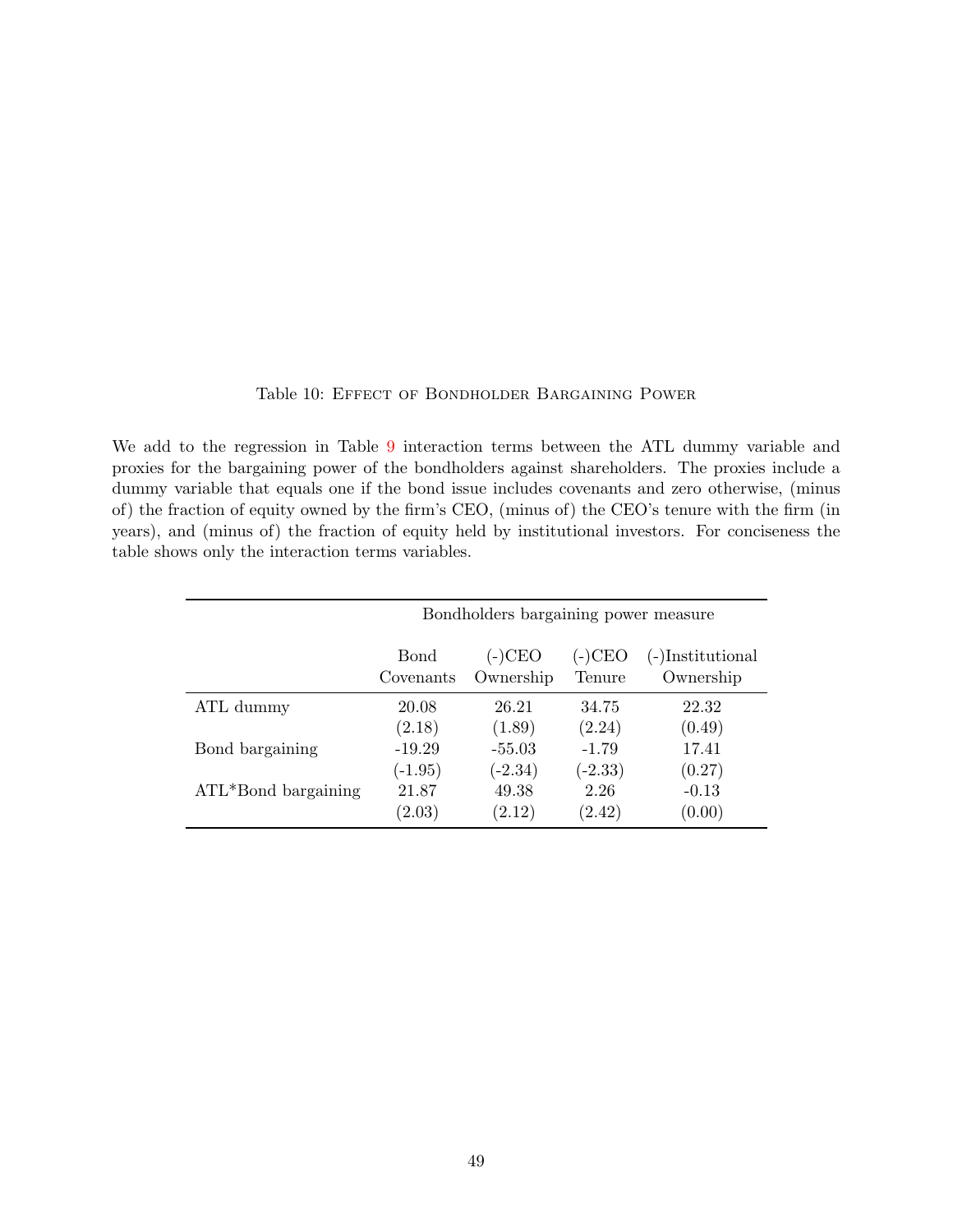#### Figure 1: Anti-Takeover Law Proportions

<span id="page-50-0"></span>The upper figure shows the numbers of firms with and without anti-takeover law (ATL) over the period 1986-2017. The lower figure shows the proportions of firms that are incorporated in states with and without anti-takeover law over the sample period.

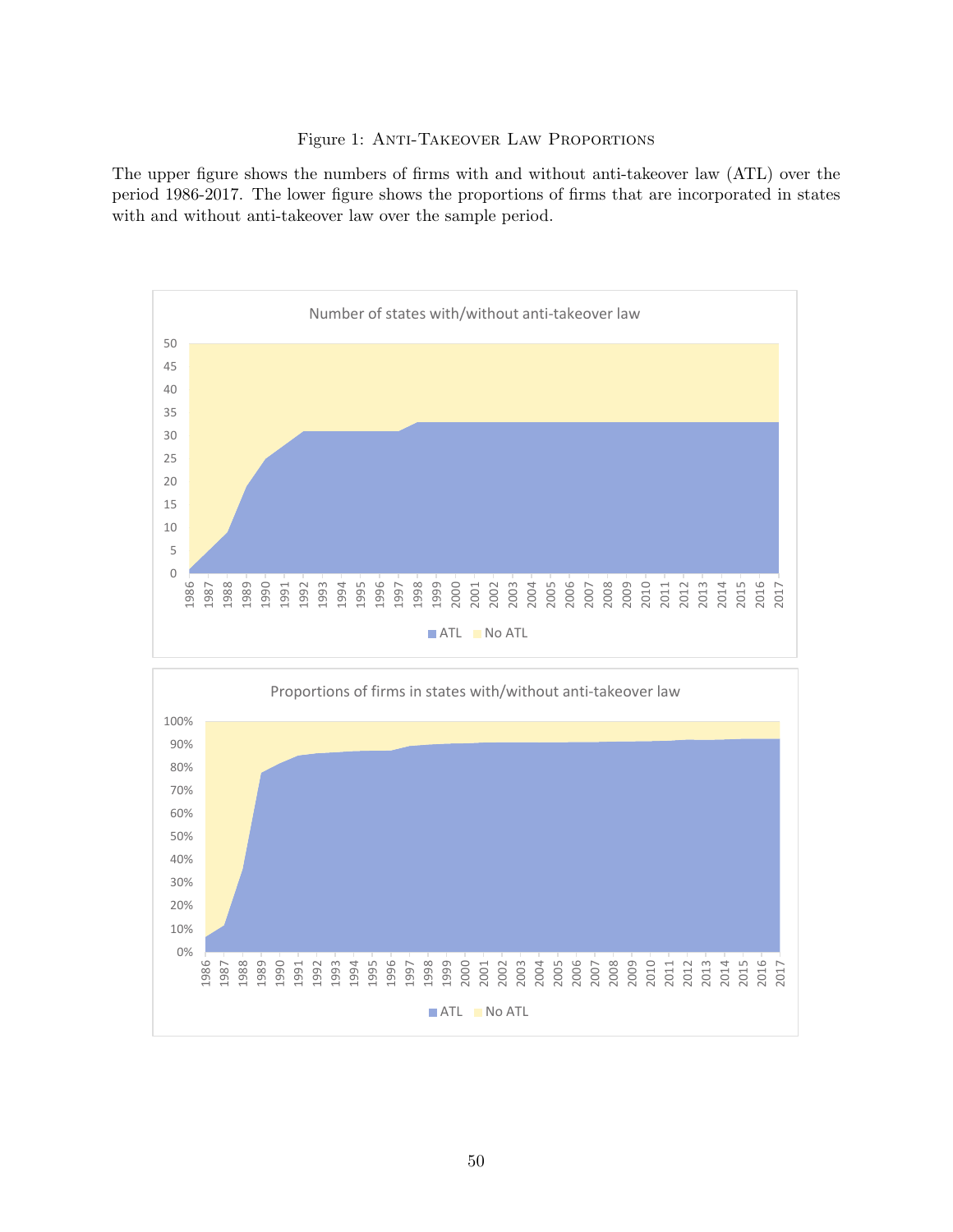Figure 2: The Effect of Anti-Takeover Law on the Distress Anomaly

<span id="page-51-0"></span>Each month we sort all stocks into ten equal-sized portfolios based on the financial-distress measure from Campbell et al. (2008). We construct a zero-investment value-weighted hedge portfolio of buying the most healthy stocks portfolio and selling the most distressed stocks portfolio, and we hold this portfolio for one month. The figure shows the monthly mean excess return and six-factor alpha (the Fama-French (2015) five factors augmented with a momentum factor) of the portfolio when including all firms, and separately when including firms operating in states with and without antitakeover law. The sample period is 1986-2017.

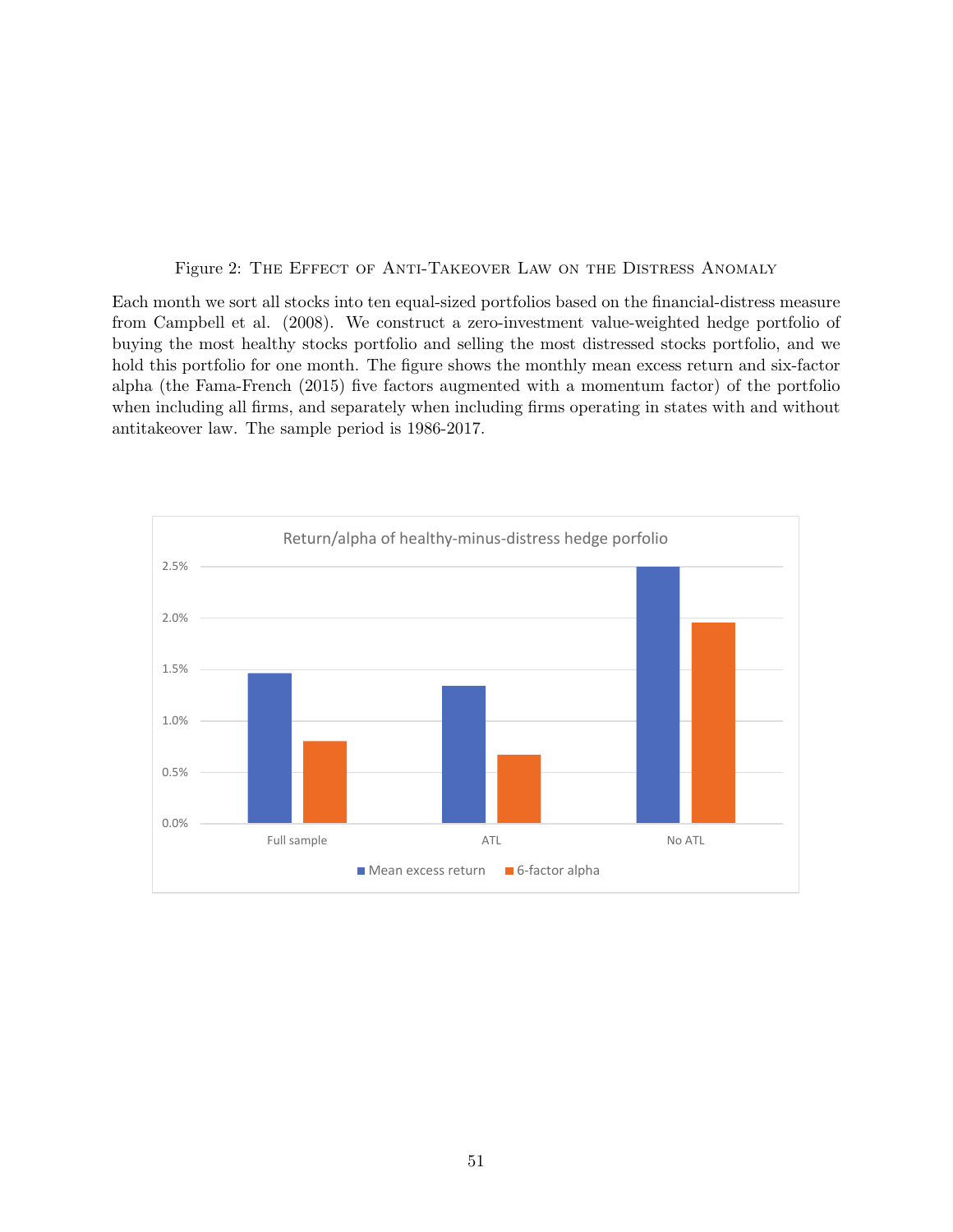# Internet Appendix to

# "Takeover Protections and Asset Prices"

Assaf Eisdorfer Erwan Morellec Alexei Zhdanov

# IA1 Additional US-based results

This section includes results from additional tests on the US sample of firms. Table [IA.4](#page-62-0) demonstrates that firms in the states with a business combination law in place are less likely to become targets in acquisition transactions. In that table, we report results separately for the full sample and for the subsample of distressed firms. Table [IA.1](#page-58-0) provides the details on the years of enactment of state antitakeover laws. The table reports the year in which second- and third-generation antitakeover laws known as Business Combination (BC), Fair Price (FP), and Control Share Acquisition (CSA) laws, have been passed in various U.S. states, as listed in Atanassov (2013) with the corrections made by Karpoff and Wittry (2018). Table [IA.2](#page-59-0) replicates the results in Table [6,](#page-44-0) while excluding from the sample large-cap stocks, defined as the top 5% by NYSE breakpoints in each month.

In Table [IA.3](#page-61-0) we run a difference-in-differences book leverage regression to see if the presence of anti-takeover laws has an effect on firms' leverage ratios. Our main variable of interest is the ATL dummy, set equal to one if a Business Combination law is in effect in a given year in the firm's state of incorporation and set equal to zero otherwise. We follow Frank and Goyal (2009) and Gelen, Hajda, Morellec, and Winegar (2022) and include size, market-to-book, tangibility, profitability, R&D, cash flow volatility, and firm age as control variables. We also include firm and time fixed effects, to account for firm-specific determinants of leverage as well as time-varying market-wide shocks. In addition, we cluster the standard errors by both firm and time to account for the correlation of residuals. The results in Table [IA.3](#page-61-0) reveal no statistically significant relation between a firm's leverage and the presence of anti-takeover law in its state of incorporation. This result is consistent with our model, which does not predict changes in optimal leverage due to the enactment of an anti-takeover law. This result is inconsistent with Francis et al. (2010), who find that "firms in takeover friendly states have significantly higher leverage than their counterparts in restrictive law states". However, they use an unusual definition of leverage, calculated as the ratio of long-term debt to total assets. We instead rely on the standard definition of book leverage (see, e.g. Frank and Goyal (2009)), calculated as the ratio of total debt to total assets.

### IA2 International Evidence

In this section we complement our U.S.-based tests by examining the relation between returns and the riskiness of financially distressed stocks and takeover feasibility in an international setting.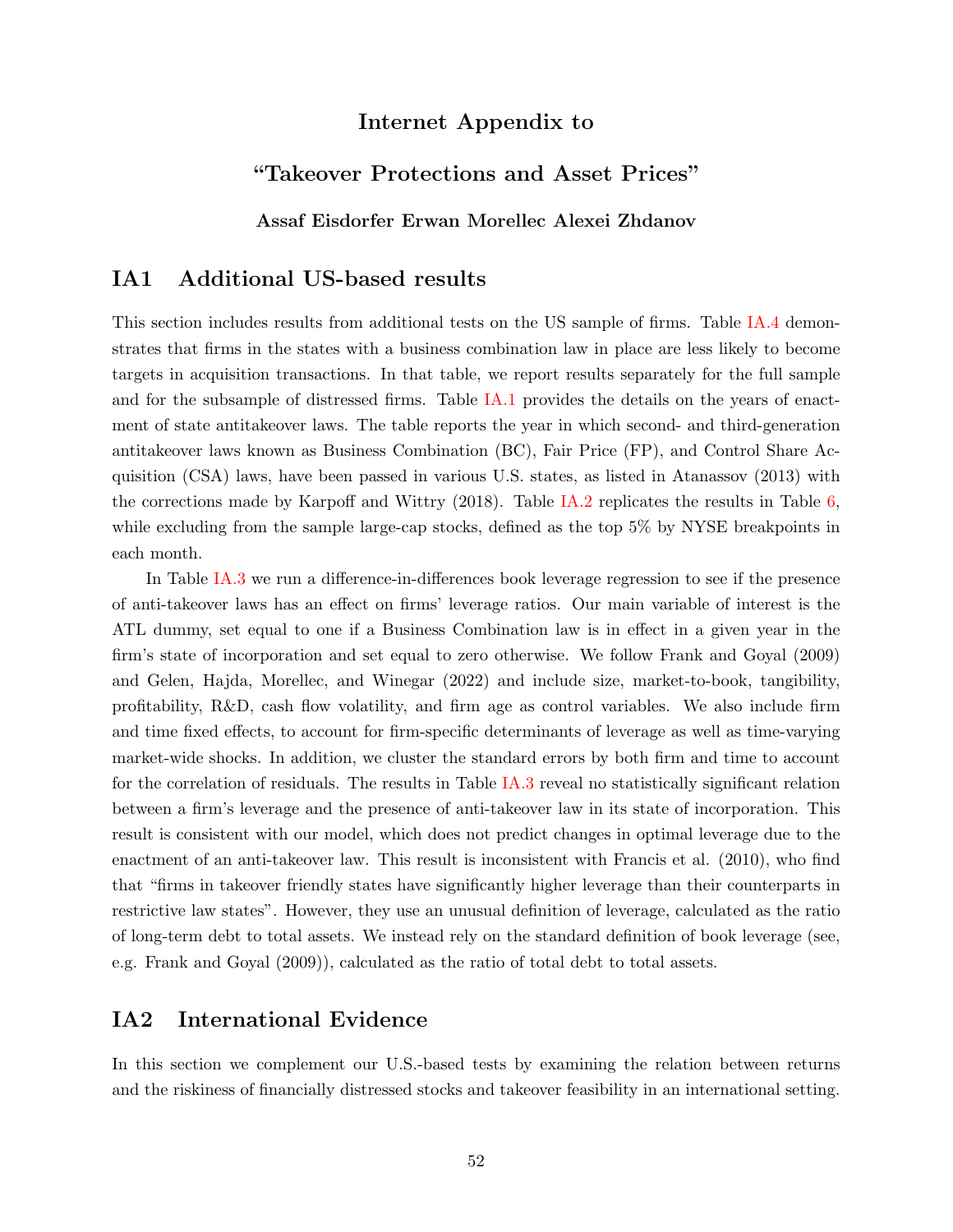We proceed in two steps. First, we take advantage of staggered enactments of country-level protakeover laws in 23 countries and examine whether these laws have an effect on the risk and returns of distressed firms. Second, we exploit the variation in competition laws that focus specifically on mergers by exploring the effect of the merger control index developed by Bradford and Chilton (2018) for over 100 countries for the period running from 1989 to 2010.

#### <span id="page-53-0"></span>IA2.1 Pro-takeover laws and stock returns

We argue that the passage of a pro-takeover law in a country facilitates takeovers, thereby decreasing equity risk and expected returns. Our model shows that this effect is particularly strong for financially distressed firms as takeovers provide such firms with a means to avoid bankruptcy by "being saved" through a takeover. We therefore expect (1) lower returns to distressed stocks in countries that have passed a pro-takeover law and (2) that the passage of pro-takeover laws should decrease equity risk (beta) and returns.

In this first set of tests, we take advantage of staggered enactments of country pro-takeover legislation. Takeover acts are laws passed specifically to foster takeover activity by reducing barriers to M&A transactions and simplifying the acquisition process. Lel and Miller (2015) study the effects of takeover laws on managerial discipline and CEO turnover. As noted in their study, "They (country takeover laws) are aimed at reducing informational uncertainties regarding the legal framework applicable to M&A transactions, thus simplifying the application of various laws in connection with M&A transactions and streamlining M&A procedures."

The adoptions of country-level takeover laws provide a natural way to test the effect of an exogenous shock to the feasibility of takeovers on the returns and riskiness of distressed stocks. Our model predicts that both expected returns and riskiness of distressed stocks are negatively related to takeover probability as the possibility of a takeover essentially provides equityholders with a valuable put option. Importantly for our analysis, Lel and Miller (2015) find that the merger intensity increases after initiation of pro-takeover M&A laws. We test how this exogenous shock to the takeover probability affects the betas and returns of distressed stocks world-wide.

### Insert Table [IA.5](#page-63-0) Here

Table [IA.5](#page-63-0) provides the list of countries that passed a pro-takeover law. While there are obviously differences in takeover legislation across countries, the common theme in pro-takeover laws is to simplify M&A transactions and promote more active acquisition markets. For example, the 2002 Merger and Acquisition Act in Taiwan provides some general amendments to the Company Act to simplify the M&A process, while introducing more types of mergers including cash-out mergers and cross-border mergers, as well as providing some tax incentives to neutralize the transaction costs associated with M&A deals. The Merger Act passed in 2004 in Switzerland regulates the civil law aspects of mergers in a broad comprehensive framework, significantly facilitating acquisition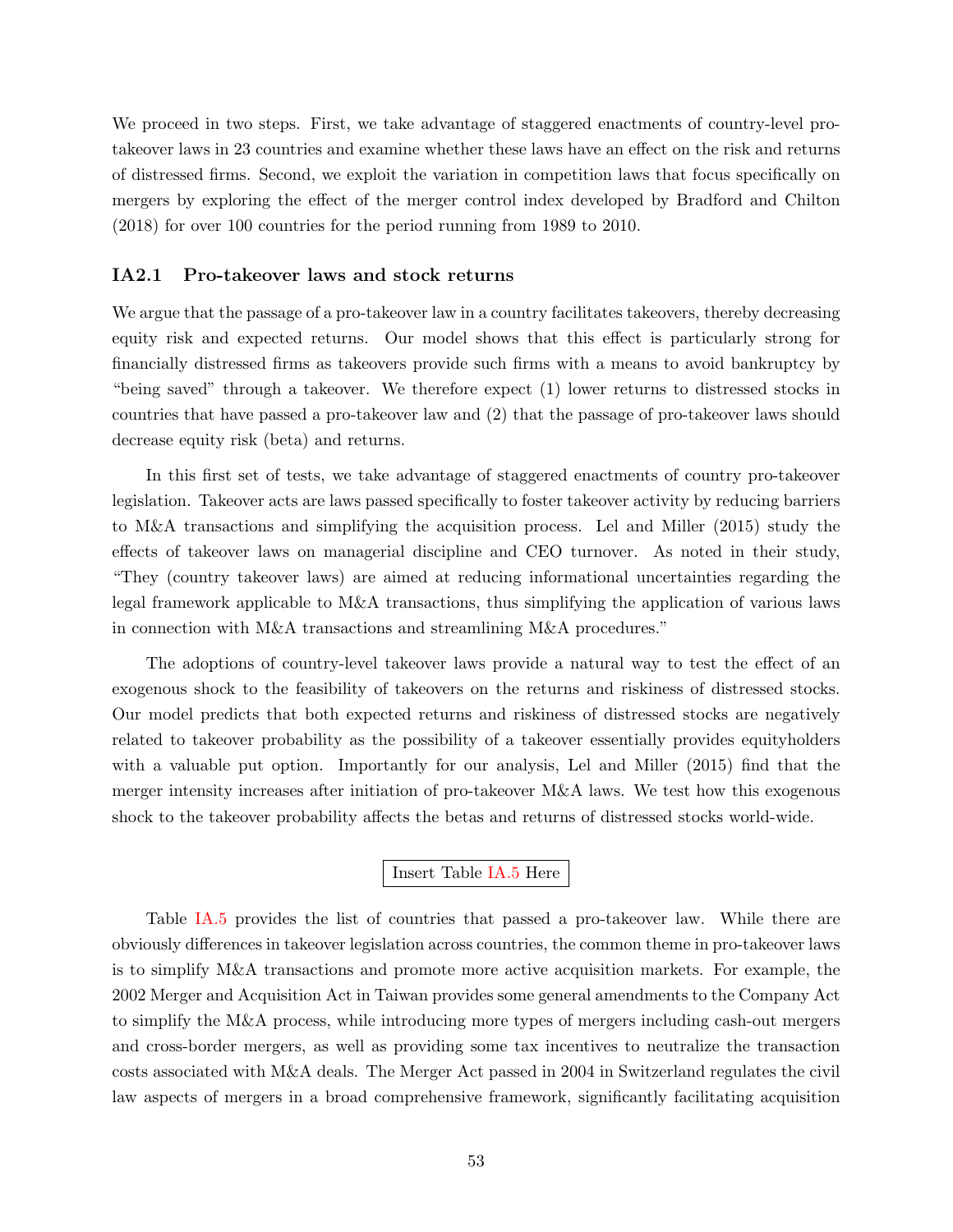deals, which used to be governed by Swiss corporate law and had to be carried out through a series of complicated transactions, often triggering unfavorable tax consequences and formal liquidation procedures. In Germany, the 2002 Takeover Act introduces formal provisions governing acquisition of publicly traded companies. As Strelow and Wildberger (2002) argue, prior to the passage of the act, takeovers of public companies had not often been considered an option worth pursuing. Table [IA.6](#page-64-0) provides additional specific details about the features of takeover laws in our sample.

### Insert Table [IA.6](#page-64-0) Here

Our international data is from Compustat Global and our sample spans the years from 1989 to 2017. In order to have a meaningful cross-section of financially distressed firms in each country, we only include countries with at least 50 firms in any given month. Furthermore, we discard all monthly returns higher than 500% and daily returns higher than 100%, all zero returns, and firms with equity market value below five million dollars. Our final dataset consists of 42,868 firms in 43 developed and emerging countries with a 5,106,895 combined firm-month observations.

The summary statistics for our international sample are presented in Table [IA.7.](#page-67-0) We winsorize all variables at the 1st and 99th percentiles. For each variable, we first calculate the cross-sectional mean and median across stocks. We then report the time-series averages of these means and medians. Size is the equity value of the underlying stock (in billions of dollars). Market-to-book of the underlying stock is the ratio of current equity market value to equity book value as of the previous quarter. Past return of the underlying stock is the cumulative return over the past six months. Book leverage is the book value of debt divided by book value of assets. In order to control for traditional determinants of returns, we also construct measures of profitability and investment. Following Haugen and Baker (1996), we define profitability as the annual income before extraordinary items divided by the previous year's book equity value. We measure investment by the annual change in gross property, plant, and equipment, plus the change in inventories, scaled by lagged book value of assets (see, e.g., Titman, Wei, and Xie (2004)). The default probability is derived from the Merton/KMV distance-to-default model.<sup>[18](#page-54-0)</sup>

We report the statistics for the whole sample as well as for subsamples of firms in countries with and without a pro-takeover law (PTL). As shown in Table [IA.7,](#page-67-0) firms have similar characteristics in PTL versus no-PTL countries. An average firm in our international sample has a market capitalization slightly in excess of 1 billion U.S. dollars, a market-to-book ratio of about 2.6, a book leverage of about 0.35, and a 2.4% probability of going bankrupt in the following year.

### Insert Table [IA.7](#page-67-0) Here

<span id="page-54-0"></span><sup>&</sup>lt;sup>18</sup>The limited availability of accounting data forces us to resort to the Merton/KMV model in our international tests as the model uses only equity value, equity return volatility, and the face value of short-term debt as inputs. In our US tests below we employ the more commonly used distress measure of Campbell, Hilscher, and Szilagyi (2008). We provide details on the construction of the financial distress measures in Appendix B.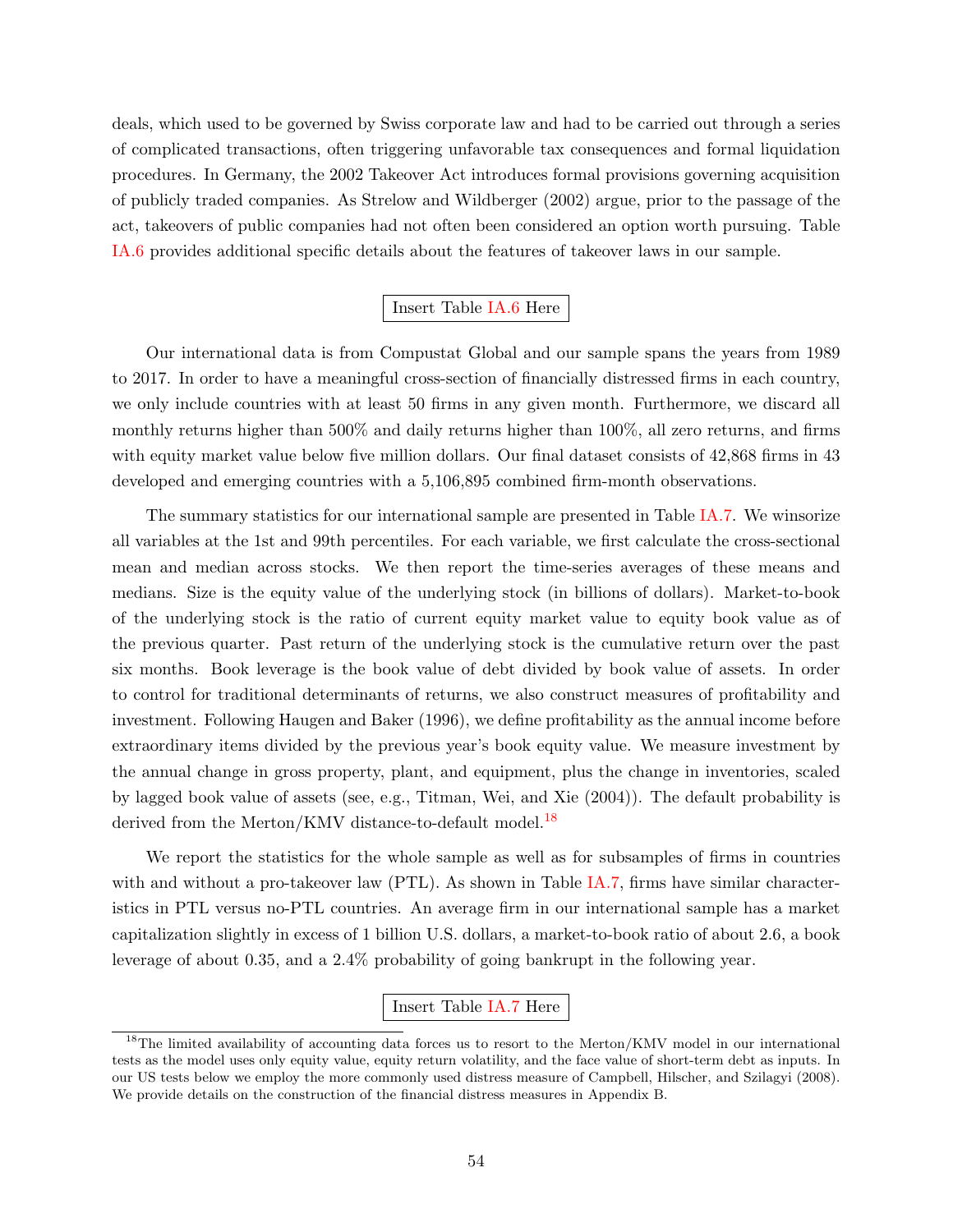We start our analysis by examining the relation between returns to distressed stocks and the presence of a pro-takeover law in a country. For this purpose, we run cross-sectional firm-level Fama-MacBeth (1973) regressions of market-adjusted stock returns on a dummy variable set to one if there is a pro-takeover law in the country in year t and to zero otherwise. Since there could be some anticipation effect prior to the formal enactment of a law, we exclude the year of the passage of the law. We market-adjust raw returns by subtracting the value-weighted market return in the country in order to control for exogenous country-level shocks to stock returns (the nature of our tests does not allow for the inclusion of country-level fixed effects as such effects would absorb any variation in returns due to pro-takeover laws). We additionally control for traditional determinants of stock returns, including size and market-to-book ratio as well as past return, profitability, and investment. To make sure that our results are not driven by a particular cut-off in defining distressed stocks, we report results for both the quintile and tercile of most distressed stocks based on the Merton/KMV model.<sup>[19](#page-55-1)</sup> The results from the Fama-MacBeth regressions are presented in Table [IA.8.](#page-68-0)

#### Insert Table [IA.8](#page-68-0) Here

Results in Table [IA.8](#page-68-0) support our hypothesis about the effect of pro-takeover laws on the stock returns of distressed firms. Regression coefficients on the PTL dummy are negative and significant in all specifications, consistent with our model (Prediction 1). The coefficients are also economically large. For example, in the regression specification with the full set of control variables, the market-adjusted returns to distress stocks are 31 (39) basis points a month lower in countries with a pro-takeover law in effect, in tercile (quintile) sorts on proximity to default.

### IA2.2 Pro-takeover laws and equity risk

Our model additionally predicts that the betas of financially distressed stocks should decrease after the enactment of a pro-takeover law. To test this prediction, we estimate the beta of each firm in our sample by regressing the firm's daily excess stock return on the daily excess market return in the country. We then run difference-in-differences regressions of firm-level monthly market betas on a dummy variable that indicates the presence of a pro-takeover law in the firm's country of incorporation. Our empirical specification has the following form:

<span id="page-55-0"></span>
$$
\beta_{i,t} = \alpha + \xi PTL_{i,t} + \delta_1 size_{i,t} + \delta_2 Leverage_{i,t} + \delta_3 Before_{i,t}^1 + \delta_4 Before_{i,t}^2 + v_t + \eta_i + \varepsilon_{i,t}, \text{ (IA.1)}
$$

where  $\beta_{i,t}$  is the estimated beta of firm i in month t,  $PTL_{i,t}$  indicates whether a pro-takeover law has been passed in the country of firm i by month t, Size and Leverage are the logarithm of the firms' market capitalization and of book leverage. We include time fixed effects  $v_t$  to absorb a potential impact from global time-varying economic conditions. We also include firm fixed effects

<span id="page-55-1"></span> $19$ Because we use market-adjusted returns in our tests and pro-takeover laws affect all stocks in the country, we are not able to examine the effect of pro-takeover laws on returns in the sample of all stocks in the country.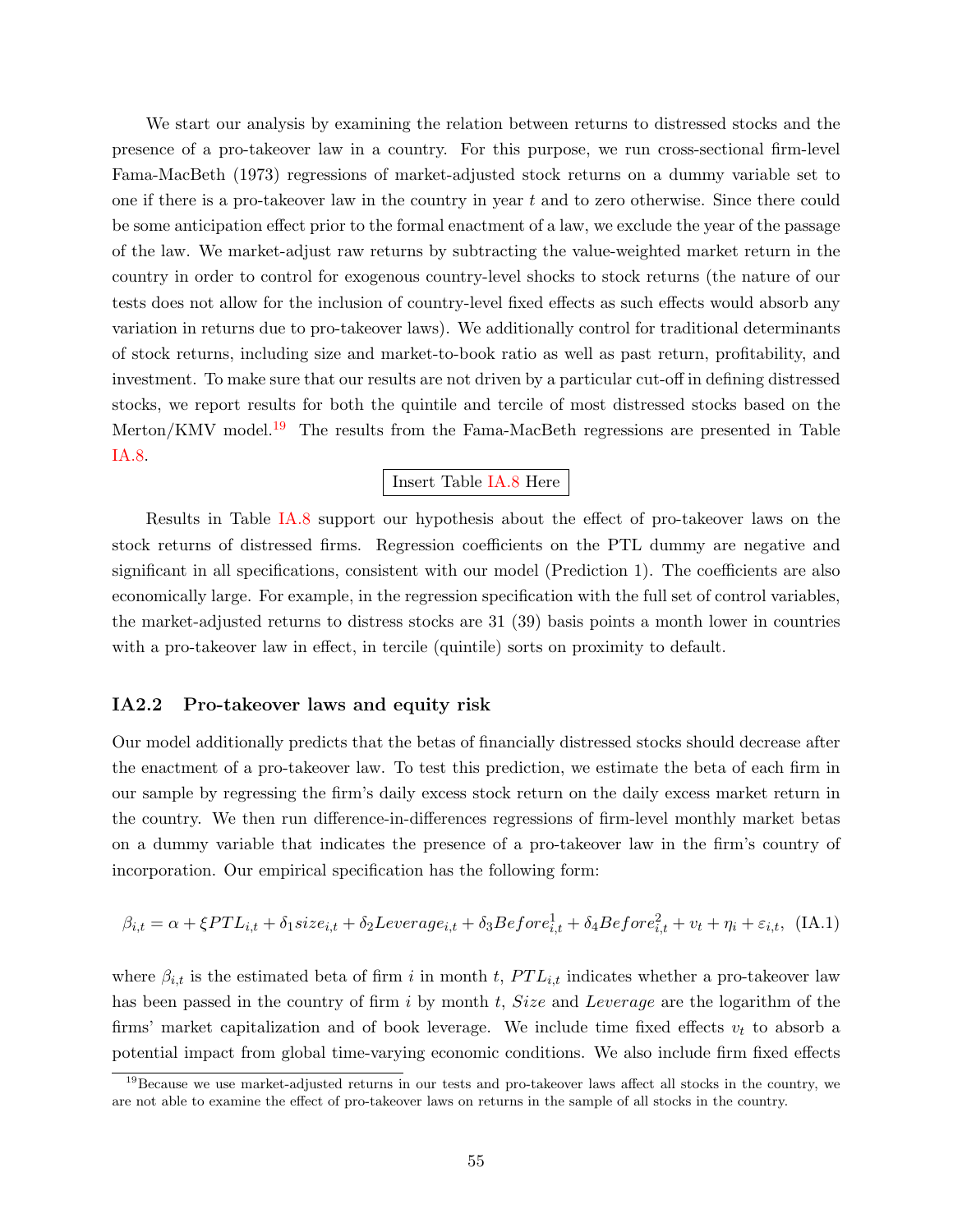$\eta_i$  to account for potential exogenous determinants of risk and betas at the firm level. Lastly, we follow Bertrand and Mullainathan (2003) and also include two time dummy variables,  $Before_{i,t}^1$ and  $Before_{i,t}^2$ , that indicate years one and two prior to the enactment of pro-takeover laws to control for any time trends in the riskiness of firms in pre-law years.

The results from these regressions are presented in Table [IA.9.](#page-69-0)

### Insert Table [IA.9](#page-69-0) Here

The evidence in Table [IA.9](#page-69-0) demonstrates that the betas of distressed stocks are affected by the passage of pro-takeover laws in ways consistent with our theory. The coefficients on the PTL dummy for the most financially distressed stocks are negative and statistically significant, indicating that the betas of distressed stocks in the treated countries decrease relative to the betas of distressed stocks in the countries that do not pass a pro-takeover law. Note that the staggered nature of PTL enactments across countries allows the same countries to act as a treatment (when it adopts a pro-takeover law) as well as a control country (when there is no change in pro-takeover legislation). The effect of pro-takeover laws on the betas of distressed stocks is also economically meaningful: For quintile sorts the betas of distressed stocks decrease by 0.13 on average.

To summarize, the evidence from the staggered adoption of pro-takeover laws in our international data set is consistent with the predictions of the model for the effects of takeover markets on the returns to financially distressed stocks in that both their (market adjusted) returns and betas are negatively affected by pro-takeover law enactments.

### IA2.3 Merger Competition Laws

In this section, we provide additional evidence in favor of our hypotheses by taking advantage of the competition law index (CLI) recently developed by Bradford and Chilton (2018) for over 100 countries. This index measures the stringency of competition regulation around the world. The CLI quantifies the key elements of the competition laws and regulations that are in force in each country in each year. These elements are aggregated into an index that can be used to measure the intensity of competition regulation. The CLI is based on analyzing and coding competition law statues in general competition laws and sectoral regulations containing competition provisions or other laws such as constitutions or criminal laws to the extent they regulate competition or provide sanctions for anti-competitive behavior. It is constructed for the years from 1889 to 2010 and spans 126 countries. It is available for all 43 countries in our international dataset.

The competition law index combines different categories: Merger control, abuse of dominance, and anti-competitive agreements. Out of the three categories, merger control is most relevant as it is directly related to the feasibility of conducting takeovers. In the following, we therefore focus on the "merger control" sub-index. This sub-index incorporates the effects of the mandatory or voluntary merger notification systems, the degree of powers that the law grants to the authority in reviewing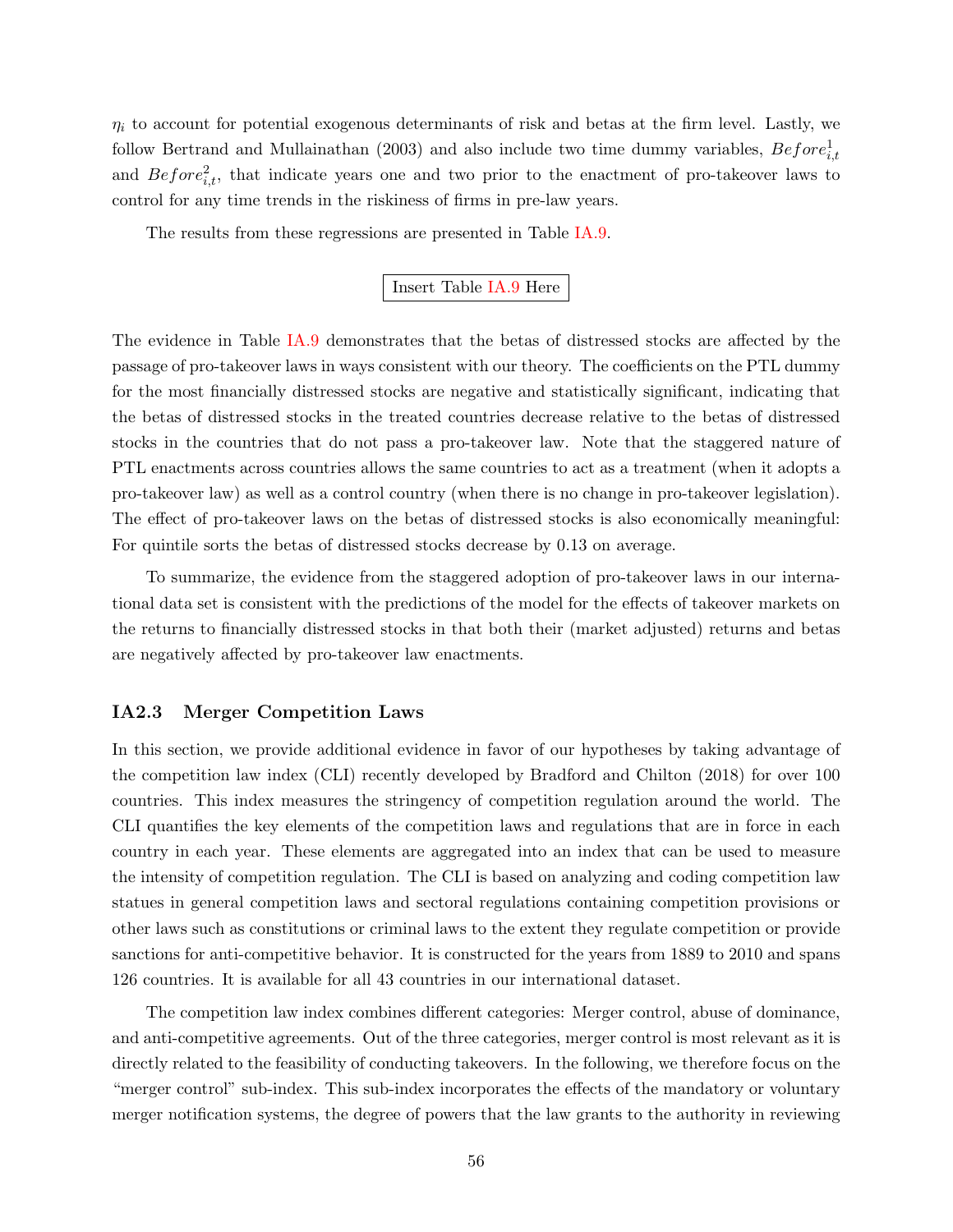mergers, as well as the presence of various defenses in the competition statute. In particular, the merger control index is increased if there is mandatory merger control and if the firms are obligated to notify the authority pre-merger (as opposed to post-merger). The merger control index is further increased in jurisdictions that restrict mergers on grounds that they lessen competition or create or strengthen dominance and in jurisdictions that additionally restrict mergers on grounds of some "public interest." The index is reduced if "efficiency defense" is present and the merging parties can escape prohibition by showing that the efficiencies that the merger generates outweigh the potential anti-competitive effect. Likewise, the "failing firm" defense (that allows a firm on a verge of bankruptcy to be acquired) and the "public interest" defense (that allows a merger if it results in certain public benefits) further reduce the merger control index.

In general, higher values of the merger control index indicate additional difficulties and regulatory hurdles that reduce the feasibility of a takeover. Therefore, we expect the returns to distressed stocks are expected to be positively related to the merger control index. To test this prediction, we run cross-sectional Fama-Macbeth return regressions on the merger control index as well as a set of control variables, in a similar fashion to our return regressions in Section [IA2.1.](#page-53-0) Like in Section [IA2.1,](#page-53-0) we market adjust raw returns by subtracting the country-level value weighted market return from raw returns. Table [IA.10](#page-70-0) reports the results from these regressions.

#### Insert Table [IA.10](#page-70-0) Here

The results in Table [IA.10](#page-70-0) support our hypothesis of a positive relation between merger control and returns to distressed stocks. The coefficients on the merger control index are positive and statistically significant in all regression specifications (marginally significant in the specification with tercile sorts and the full set of control variables). The economic effect of the merger control index is also large. For example, in the quintile regression and the full set of controls, the market adjusted returns to distressed stocks in countries with most stringent merger control (merger control index equals one) exceed returns in countries with the most lenient merger control (merger control index equals zero) by 89 basis points a month.

Overall, using both staggered enactments of specific pro-takeover laws in various countries and the index of merger control legislation derived from the law statutes reveals a negative relation between returns to distressed stocks and takeover feasibility, consistent with our model predictions.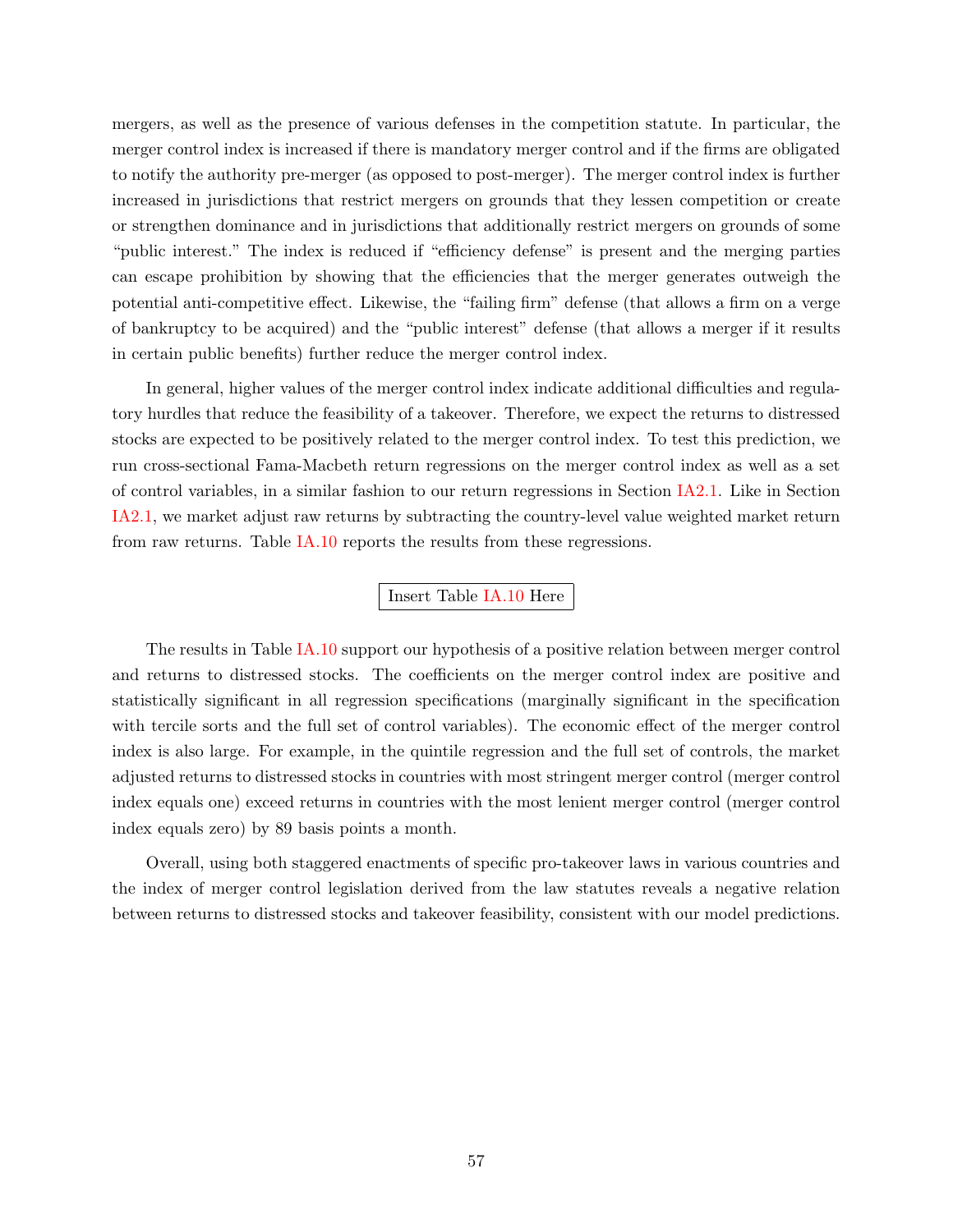### Table IA.1: STATE ANTITAKEOVER LEGISLATION

<span id="page-58-0"></span>The table reports the year in which second- and third-generation antitakeover laws known as Business Combination (BC), Fair Price (FP), and Control Share Acquisition (CSA) laws, have been passed in various U.S. states, as listed in Atanassov (2013) with the corrections made by Karpoff and Wittry (2018).

| State          | ВC   | FP                   | <b>CSA</b>           |
|----------------|------|----------------------|----------------------|
| Arizona        | 1987 | 1987                 | 1987                 |
| Connecticut    | 1988 | 1984                 |                      |
| Delaware       | 1988 | ٠                    |                      |
| Georgia        | 1988 | 1985                 |                      |
| Hawaii         |      |                      | 1985                 |
| Idaho          | 1988 | 1988                 | 1988                 |
| Illinois       | 1989 | 1984                 |                      |
| Indiana        | 1986 | 1986                 | 1986                 |
| Iowa           | 1997 | $\cdot$              |                      |
| Kansas         | 1989 | 1989                 | 1988                 |
| Kentucky       | 1986 | 1989                 |                      |
| Louisiana      |      | 1985                 | 1987                 |
| Maine          | 1988 |                      |                      |
| Maryland       | 1989 | 1983                 | 1988                 |
| Massachusetts  | 1989 |                      | 1987                 |
| Michigan       | 1989 | 1985                 | 1988                 |
| Minnesota      | 1987 | $\ddot{\phantom{0}}$ | 1984                 |
| Mississippi    |      | 1985                 | 1991                 |
| Missouri       | 1986 | 1986                 | 1984                 |
| Nebraska       | 1988 |                      | 1988                 |
| Nevada         | 1991 |                      | 1987                 |
| New Jersey     | 1986 | 1986                 |                      |
| New York       | 1985 | 1985                 |                      |
| North Carolina |      | 1987                 | 1987                 |
| Ohio           | 1990 | 1990                 | $\bullet$            |
| Oklahoma       | 1991 |                      | 1987                 |
| Oregon         | 1991 | $\ddot{\phantom{0}}$ | 1987                 |
| Pennsylvania   | 1988 | 1989                 | 1989                 |
| Rhode Island   | 1990 |                      |                      |
| South Carolina | 1988 | 1988                 | 1988                 |
| South Dakota   | 1990 | 1990                 | 1990                 |
| Tennessee      | 1988 | 1988                 | 1988                 |
| Texas          | 1997 |                      |                      |
| Utah           |      |                      | 1987                 |
| Virginia       | 1988 | 1985                 | 1988                 |
| Washington     | 1987 | 1990                 | $\ddot{\phantom{0}}$ |
| Wisconsin      | 1987 | 1985                 | 1991                 |
| Wyoming        | 1989 |                      | 1990                 |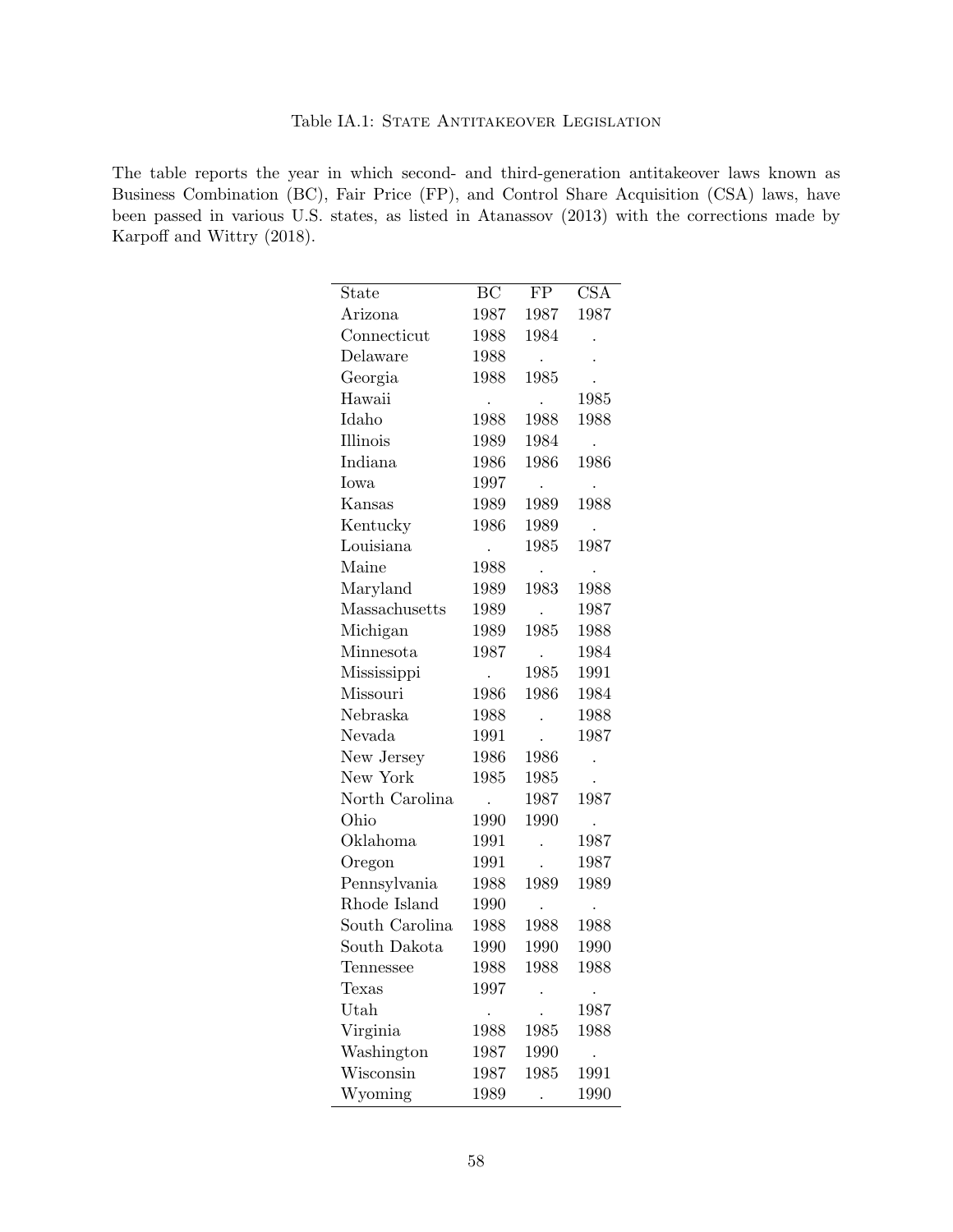Table IA.2: SENSITIVITY CHECKS AND ALTERNATIVE TYPES OF ANTI-TAKEOVER LAWS EXCLUDING LARGE-CAP STOCKS Table IA.2: Sensitivity Checks and Alternative Types of Anti-Takeover Laws excluding Large-Cap stocks <span id="page-59-0"></span>We replicate the results in Table 9 while excluding from the sample large-cap stocks, defined as the top 5% by NYSE breakpoints in each We replicate the results in Table 9 while excluding from the sample large-cap stocks, defined as the top 5% by NYSE breakpoints in each month.

|                    |                                        | Panel A. Sensitivity checks |        |           |                    |          |
|--------------------|----------------------------------------|-----------------------------|--------|-----------|--------------------|----------|
|                    |                                        | Post-1989 BC Law            |        |           |                    |          |
|                    | <b>Full</b>                            | sample                      |        |           | Distressed firms   |          |
|                    | No ATL                                 | <b>ATL</b>                  | Diff   | No ATL    | ATL                | Diff     |
| Mean excess return | 0.58                                   | 0.72                        | 0.15   | $-0.95$   | $-0.05$            | 0.90     |
|                    | (2.19)                                 | (2.52)                      | (1.83) | $(-1.68)$ | $(-0.10)$          | (2.95)   |
| 6-factor alpha     | $-0.19$                                | $-0.06$                     | 0.13   | $-1.29$   | $-0.36$            | 0.92     |
|                    | $(-2.38)$                              | $(-1.46)$                   | (1.74) | $(-3.73)$ | $(-2.08)$          | (2.90)   |
|                    | Excluding Motivating or Lobbying Firms |                             |        |           |                    |          |
|                    |                                        | Full sample                 |        |           | Distressed firms   |          |
|                    | No ATL                                 | <b>ATL</b>                  | Diff   | No ATL    | <b>ATL</b>         | Diff     |
| Mean excess return | 0.61                                   | 0.74                        | 0.13   | $-0.95$   | $-0.09$            | $0.85\,$ |
|                    | (2.46)                                 | (2.72)                      | (1.67) | $(-1.78)$ | $(-0.18)$          | (2.97)   |
| 6-factor alpha     | $-0.17$                                | $-0.06$                     | 0.12   | $-1.30$   | $-0.41$            | 0.89     |
|                    | $(-2.34)$                              | $(-1.46)$                   | (1.67) | $(-3.96)$ | $(-2.39)$          | (2.96)   |
|                    |                                        | Excluding Delaware          |        |           |                    |          |
|                    |                                        | Full sample                 |        |           | Distressed firms   |          |
|                    | No ATL                                 | <b>ATL</b>                  | Diff   | No ATL    | $\Lambda\text{TL}$ | Diff     |
| Mean excess return | 0.61                                   | 0.75                        | 0.14   | $-0.95$   | $0.00$             | $0.95\,$ |
|                    | (2.46)                                 | (3.33)                      | (2.05) | $(-1.78)$ | (0.00)             | (3.04)   |
| 6-factor alpha     | $-0.17$                                | $-0.05$                     | 0.12   | $-1.30$   | $-0.35$            | $0.95\,$ |
|                    | $(-2.34)$                              | $(-1.18)$                   | (1.75) | $(-3.96)$ | $(-1.55)$          | (2.87)   |
|                    | $Merton/KMV$ distress measure          |                             |        |           |                    |          |
|                    |                                        | Full sample                 |        |           | Distressed firms   |          |
|                    | No ATL                                 | <b>ATL</b>                  | Diff   | No ATL    | ATL                | Diff     |
| Mean excess return | 0.61                                   | $0.74\,$                    | 0.13   | $-0.12$   | 0.60               | 0.73     |
|                    | (2.46)                                 | (2.73)                      | (1.70) | $(-0.29)$ | (1.34)             | (2.81)   |
| 6-factor alpha     | $-0.17$                                | $-0.06$                     | 0.11   | $-0.86$   | $-0.15$            | $0.71\,$ |
|                    | $(-2.34)$                              | $(-1.47)$                   | (1.66) | $(-3.48)$ | $(-1.08)$          | (2.77)   |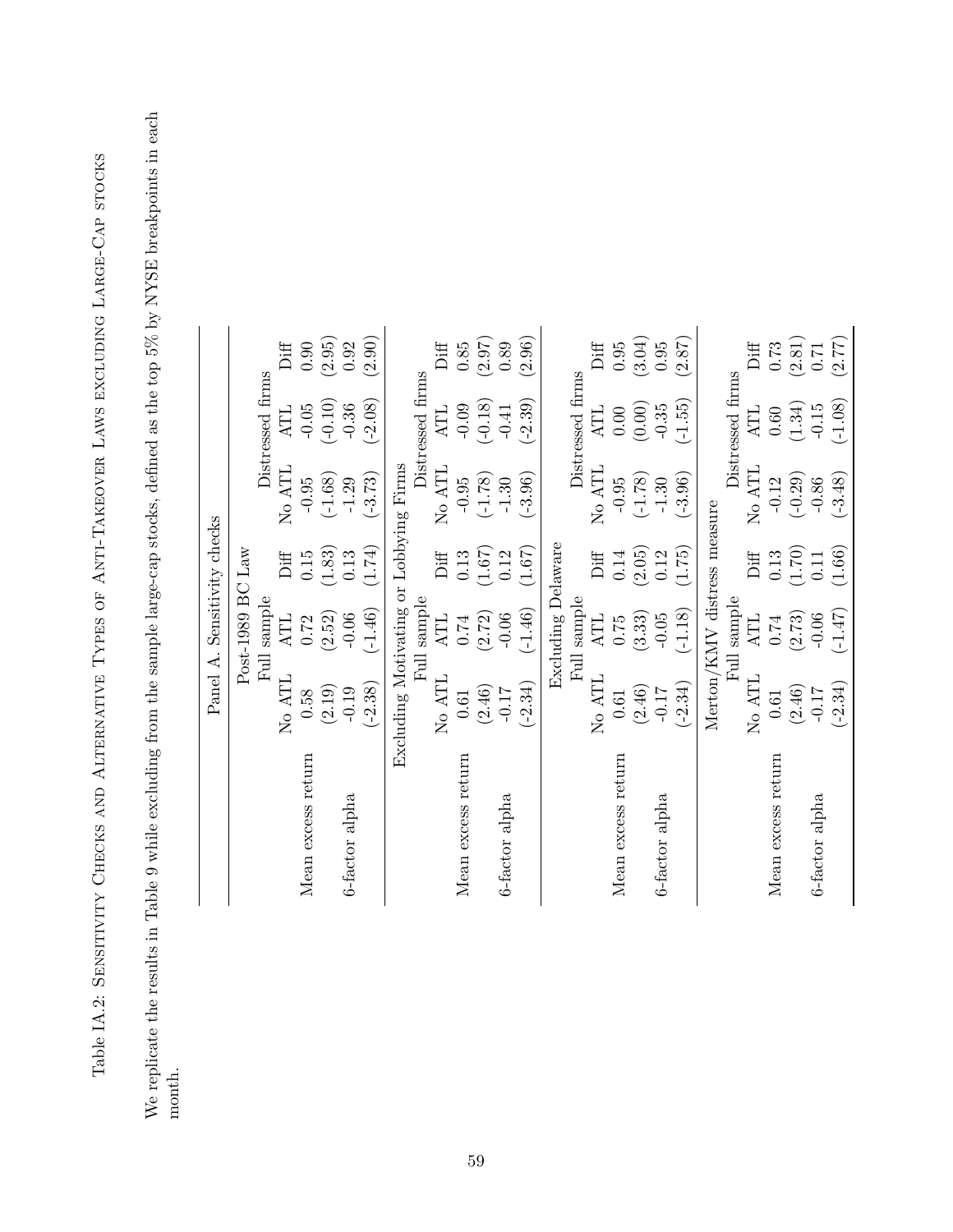|                    | Panel B. Alternative Anti-Takeover Laws |                               |        |           |                      |        |
|--------------------|-----------------------------------------|-------------------------------|--------|-----------|----------------------|--------|
|                    |                                         | Fair Price Law                |        |           |                      |        |
|                    |                                         | Full sample                   |        |           | Distressed firms     |        |
|                    | No ATL                                  | <b>ATL</b>                    | Diff   | No ATL    | $\operatorname{ATL}$ | Diff   |
| Mean excess return | 0.72                                    | 0.78                          | 0.06   | $-0.19$   | 0.21                 | 0.39   |
|                    | (2.50)                                  | (3.51)                        | (0.60) | $(-0.37)$ | (0.40)               | (1.72) |
| 6-factor alpha     | $-0.08$                                 | $-0.04$                       | 0.03   | $-0.52$   | $-0.11$              | 0.41   |
|                    | $(-1.81)$                               | $(-0.90)$                     | (0.69) | $(-3.03)$ | $(-0.45)$            | (1.69) |
|                    |                                         | Control Share Acquisition Law |        |           |                      |        |
|                    |                                         | Full sample                   |        |           | Distressed firms     |        |
|                    | No ATL                                  | <b>ATL</b>                    | Diff   | No ATL    | <b>ATL</b>           | Diff   |
| Mean excess return | 0.73                                    | 0.75                          | 0.02   | $-0.20$   | 0.28                 | 0.48   |
|                    | (2.55)                                  | (3.37)                        | (0.23) | $(-0.38)$ | (0.57)               | (2.03) |
| 6-factor alpha     | $-0.08$                                 | $-0.04$                       | 0.04   | $-0.51$   | $-0.13$              | 0.38   |
|                    | $(-1.87)$                               | $(-0.79)$                     | (0.83) | $(-2.97)$ | $(-0.53)$            | (1.59) |

TABLE IA.2: SENSITIVITY CHECKS AND ALTERNATIVE TYPES OF ANTI-TAKEOVER LAWS EXCLUDING LARGE-CAP STOCKS - CON-Table IA.2: Sensitivity Checks and Alternative Types of Anti-Takeover Laws excluding Large-Cap stocks – Continued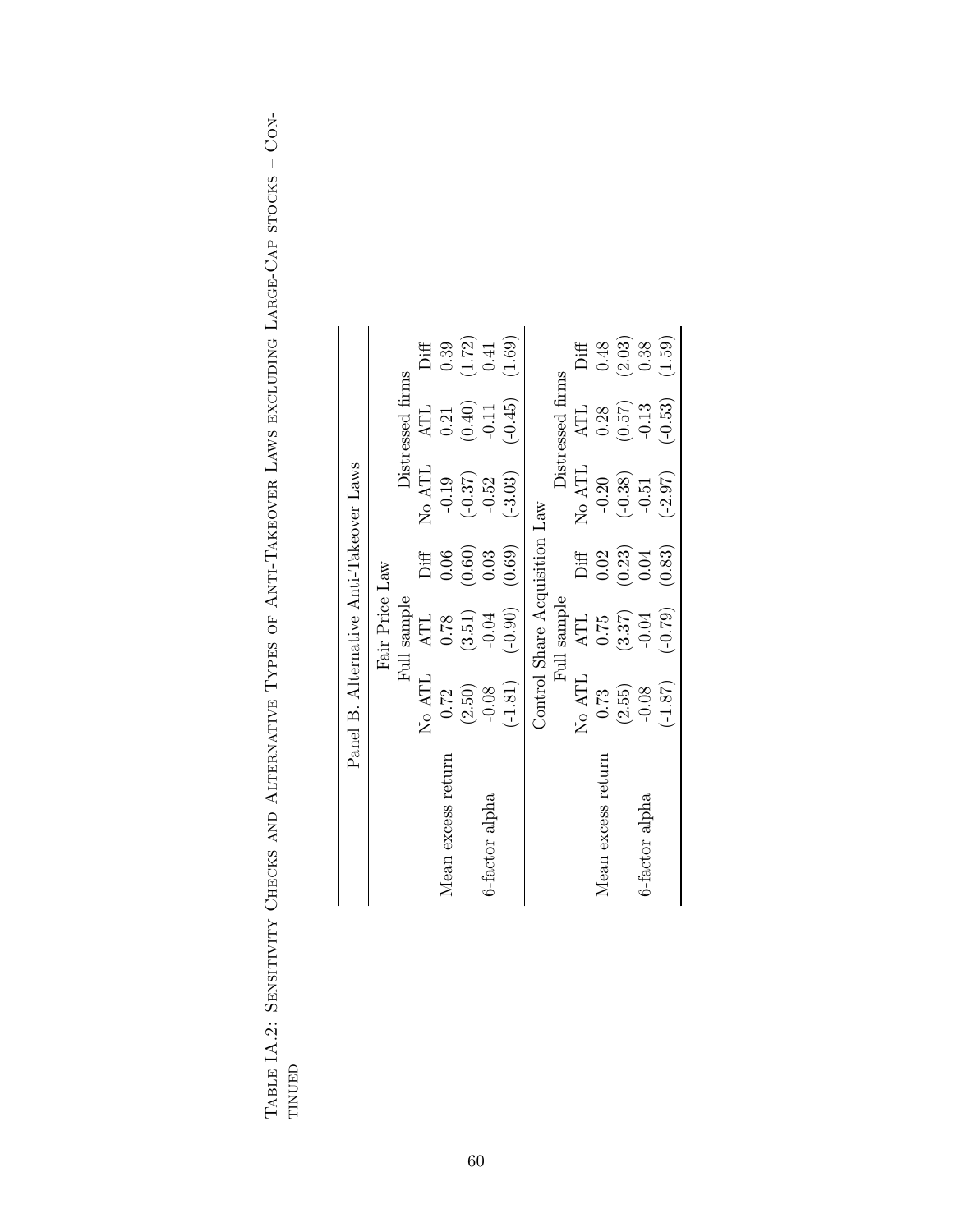#### Table IA.3: Leverage regressions

<span id="page-61-0"></span>The table reports results from a difference-in-differences regression of book leverage on the antitakeover law dummy and a set of control variables. Book leverage is the book value of debt divided by book value of assets. ATL dummy equals one if the firm is incorporated in a state with antitakeover law (ATL) and zero otherwise. Size is the market value of equity. Market-to-book is the ratio of current equity market value to equity book value as of the previous quarter. Profitability is operating income over total assets. Tangibility is the ratio of property, plant, an equipment to total assets. R&D is the ratio of research and development expenditures to sales. Cash flow volatility is the moving three-year standard deviation of profitability. Firm age is number of years since listing, which is defined as the first appearance of firm i in CRSP. Before<sup>1</sup> and Before<sup>2</sup> are dummy variables that indicate years one and two prior to the enactment year. Firm and time fixed effects are included, and the standard errors are double-clustered by firm and time. We report regression coefficients and t-statistics are in parentheses.The sample period is 1982-2017.

|                       | Book Leverage |
|-----------------------|---------------|
| ATL dummy             | 0.022         |
|                       | (1.59)        |
| Log(size)             | $-0.086***$   |
|                       | $(-34.12)$    |
| $Log(maxket-to-book)$ | $0.112***$    |
|                       | (45.89)       |
| Tangibility           | $0.146***$    |
|                       | (7.60)        |
| Profitability         | $-0.068***$   |
|                       | $(-7.94)$     |
| R&D                   | $-0.001***$   |
|                       | $(-2.55)$     |
| CF volatility         | $-0.451***$   |
|                       | $(-6.45)$     |
| Firm age              | 0.000         |
|                       | (0.00)        |
| Before <sup>1</sup>   | 0.006         |
|                       | (0.66)        |
| Before <sup>2</sup>   | 0.007         |
|                       | (1.02)        |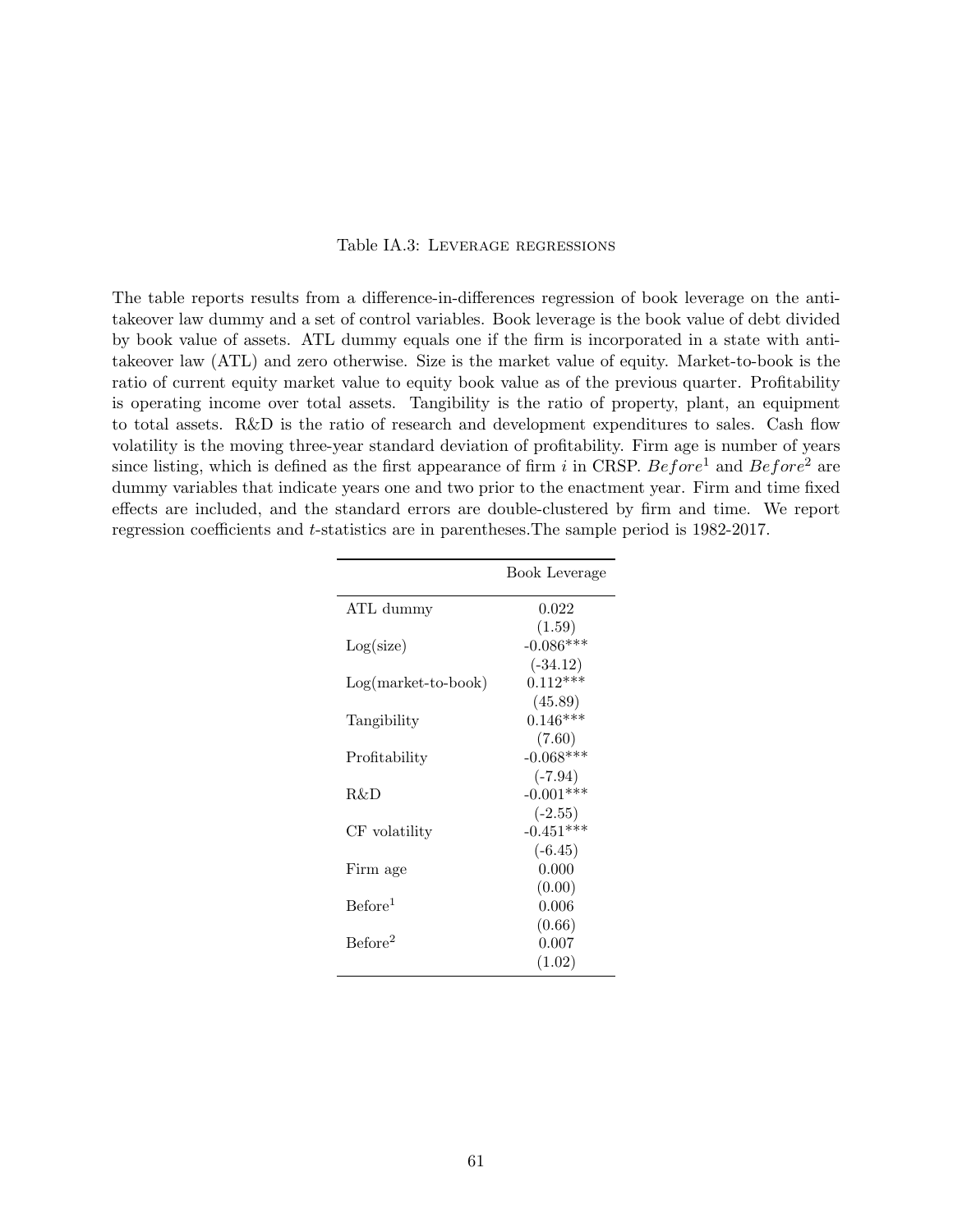#### Table IA.4: Effect of Anti-Takeover Law on Acquisition Likelihood

<span id="page-62-0"></span>At the end of each calendar year over 1988-2017, we sort all stocks into five equal-sized quintiles based on the financial distress measure of Campbell et al. (2008). For the full sample and for most distressed firms (top quintile), we assign to each firm a dummy variable ('merger target') that equals one if the firm was announced as a merger target during the following year. The merger announcement dates are obtained from the SDC Platinum database and include only completed transactions. We run a logit regression of 'merger target' on a dummy variable ('ATL') that indicates the presence of anti-takeover law in the firm's state of incorporation. The control variables are from Billet and Xue (2007). ROAIA is operating income before depreciation divided by book value of total assets, minus the median ratio for all firms within the same two-digit SIC code. Log(size) is the natural log of the market value of equity. LEVBIA is the book value of total debt divided by book value of assets, minus the median ratio for all firms within the same two-digit SIC code. MKBK is the ratio of market value of equity to the book value of equity. SALEGR is the natural log of the ratio of sales over the sales of the previous year. NPPE is net plant, property, and equipment scaled by total assets. ITODUM equals one if at least one firm in the same industry (same four-digit SIC code) is a takeover target in the previous year, and zero otherwise. All independent variables are measured at the end of the fiscal year prior to takeover. State fixed effects are included. Standard errors are clustered by firm and year, and p-values are reported in parentheses. The 'odds ratio' is the ratio of the probabilities of a firm to be acquired with and without ATL in its state.

|                                                     | Full sample | Distressed firms |
|-----------------------------------------------------|-------------|------------------|
| ATL                                                 | $-0.506$    | $-0.576$         |
| P-value                                             | (<.001)     | (0.042)          |
|                                                     |             |                  |
| <b>ROAIA</b>                                        | 0.414       | 0.488            |
| P-value                                             | (<.001)     | (<.001)          |
|                                                     | $-0.043$    | 0.076            |
| Log(size)<br>P-value                                |             |                  |
|                                                     | (<.001)     | (<.001)          |
| <b>LEVBIA</b>                                       | 0.228       | 0.114            |
| P-value                                             | (<.001)     | (0.368)          |
|                                                     |             |                  |
| MKBK                                                | $-0.005$    | 0.000            |
| P-value                                             | (0.049)     | (0.973)          |
|                                                     |             |                  |
| <b>SALEGR</b>                                       | 0.055       | $-0.003$         |
| P-value                                             | (0.112)     | (0.958)          |
|                                                     |             |                  |
| <b>NPPE</b>                                         | 0.100       | $0.615\,$        |
| P-value                                             | (0.051)     | (<.001)          |
|                                                     |             |                  |
| <b>ITODUM</b>                                       | 0.321       | 0.128            |
| P-value                                             | (<.001)     | (0.042)          |
| Odds Ratio = $Prob(Target ATL)/Prob(Target No ATL)$ | 0.603       | 0.562            |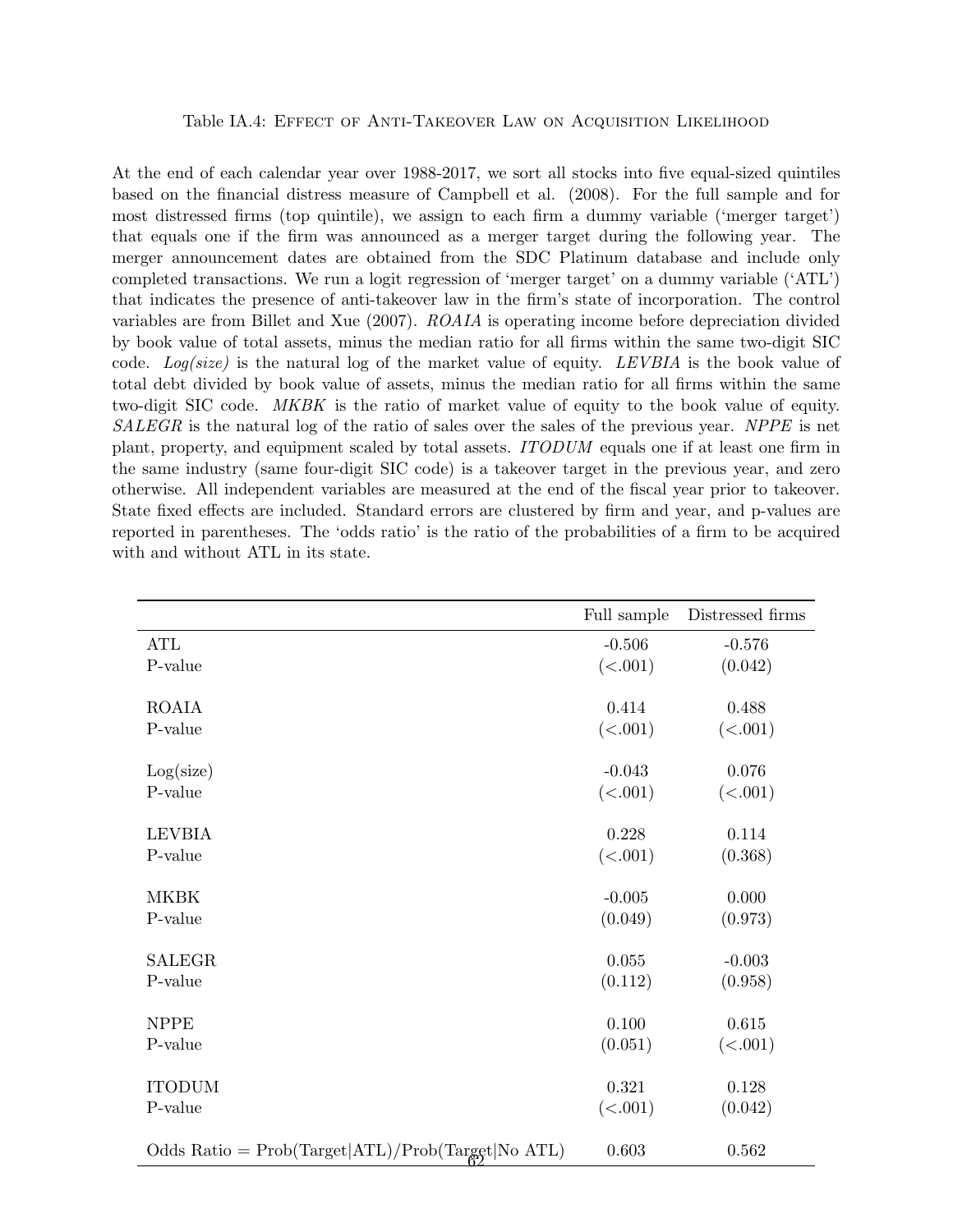### Table IA.5: Countries with pro-takeover laws

<span id="page-63-0"></span>This table reports the list of countries in our sample of developed and emerging countries that passed a takeover law.

| Country        | Year of takeover law |
|----------------|----------------------|
| Australia      | 1975                 |
| Austria        | 1998                 |
| Belgium        | 1989                 |
| Chile          | 2000                 |
| Finland        | 1989                 |
| Germany        | 2002                 |
| Hong Kong      | 1975                 |
| India          | 1997                 |
| Indonesia      | 1998                 |
| Ireland        | 1997                 |
| Italy          | 1992                 |
| Malaysia       | 1998                 |
| Netherlands    | 1970                 |
| New Zealand    | 2001                 |
| Pakistan       | 2000                 |
| Philippines    | 1998                 |
| Singapore      | 1974                 |
| South Africa   | 1991                 |
| Spain          | 1991                 |
| Sweden         | 1991                 |
| Switzerland    | 2004                 |
| Taiwan         | 2002                 |
| United Kingdom | 1968                 |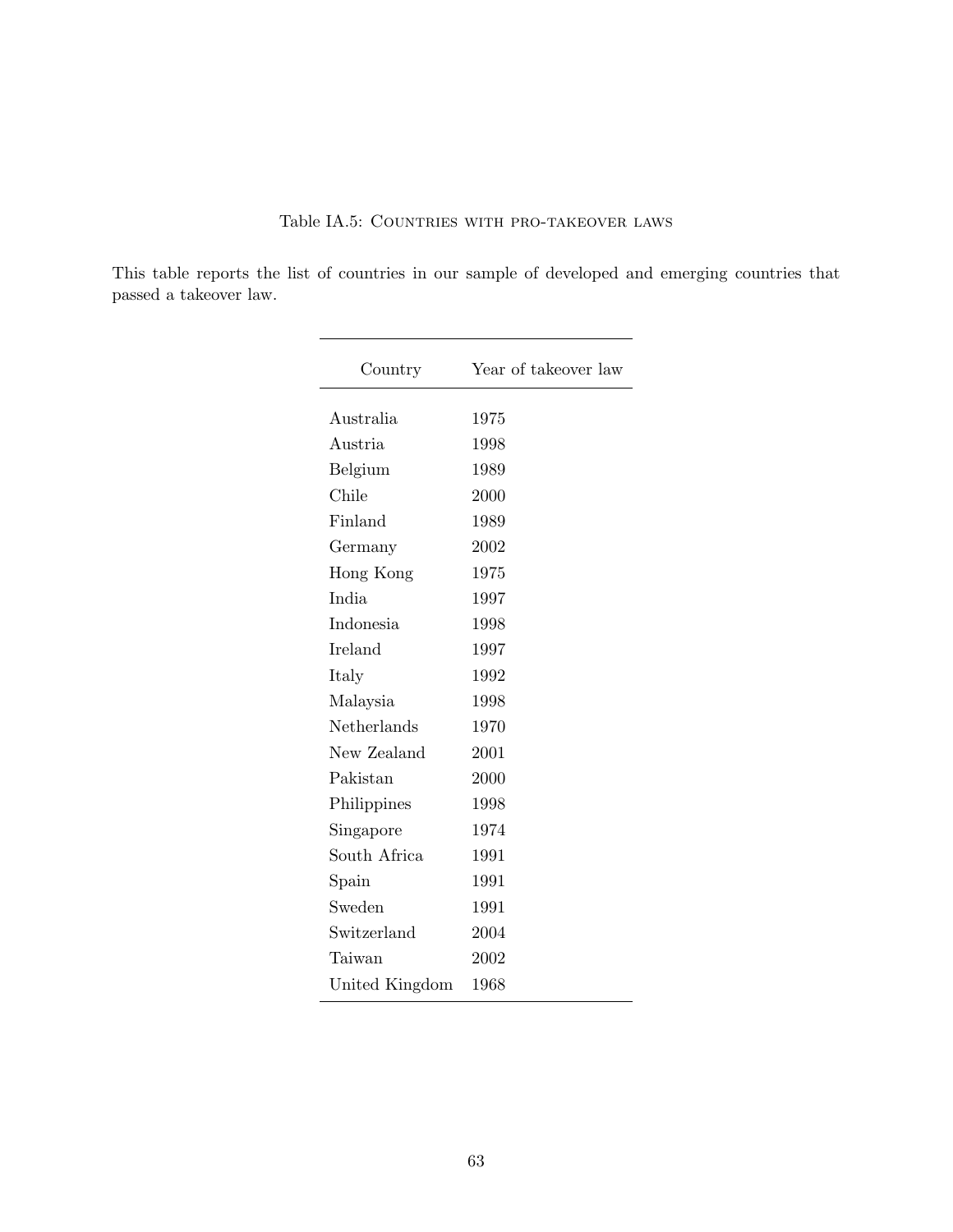<span id="page-64-0"></span>

| Country   | Year | Name of the law                                                                                     | Source                                                                                                          | Details                                                                                                                                                                                                                                                                                                                                                                                                                             |
|-----------|------|-----------------------------------------------------------------------------------------------------|-----------------------------------------------------------------------------------------------------------------|-------------------------------------------------------------------------------------------------------------------------------------------------------------------------------------------------------------------------------------------------------------------------------------------------------------------------------------------------------------------------------------------------------------------------------------|
| Australia | 1975 | $\quad \  \  \, {\rm and}$<br>Acquisitions<br>Takeovers Act<br>Foreign                              | (2015),<br>www.takeovers.gov.au,<br>www.comlaw.gov.au<br>and Miller<br>Lel                                      | Simplifies the process of acquiring interests in securities, assets, or Australian land                                                                                                                                                                                                                                                                                                                                             |
| Austria   | 1998 | Takeover Act                                                                                        | Lel and Miller (2015)                                                                                           | chase offers involving acquisitions of a controlling participation in a company. For<br>pany. Also intended to make Austria takeover legislation more transparent and con-<br>sistent with that of other major European Countries. Explicit rules regarding pur-<br>Introduces for the first time formal rules for acquiring a majority interest in a com-<br>further details, see, for example, Poch (1998).                       |
| Belgium   | 1989 | Royal Decree of 11/8/1989 and<br>the law of March 3/2/1989                                          | (2015),<br>and Miller<br>Nenova (2006)<br>$_{\rm Lel}$                                                          | Specific rules about takeover bids, mandatory offers, and disclosure of shareholder<br>information. Formal provisions for governing mergers and acquisitions.                                                                                                                                                                                                                                                                       |
| Germany   | 2002 | Takeover Act                                                                                        | and Miller (2015),<br>Strelow and Wildberger<br>$(2002)$ , Baum $(2006)$<br>Lel                                 | Act, a bidder who has obtained control over a target must make an offer for all of the<br>Formal provisions for governing acquisitions of publicly traded companies. Under the<br>target outstanding shares, including any preference shares ("mandatory offer"). As<br>per Strelow and Wildberger (2002), prior to the passage of the takeover act, takeovers<br>of public companies had not often been considered worth pursuing. |
| Hong Kong | 1975 | Code on Takeovers and Mergers                                                                       | $(2015)$ ,<br>(2006),<br>www.charltonslaw.com/<br>and Miller<br>hong-kong-law<br>Nenova<br>Lel                  | Operates to ensure fair and equal treatment of all shareholders in relation to<br>takeovers.                                                                                                                                                                                                                                                                                                                                        |
| Finland   | 1989 | Securities Markets Act of 1989                                                                      | Lel and Miller (2015)                                                                                           | Sections 6 and 8 regulate takeover bids, including publication and communication of<br>Relates to the issuance of securities to the public, the transfer and clearing of se-<br>the bid, time allowed for acceptance of the bid, and treatment of competing bids.<br>curities issued to the public as well as to the arrangement of trading in securities.<br>Section 10 regulates mandatory bids.                                  |
| India     | 1997 | Substantial Acquisition of Shares<br>and Takeovers                                                  | of India,<br>Finance:<br>$\frac{http://dipam.gov.in/}{$ ,<br>Lel and Miller (2015)<br>Ministry of<br>Government | Regulates disclosures of shareholding and control in a listed company as well as<br>acquisition of shares or voting rights, acquisition of control over a listed company<br>and bail out takeovers.                                                                                                                                                                                                                                 |
| Indonesia | 1998 | M&A regulations (Gorvernment<br>regulation No 27/1998), Presiden-<br>tial Decree No. 96 and No. 118 | and Miller (2015)<br>Lel                                                                                        | ployees. Introduces formal requirements for transactions involving acquisition of<br>Is intended to guard the interests of the target company, its shareholders, and em-<br>controlling interest in the target company.                                                                                                                                                                                                             |
| Ireland   | 1997 | Takeover Panel Act                                                                                  | ${\rm http://irishtakeoverpanel.ie/}$<br>and Miller (2015).<br>Lel                                              | Provides an orderly framework within which takeovers are conducted.                                                                                                                                                                                                                                                                                                                                                                 |

Table IA.6: Details on country takeover laws

Table IA.6: DETAILS ON COUNTRY TAKEOVER LAWS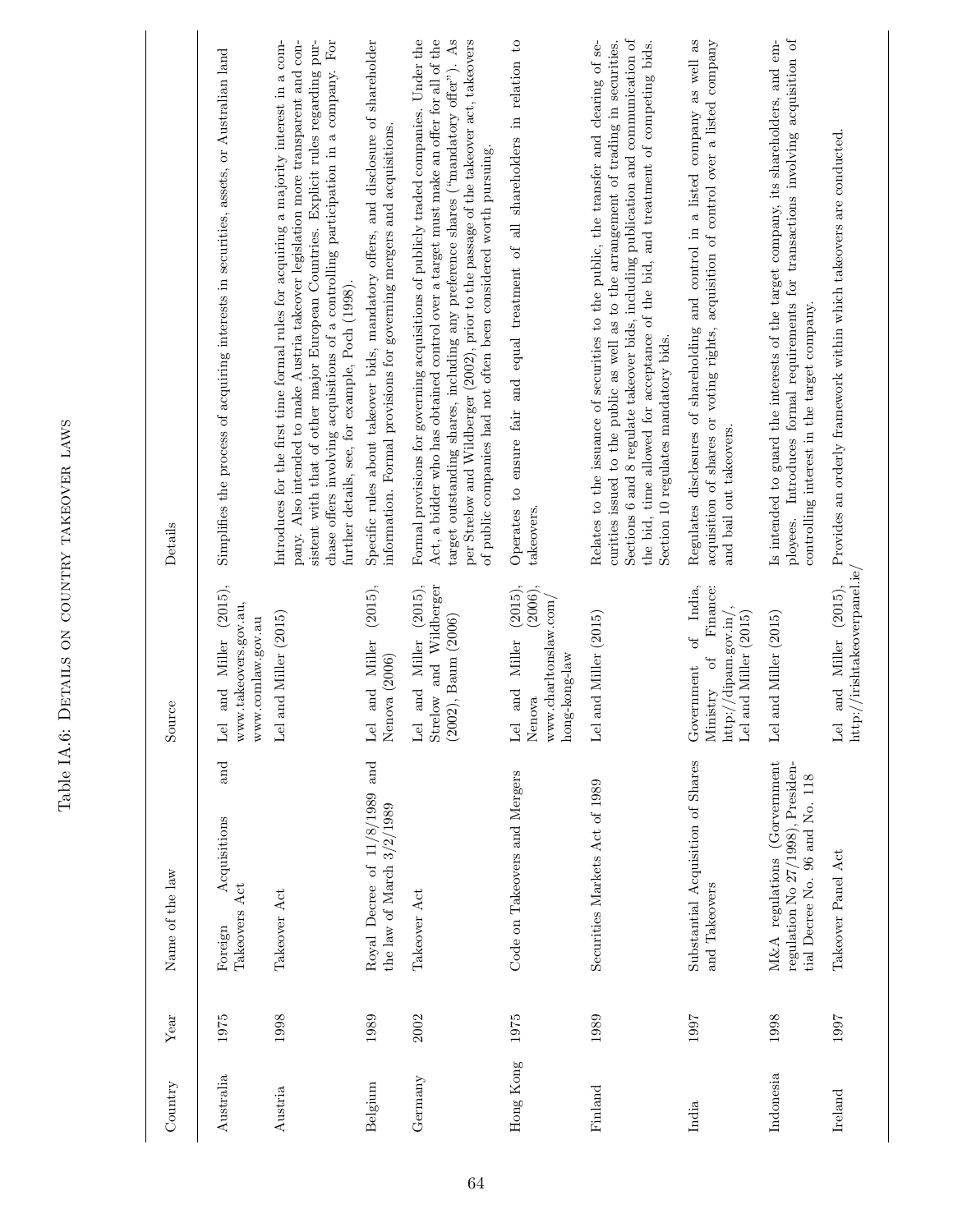| Country      | Year | Name of the law                                                                                                 | Source                                                           | Details                                                                                                                                                                                                                                                                                                                                                                                                                                                                              |
|--------------|------|-----------------------------------------------------------------------------------------------------------------|------------------------------------------------------------------|--------------------------------------------------------------------------------------------------------------------------------------------------------------------------------------------------------------------------------------------------------------------------------------------------------------------------------------------------------------------------------------------------------------------------------------------------------------------------------------|
| Italy        | 1992 | $_{\rm Law}$<br>Offer,<br>Tender<br>149/1992<br>Public                                                          | Lel and<br>Rossi<br>(2015),<br>Nenova(2006),<br>Miller<br>(2012) | Regulates public tender offers and the transfer of corporate control by giving powers<br>to the Commissione Nazionale per le Societa e la Borsa.                                                                                                                                                                                                                                                                                                                                     |
| Malaysia     | 1998 | Code on Takeovers and Mergers                                                                                   | Lel and<br>Nenova(2006),<br>Miller (2015)                        | Regulates mandatory offers, voluntary offers, advisers, acquisition of additional vot-<br>ing shares, etc. For further details see https://www.sc.com.my/the-malaysian-code-<br>on-take-overs-and-mergers-1998-the-code/.                                                                                                                                                                                                                                                            |
| Netherlands  | 1970 | Merger Code of the Social Eco-<br>nomic Council                                                                 |                                                                  |                                                                                                                                                                                                                                                                                                                                                                                                                                                                                      |
| New Zealand  | 2001 | Takeover Code                                                                                                   | Lel and Miller (2015)                                            | The rules<br>of the Takeovers Code are intended to ensure that shareholders will have all of<br>the information they need and plenty of time to make their decision about the<br>Ensures that all shareholders have the opportunity to participate in changes of con-<br>control-change transaction. See also http://www.takeovers.govt.nz/assets/Assets-<br>trol and that all parties to the transaction have a level playing field.<br>2/Takeovers-Directors-booklet-linked2a.pdf. |
| Pakistan     | 2000 | sition of Shares and Takeovers of<br>Ordinance on Substantial Acqui-<br>Listed Companies                        | Lel and<br>Khan<br>(2015),<br>Nenova(2006),<br>Miller<br>(2008)  | Establishes fair treatment to all shareholders; equal and timely access to information<br>to all; orderly process for substantial acquisition; and a methodology of offer to all<br>shareholders as in UK.                                                                                                                                                                                                                                                                           |
| Philippines  | 1998 | Tender Offer Rules                                                                                              | Lel and Miller (2015)                                            |                                                                                                                                                                                                                                                                                                                                                                                                                                                                                      |
| Singapore    | 1974 | Code on Takeovers and Mergers                                                                                   | and Miller (2015)<br>Lel                                         | Provides guidance on the principles of good business practice to be observed in<br>takeover and merger transactions. Modelled after the City Code on Takeovers<br>and Mergers of the UK. See also https://eoasis.rajahtann.com/eoasis/lu/pdf/2016-<br>03_Rev-SG-Code-Takeovers-Mergers.pdf                                                                                                                                                                                           |
| South Africa | 1991 | Code on Takeovers and Mergers                                                                                   | and<br>$L$ el<br>Nenova(2006),<br>Miller (2015)                  | The Takeover Regulations are largely based on older versions of the UK City Code<br>on Takeovers and Mergers. The Takeover Regulations are statutory and are enforced<br>by the courts rather than through self-regulation.                                                                                                                                                                                                                                                          |
| Spain        | 1991 | Public Takeover Offerings (Royal<br>Decree 1197/1991)                                                           | Lel and Miller (2015)                                            | Regulates disclosure of significant shareholdings in listed companies and acquisitions<br>of shares owned by them.                                                                                                                                                                                                                                                                                                                                                                   |
| Sweden       | 1991 | Standard, Financial Instruments<br>Industry and Commerce Stock<br>Committee Takeover<br>Trading Act<br>Exchange | Lel and<br>Nenova(2006),<br>Miller (2015)                        | gered if a holding reaches, exceeds or falls below certain thresholds of the votes or<br>the number of shares in a company. A company's acquisition and transfer of its<br>own shares shall also be reported if the transaction implies that the holding reaches,<br>Regulates disclosure of changes in shareholdings. The disclosure obligation is trig-<br>exceeds or falls below any of the thresholds.                                                                           |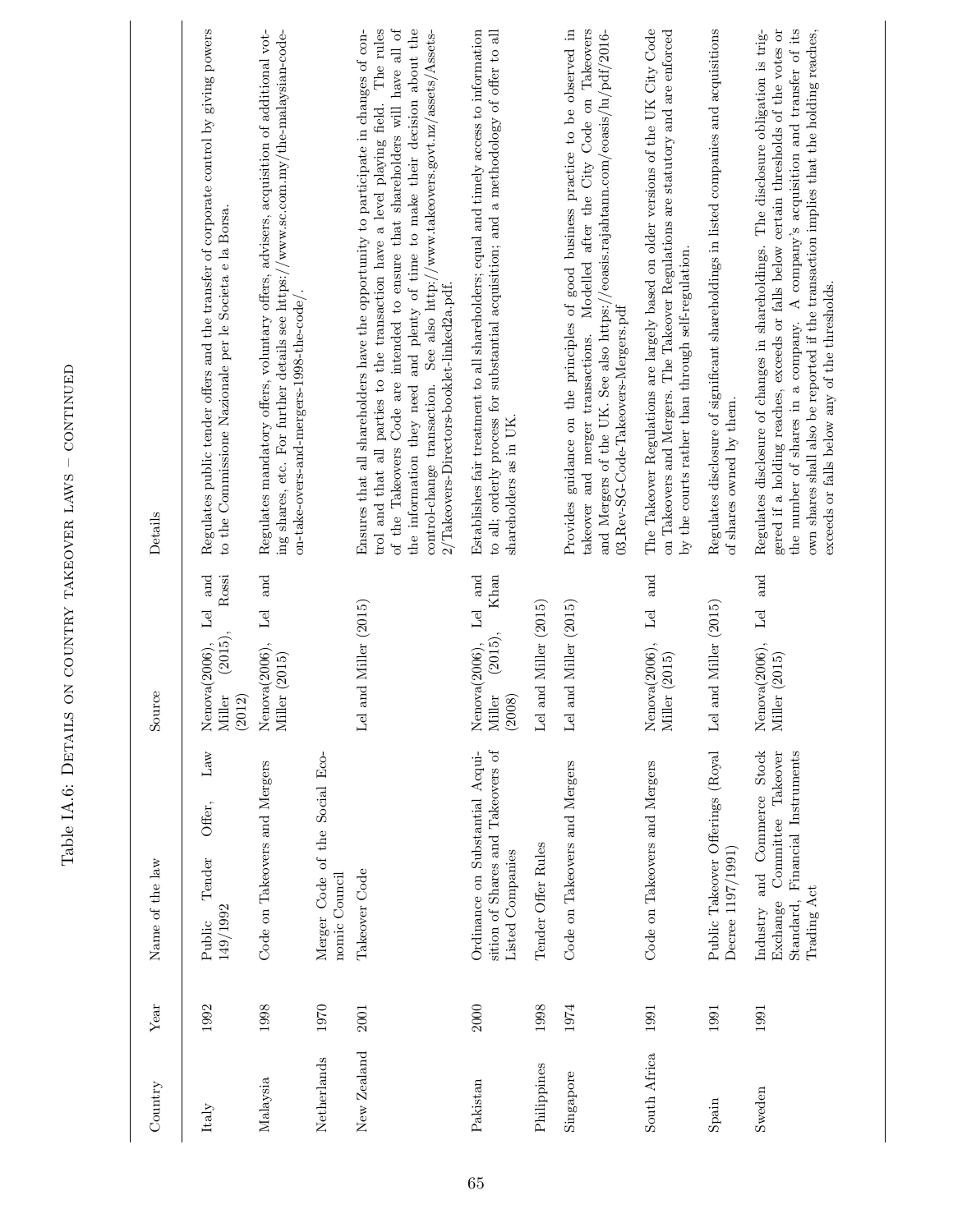| Country        | Year | Name of the law                                 | Source                                                    | Details                                                                                                                                                                                                                                                                                                                                                    |
|----------------|------|-------------------------------------------------|-----------------------------------------------------------|------------------------------------------------------------------------------------------------------------------------------------------------------------------------------------------------------------------------------------------------------------------------------------------------------------------------------------------------------------|
| Switzerland    | 2004 | The Merger Act                                  | Lel and Miller (2015)                                     | by under Swiss corporate law and had to be carried out through a series of<br>work, significantly facilitating acquisition deals, which used to be governed<br>complicated transactions, often triggering unfavorable tax consequences and<br>Regulates the civil law aspects of mergers in a broad comprehensive frame-<br>formal liquidation procedures. |
| South Africa   | 1991 | Code on Takeovers and Mergers                   | Nenova(2006), Lel and<br>Miller (2015)                    | The Takeover Regulations are largely based on older versions of the UK City<br>Code on Takeovers and Mergers. The Takeover Regulations are statutory<br>and are enforced by the courts rather than through self-regulation.                                                                                                                                |
| Taiwan         | 2002 | Business Mergers and Acquisi-<br>tions Act      | Lel and Miller (2015)                                     | Provides some general amendments to the Company Act to simplify the<br>$M\&A$ process, introduces more types of mergers including cash-out mergers<br>and cross-border mergers, as well as provides some tax incentives to neutral-<br>ize the transaction costs associated with M&A deals.                                                                |
| United Kingdom | 1968 | and<br>Takeovers<br>City Code on<br>Mergers Act | Lel and Miller (2015),<br>www.thetakeoverpanel.<br>org.uk | Established the Panel on Takeover and Mergers, whose central objective is<br>to ensure fair treatment for all shareholders in takeover bids.                                                                                                                                                                                                               |

Table IA.6: DETAILS ON COUNTRY TAKEOVER LAWS - CONTINUED Table IA.6: Details on country takeover laws – continued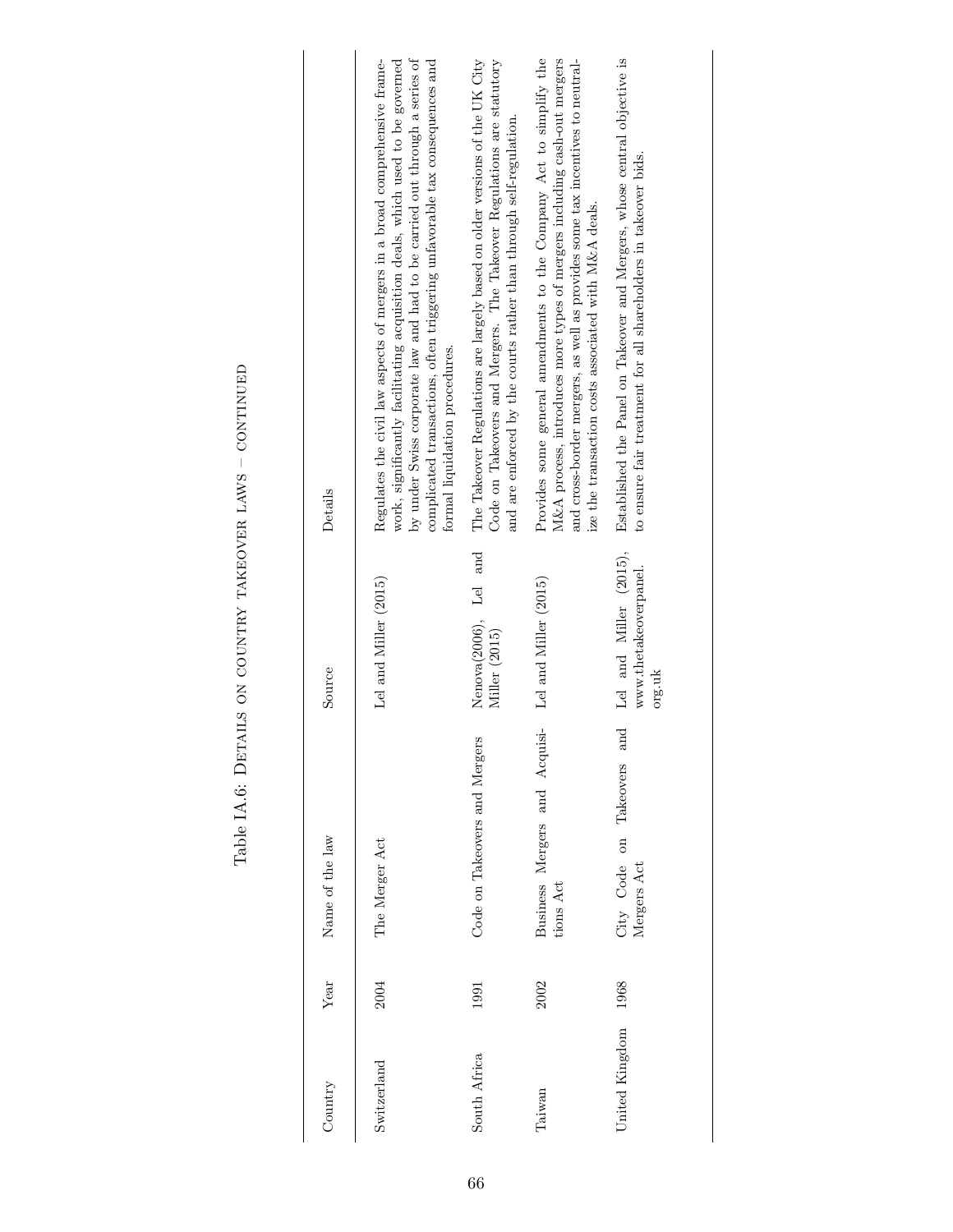### Table IA.7: SUMMARY STATISTICS: INTERNATIONAL SAMPLE

<span id="page-67-0"></span>This table presents data for a pooled sample of publicly traded firms from 43 developed and emerging countries appearing in Compustat Global over the period 1989-2017, and separately for firms from countries with and without pro-takeover laws (PTL). These laws have been passed by 23 countries: in 10 countries prior to the beginning of sample period, and in 13 countries during the sample period, between 1997 and 2004. The specifics of the laws are described in Table IA.2. All variables are winsorized at the 1st and 99th percentiles. For each variable, we first calculate the cross-sectional mean and median across stocks. We then report the time-series averages of these means and medians. Size is the equity value of the underlying stock (in billions of dollars). Market-to-book is the ratio of current equity market value to equity book value of the recent annual statement. Past stock return is the cumulative return over the past six months. Book leverage is the book value of debt divided by book value of assets. Profitability is the annual income before extraordinary items divided by the previous year's book equity value. Investment is the annual change in gross property, plant, and equipment, plus the change in inventories, scaled by lagged book value of assets. Default probability is a one year probability of default derived from the Merton/KMV model.

|                     | $# firm-months$ | All countries<br>5,106,895 | No PTL<br>3,982,019 | PTL<br>1,124,876 |
|---------------------|-----------------|----------------------------|---------------------|------------------|
| Size                | Mean            | 1.042                      | 1.046               | 1.052            |
|                     | Median          | 0.178                      | 0.203               | 0.163            |
| Market-to-book      | Mean            | 2.646                      | 2.609               | 2.525            |
|                     | Median          | 1.561                      | 1.547               | 1.414            |
| Past stock return   | Mean            | 0.067                      | 0.058               | 0.083            |
|                     | Median          | 0.006                      | $-0.004$            | 0.028            |
| Book leverage       | Mean            | 0.347                      | 0.369               | 0.307            |
|                     | Median          | 0.321                      | 0.350               | 0.275            |
| Profitability       | Mean            | 0.055                      | 0.054               | 0.064            |
|                     | Median          | 0.067                      | 0.061               | 0.087            |
| Investment          | Mean            | 0.032                      | 0.036               | 0.031            |
|                     | Median          | 0.030                      | 0.034               | 0.023            |
| Default probability | Mean            | 0.024                      | 0.023               | 0.025            |
|                     | Median          | 0.000                      | 0.000               | 0.000            |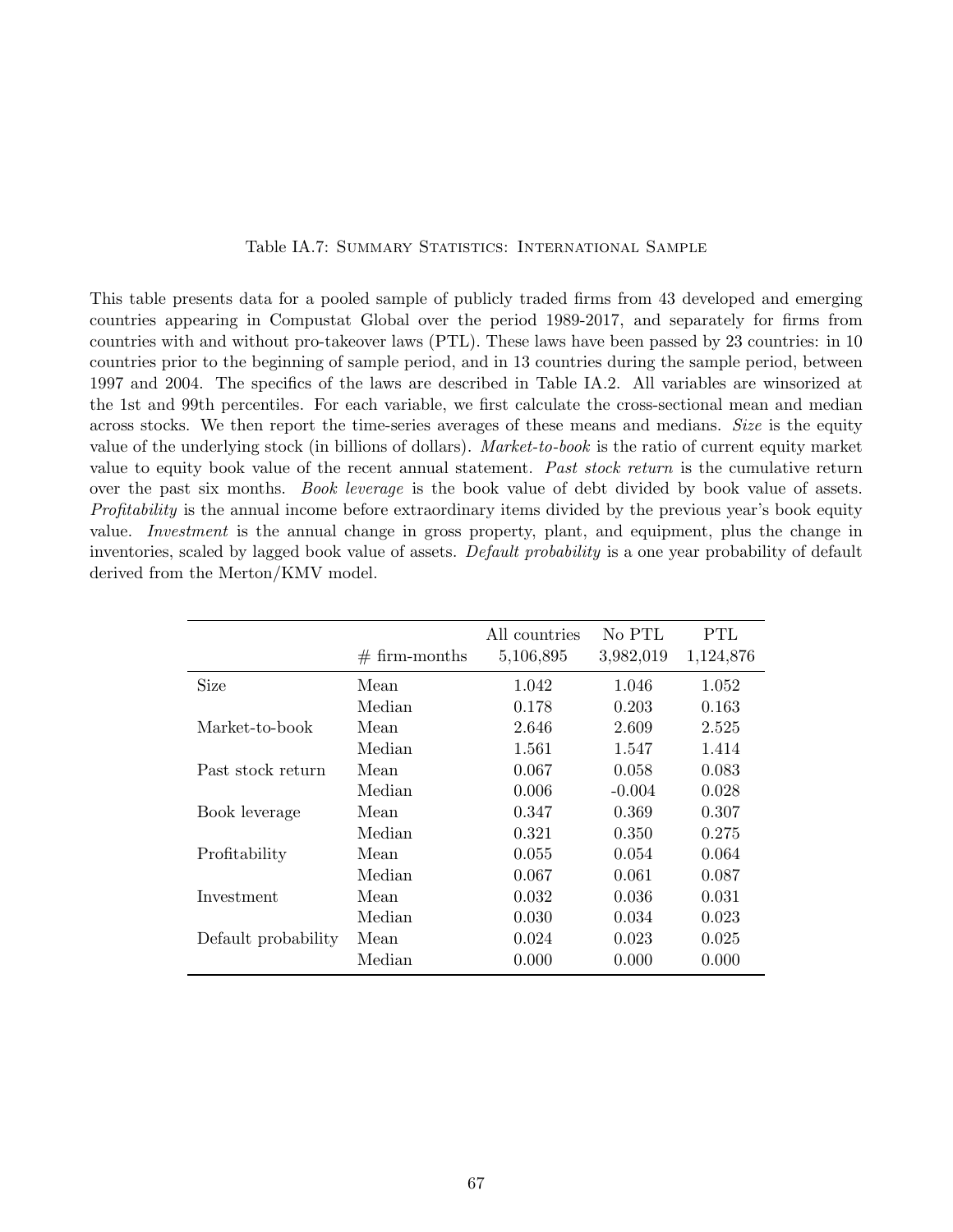### <span id="page-68-0"></span>Table IA.8: Fama-MacBeth Regressions on Pro-Takeover Law Dummies for Financially Distressed Stocks: International Evidence

The table presents the results of monthly cross-sectional firm-level Fama and MacBeth (1973) regressions of market-adjusted stock returns (raw returns minus value-weighted market returns) on a dummy variable that indicates the presence of a pro-takeover law (PTL) in the firm's country of incorporation. The control variables include the log market capitalization, log market-to-book ratio, past six-month return, profitability, and investment. We run the regressions on subsamples of financially distressed firms, classified by the top tercile and quintile based on the Merton/KMV distance-to-default model. All coefficients are multiplied by 100 and Newey-West corrected t-statistics (with twelve lags) are in parentheses. The sample period is 1989-2017.

|                       | Distressed firms |           |              |           |
|-----------------------|------------------|-----------|--------------|-----------|
|                       | Top tercile      |           | Top quintile |           |
| Cnst                  | $-0.10$          | 0.00      | $-0.34$      | $-0.14$   |
|                       | $(-0.61)$        | (0.01)    | $(-1.91)$    | $(-0.35)$ |
| PTL dummy             | $-0.44$          | $-0.31$   | $-0.50$      | $-0.39$   |
|                       | $(-2.81)$        | $(-2.09)$ | $(-2.83)$    | $(-2.22)$ |
| Log(size)             |                  | 0.00      |              | $-0.02$   |
|                       |                  | $(-0.09)$ |              | $(-0.35)$ |
| $Log(maxket-to-book)$ |                  | $-0.25$   |              | $-0.21$   |
|                       |                  | $(-3.52)$ |              | $(-2.89)$ |
| Past return           |                  | $-1.62$   |              | $-1.97$   |
|                       |                  | $(-4.27)$ |              | $(-4.99)$ |
| Profitability         |                  | 0.67      |              | 0.74      |
|                       |                  | (2.83)    |              | (2.32)    |
| Investment            |                  | $-0.67$   |              | $-0.68$   |
|                       |                  | $(-2.61)$ |              | $(-2.58)$ |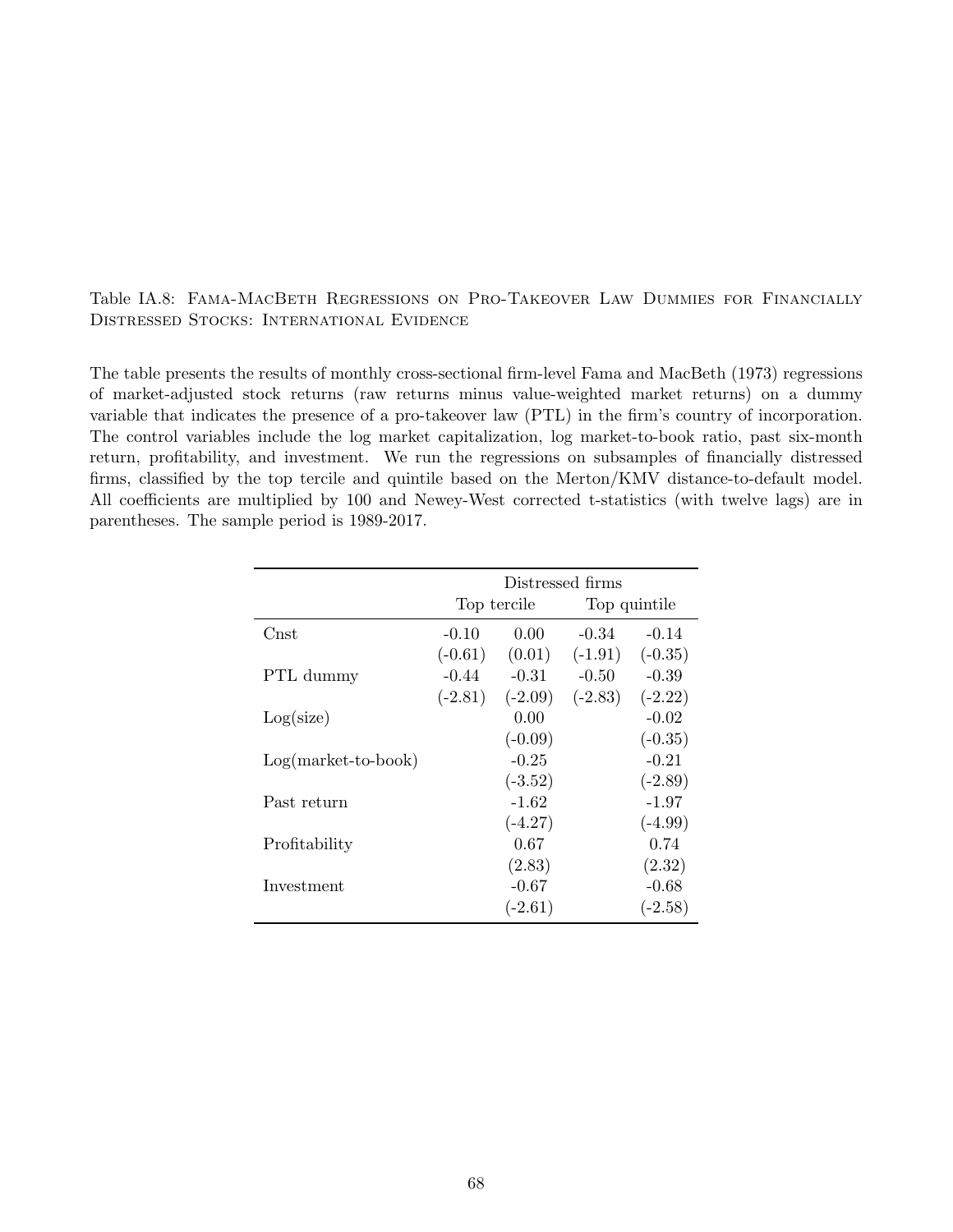<span id="page-69-0"></span>Table IA.9: Difference-in-Differences for Market Beta: International Evidence

The table presents the results of difference-in-difference regressions of firm-level monthly market beta on a dummy variable that indicates the presence of a pro-takeover law (PTL) in the firm's country of incorporation. The firm's market beta for each month is estimated by regressing the firm's daily excess stock return on the daily excess market return in the country. The control variables include the log market capitalization and the book leverage ratio. The regressions also include two time dummy variables,  $Before<sup>1</sup>$  and  $Before<sup>2</sup>$ , that indicate years one and two prior to the enactment of pro-takeover laws, as well as country and time fixed effects. We run the regressions on subsamples of financially distressed firms, classified by the top tercile and quintile based on the Merton/KMV distance-to-default model. We report regression coefficients and  $t$ -statistics are in parentheses. The sample period is 1989-2017.

|                     | Distressed firms |           |              |           |  |
|---------------------|------------------|-----------|--------------|-----------|--|
|                     | Top tercile      |           | Top quintile |           |  |
| PTL dummy           | $-0.06$          | $-0.08$   | $-0.11$      | $-0.13$   |  |
|                     | $(-3.45)$        | $(-4.60)$ | $(-4.07)$    | $(-4.17)$ |  |
| Log(size)           |                  | 0.07      |              | 0.07      |  |
|                     |                  | (21.18)   |              | (14.32)   |  |
| Book leverage       |                  | $-0.03$   |              | $-0.04$   |  |
|                     |                  | $(-4.20)$ |              | $(-4.09)$ |  |
| Before <sup>1</sup> |                  | $-0.03$   |              | 0.01      |  |
|                     |                  | $(-1.03)$ |              | (0.20)    |  |
| Before <sup>2</sup> |                  | 0.01      |              | 0.04      |  |
|                     |                  | (0.42)    |              | (0.95)    |  |